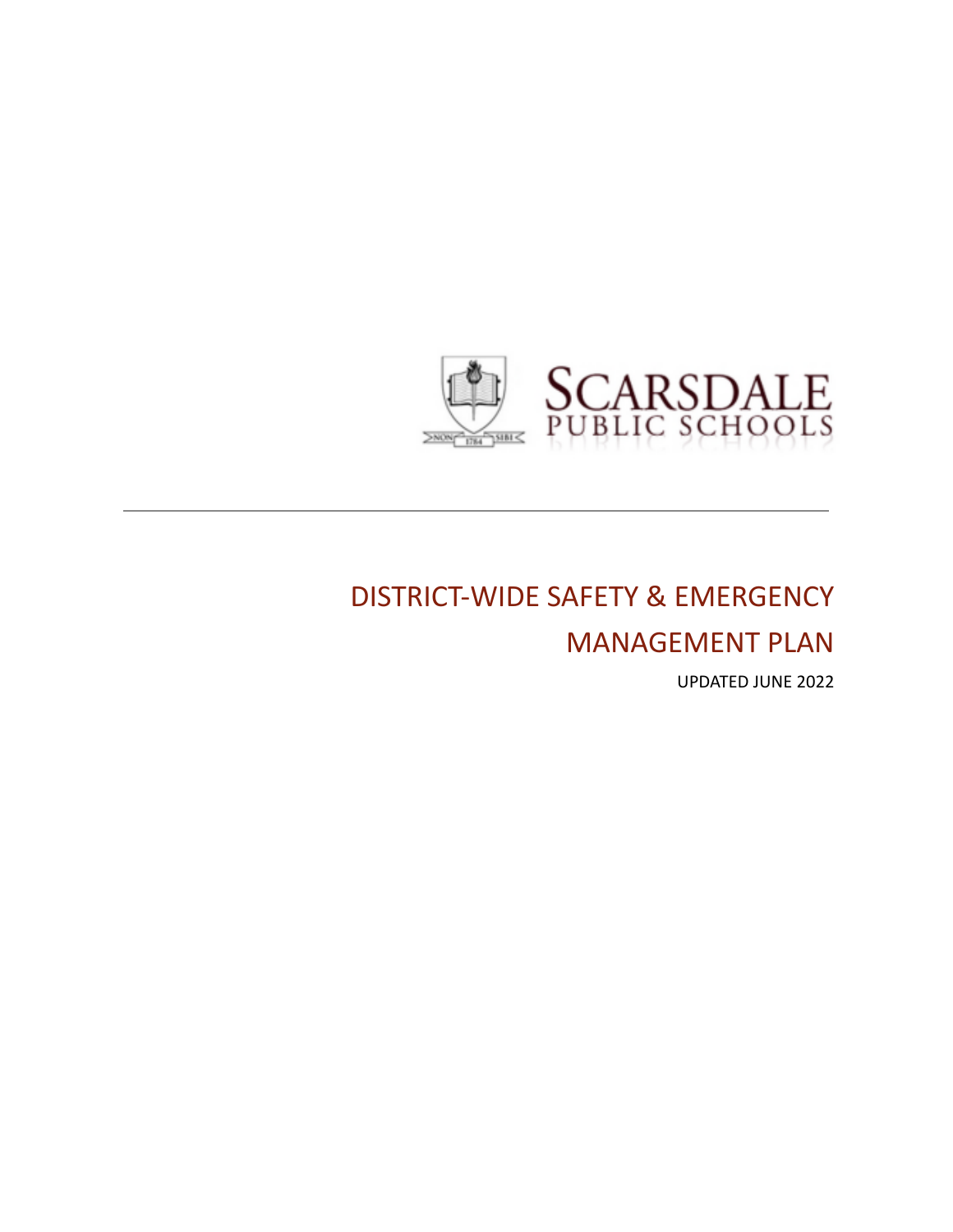## TABLE OF CONTENTS

| SECTION I - GENERAL CONSIDERATIONS AND PLANNING GUIDELINES        | 3  |
|-------------------------------------------------------------------|----|
| <b>PURPOSE</b>                                                    | 3  |
| <b>IDENTIFICATION OF SCHOOL TEAMS</b>                             | 4  |
| <b>CONCEPT OF OPERATIONS</b>                                      | 8  |
| PLAN REVIEW AND PUBLIC COMMENT                                    | 8  |
| SECTION II - RISK REDUCTION/PREVENTION AND INTERVENTION           | 9  |
| PREVENTION AND INTERVENTION STRATEGIES                            | 9  |
| <b>IMPROVING COMMUNICATION WITH STUDENTS</b>                      | 10 |
| REPORTING THREATS OR ACTS OF VIOLENCE                             | 10 |
| TRAINING, DRILLS, AND EXERCISES                                   | 11 |
| STAFF DEVELOPMENT TRAINING                                        | 12 |
| PROACTIVE BUILDING SECURITY MEASURES                              | 12 |
| VITAL EDUCATIONAL INFORMATION                                     | 13 |
| EARLY DETECTION OF POTENTIALLY VIOLENT BEHAVIOR                   | 13 |
| <b>HAZARD IDENTIFICATION</b>                                      | 15 |
| SCHOOL SAFETY PERSONNEL ALLOCATIONS, HIRING, DUTIES, AND TRAINING | 16 |
| <b>SECTION III - RESPONSE</b>                                     | 17 |
| NOTIFICATION AND ACTIVATION (INTERNAL AND EXTERNAL COMM.)         | 17 |
| SITUATIONAL RESPONSES                                             | 18 |
| MULTI-HAZARD RESPONSE                                             | 18 |
| <b>RESPONSE PROTOCOLS</b>                                         | 18 |
| RESPONSES TO IMPLIED OR DIRECT THREATS OF VIOLENCE                | 20 |
| RESPONSES TO ACTS OF VIOLENCE                                     | 21 |
| PROTOCOLS FOR A STATE DISASTER EMERGENCY INVOLVING A              |    |
| <b>COMMUNICABLE DISEASE</b>                                       | 22 |
| <b>DISTRICT EMERGENCY RESOURCES</b>                               | 25 |
| <b>INCIDENT COMMAND SYSTEM</b>                                    | 26 |
| SECTION IV - COMMUNICATION WITH OTHERS                            | 28 |
| OBTAINING ASSISTANCE DURING EMERGENCIES                           | 28 |
| OBTAINING ASSISTANCE FROM GOVERNMENT OFFICIALS                    | 28 |
| <b>CONTACTING PARENTS AND GUARDIANS</b>                           | 29 |
| SECTION V - RECOVERY                                              | 30 |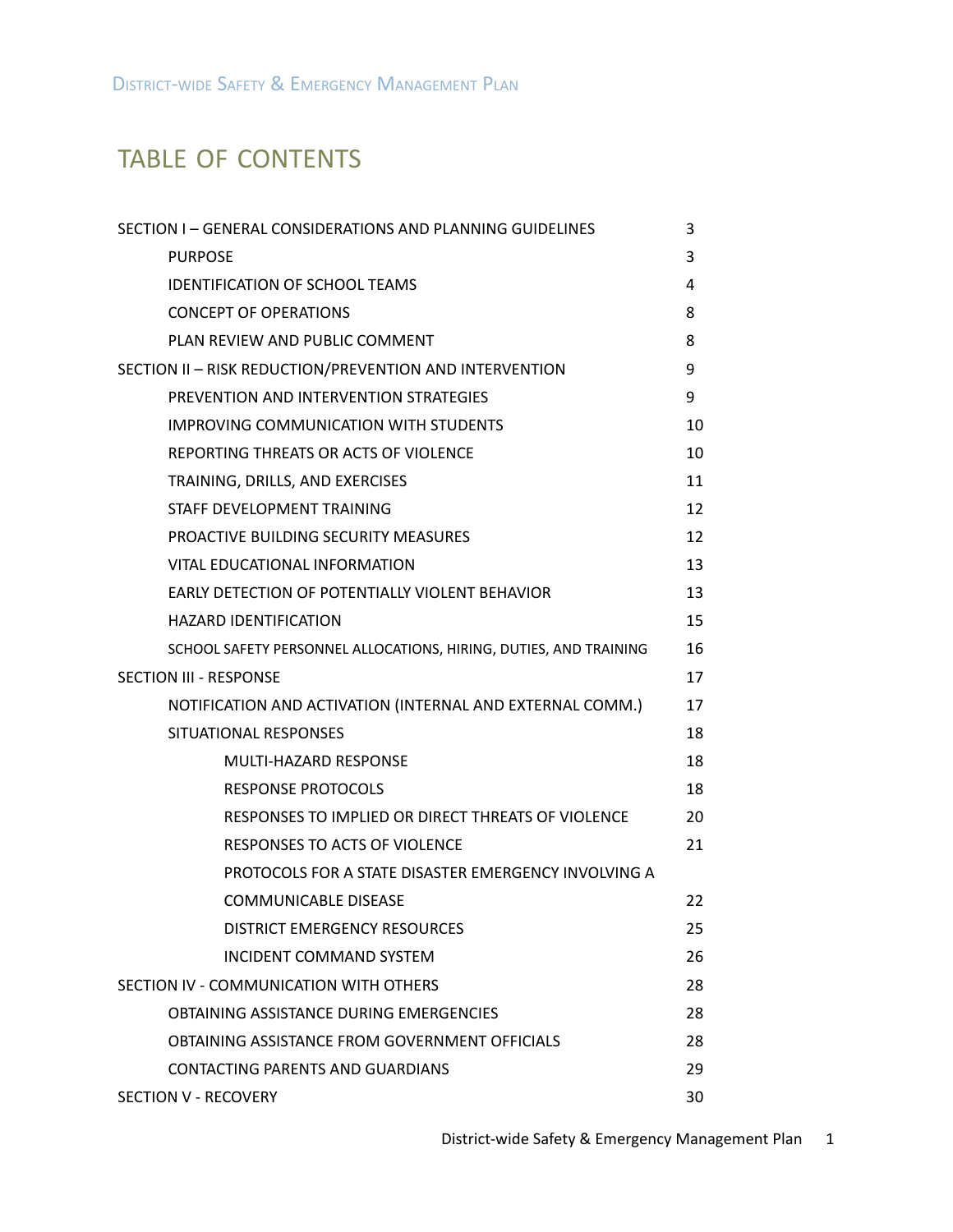| DISTRICT SUPPORT FOR BUILDINGS  | 30 |
|---------------------------------|----|
| DISASTER MENTAL HEALTH SERVICES |    |
| --------                        |    |

## APPENDIX

| <b>APPENDIX 1</b> | LISTING OF SCHOOL BUILDINGS                    | 32  |
|-------------------|------------------------------------------------|-----|
| <b>APPENDIX 2</b> | <b>BUILDING-LEVEL EMERGENCY RESPONSE PLANS</b> | 33. |
| <b>APPENDIX 3</b> | MEMORANDA OF UNDERSTANDING                     | 34  |
| <b>APPENDIX 4</b> | DISTRICT RESOURCES - CONTACT INFORMATION       | 35. |
| <b>APPENDIX 5</b> | SECTION 155.17 REGULATION COMPLIANCE REFERENCE | 37  |
| APPENDIX 6        | DISTRICT EMERGENCY RESPONSE TEAM               | 39  |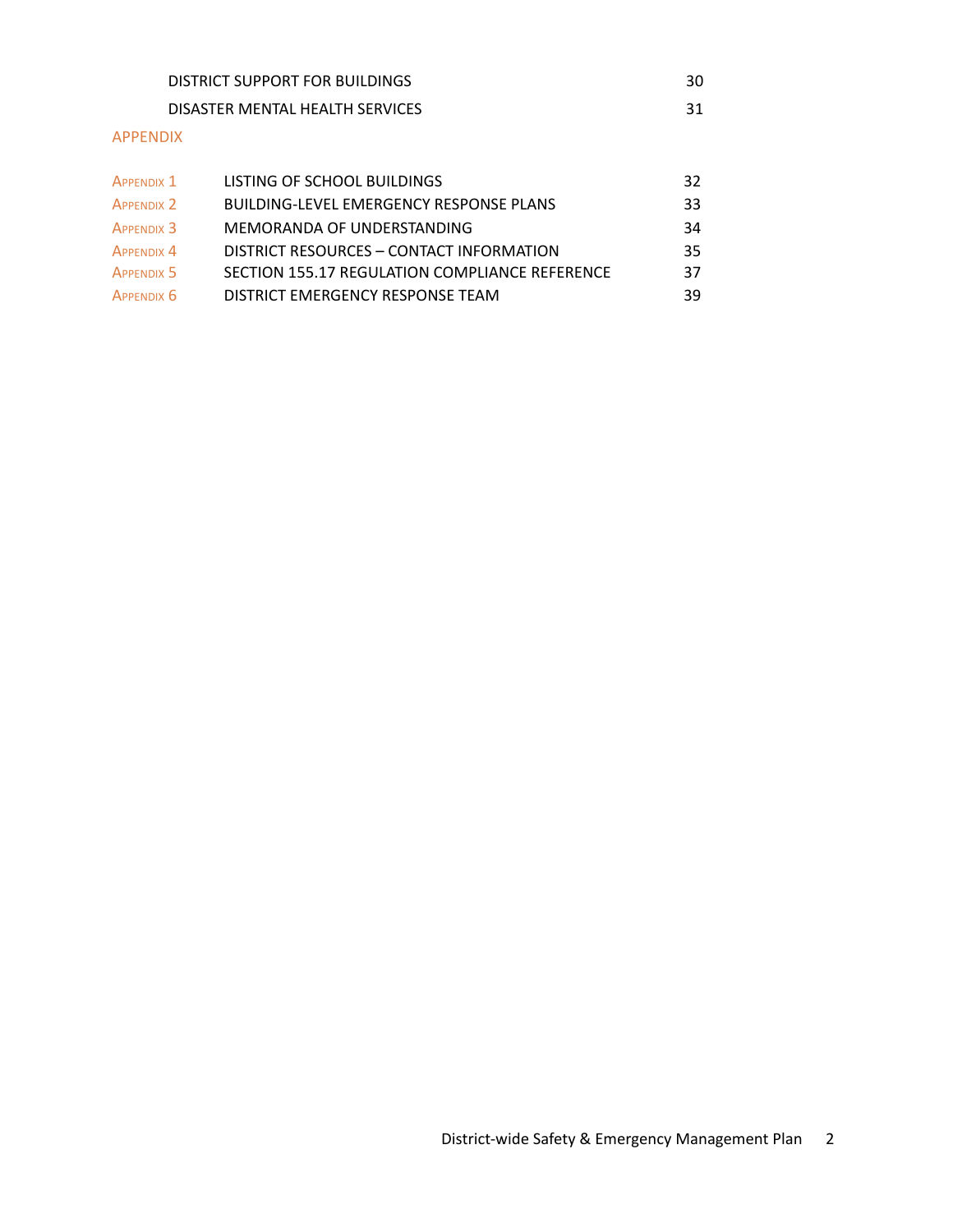## PURPOSE

Emergencies in schools are defined as undesirable events that occur and have the potential to cause injury or illness to members of our school community or disrupt the orderly educational process. They range from acts of bullying or harassment to catastrophic natural or man-made events. Emergency management is the discipline of dealing with and avoiding risks. It is a discipline that involves preparing for an emergency situation or disaster before it occurs as well as supporting and rebuilding from the emergency after natural or human-made disasters have occurred.

Emergency management in our schools is the continuous process by which our staff, students, administrators, parents, school groups, emergency responders and our community manage hazards in an effort to avoid or mitigate the impact of disasters resulting from the hazards. Preventive measures and good planning will reduce the likelihood that emergencies will occur and allow us to address those that do in an expeditious and effective manner.

Districts are required to develop district-wide school safety and emergency management plans designed to prevent and effectively manage such events to minimize the effects of serious incidents and emergencies. These plans also facilitate the coordination of the District with local and county plans and resources when incidents and emergencies occur.

The District-wide plan is responsive to the needs of all schools in the District and is consistent with the more detailed building-level emergency plans. Districts are vulnerable to a wide variety of acts of violence and natural and man-made disasters. To address these threats, the State of New York has enacted the Safe Schools Against Violence in Education (S.A.V.E.) law. Project S.A.V.E. is a comprehensive planning effort that addresses prevention, response, and recovery with respect to a variety of emergencies in schools.

The Scarsdale Public Schools supports the S.A.V.E. legislation. As such, the Superintendent of Schools, Board of Education, and the entire District staff encourage and advocate ongoing District-wide cooperation in support of Project S.A.V.E.

#### SUPERINTENDENT'<sup>S</sup> DIRECTIVE

<span id="page-3-0"></span>The Assistant Superintendent of Special Education and Student Services will serve as the District's Chief Emergency Officer (CEO) $^1$  whose duties shall include, but not be limited to:

> 1. Coordination of the communication between school staff, law enforcement, and other first responders; 2

 $1$  155.17(1)(c)(xix) the designation of the superintendent, or superintendent's designee, as the district chief emergency officer whose duties shall include, but not be limited to:

 $2$  155.17(c)(1)(xix)(a) coordination of the communication between school staff, law enforcement, and other first responders;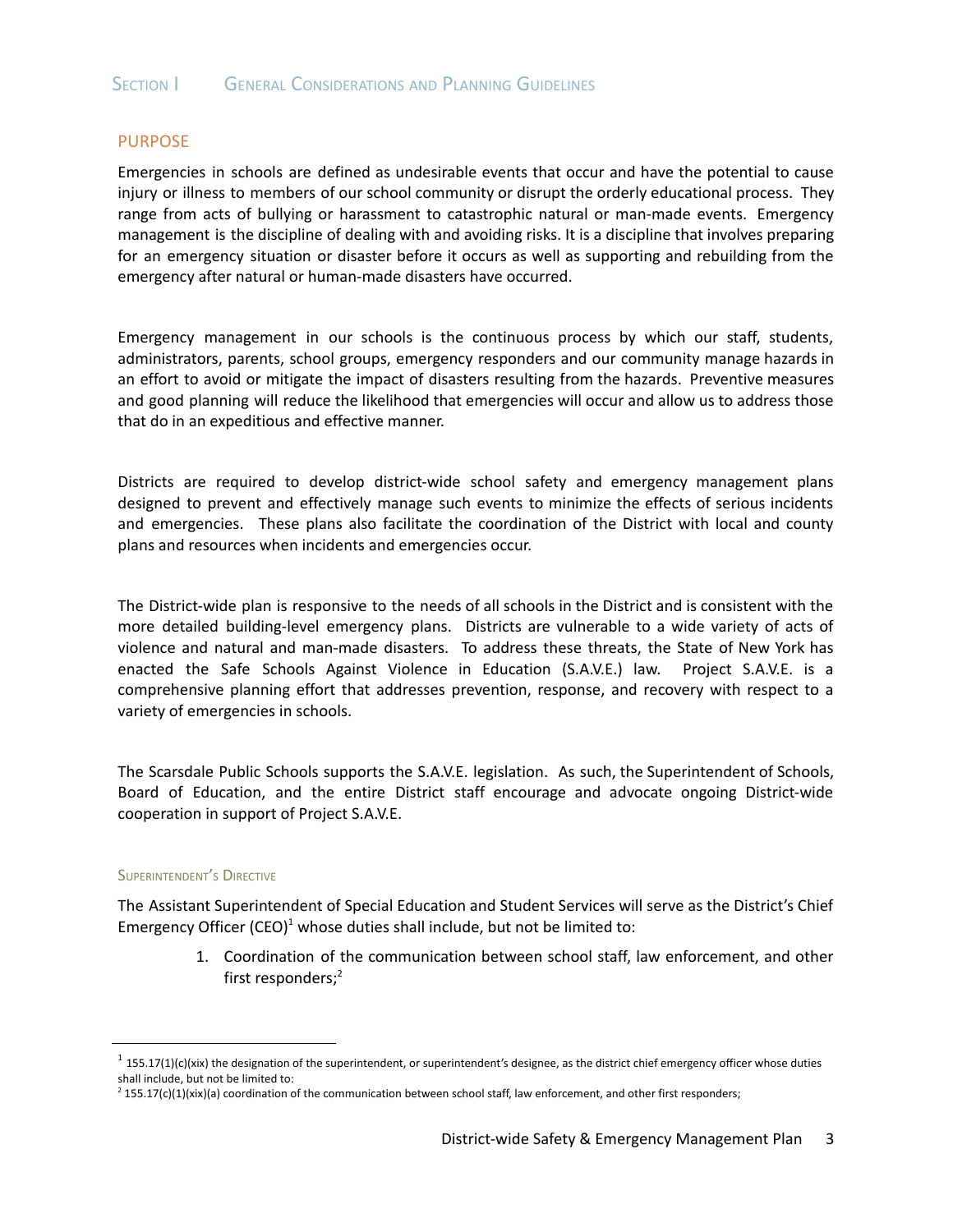- 2. Leading the efforts of the District-wide school safety team in the completion and yearly update of the District-wide school safety plan and the coordination of the District-wide plan with the building-level emergency response plans;<sup>3</sup>
- 3. Ensuring staff understanding of the District-wide school safety plan;<sup>4</sup>
- 4. Ensuring the completion and yearly update of building-level emergency response plans for each school building.<sup>5</sup> The CEO will require each building principal to maintain a Building-level Emergency Response Plan in compliance with Commissioner of Education Regulation 155.17(2). Each plan should be updated annually with the assistance of the Building Emergency Response Team (BERT). The plan shall provide for lockdown, lockout, sheltering, evacuation, early dismissal, fire and other emergency planning and notification (when necessary) to students and staff, annual drills and exercises, and coordination with local and county emergency preparedness administrators. These plans shall be submitted to the District's Safety Team for annual approval and incorporation into the overall District-wide Safety and Emergency Management Plan.
- 5. Assisting in the selection of security related technology and development of procedures for the use of such technology; 6
- 6. Coordination of appropriate safety, security, and emergency training for District and school staff, including required training in the emergency response plan;<sup>7</sup>
- 7. Ensuring the conduct of required evacuation and lockdown drills in all District buildings as required by Education Law section 807;<sup>8</sup> and
- 8. Ensuring the completion and yearly update of building-level emergency response plans by the dates designated by the commissioner.
- 9. Ensure protocols for responding to a declared state disaster emergency involving a communicable disease are substantially consistent with provisions of 27-C of the Labor Laws.

## IDENTIFICATION OF SCHOOL TEAMS

<span id="page-4-0"></span>The District-wide Safety and Emergency Management Plan was developed pursuant to Commissioner's Regulation 155.17(b)(13). At the direction of the Board of Education and under the direction of the Superintendent, a District-wide Safety Team will be utilized for emergency management within the District<sup>9</sup>. The Safety Team shall include, but is not limited to, representatives of the school board, teacher, administrator, and parent organizations, school safety personnel and other school personnel including bus drivers and monitors.

At the discretion of the Board of Education, a student may be allowed to participate on the safety team. If the Board appoints or selects a student to participate on the safety team, in accordance with Regulation 155.17(b)(14), no portion of a confidential building-level emergency response plan shall be

 $3$  155.17(c)(1)(xix)(b) lead the efforts of the district-wide school safety team in the completion and yearly update of the district-wide school safety plan and the coordination of the district-wide plan with the building-level emergency response plans

 $4$  155.17(c)(1)(xix)(c) ensure staff understanding of the district–wide school safety plan

 $5$  155.17(c)(1)(xix)(d) ensure the completion and yearly update of building-level emergency response plans for each school building

 $6$  155.17(c)(1)(xix)(e) assist in the selection of security related technology and development of procedures for the use of such technology

 $^7$  155.17(c)(1)(xix)(f) coordinate appropriate safety, security, and emergency training for district and school staff, including required training in the emergency response plan

 $8$  155.17(c)(1)(xix)(g) ensure the conduct of required evacuation and lock-down drills in all district buildings as required by Education Law section 807

 $9$  155.17(b)(14) District-wide school safety team means a district-wide team appointed by the board of education, the chancellor in the case of New York City, or other governing board. The district-wide team shall include, but not be limited to, representatives of the school board, teacher, administrator, and parent organizations, bus drivers and monitors, school safety personnel and other school personnel.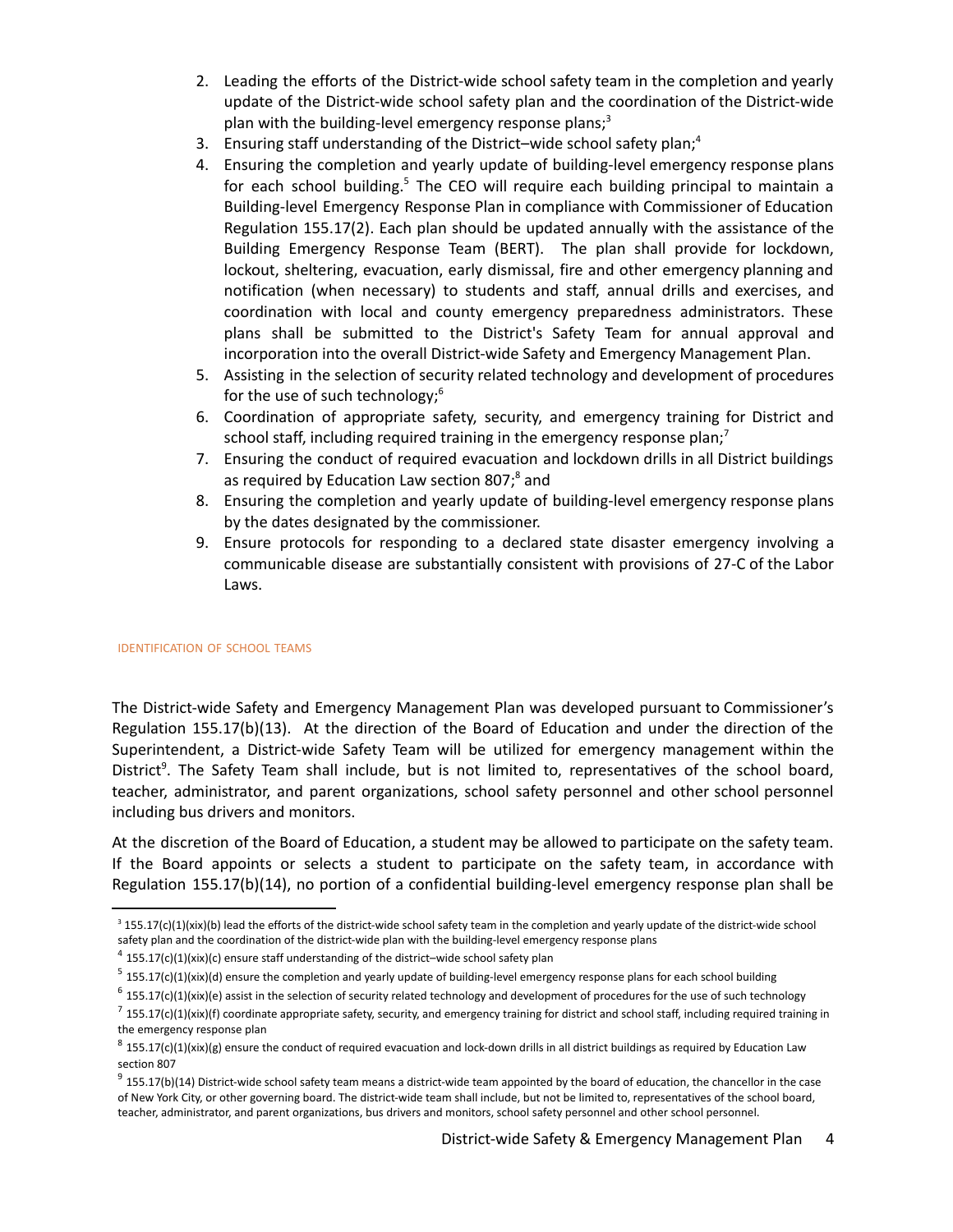shared with such student nor shall such student be present where details of a confidential building-level emergency response plan or confidential portions of a District-wide emergency response strategy are discussed.

The duties of the team shall include the development, review, and update of the District-wide Safety and Emergency Management Plan in compliance with Commissioner of Education Regulation 155.17. The District Safety Team should meet regularly throughout the year to conduct the following business:

- 1. Assess and review the District-wide Safety and Emergency Management Plan annually.
- 2. Make any necessary recommendations regarding emergency operations, planning, procedures, and/or protocols.
- 3. Conduct training sessions as necessary.
- 4. Meet with, oversee, and help guide the Building-level Emergency Response Teams at each school as necessary.
- 5. Meet as needed with the District's Emergency Management Consultant to review protocols and procedures as well as receive training and instruction.
- 6. Meet with local government and emergency service organization officials to develop procedures for obtaining guidance and for emergency situations that exceed the expertise and/or resources of the District. These procedures may then be incorporated into the District's Emergency Management Plan.
- 7. Conduct all other business as deemed necessary.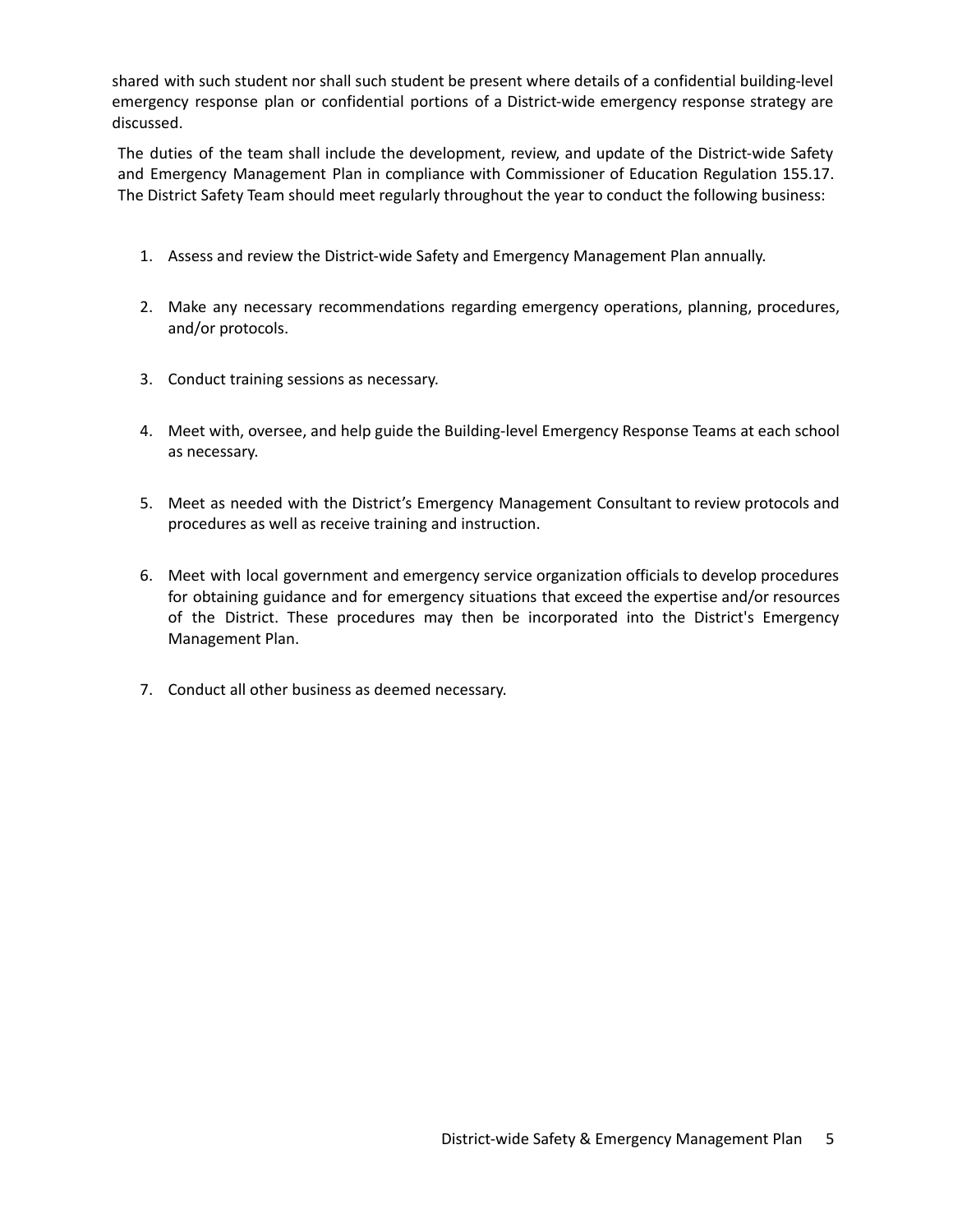## DISTRICT SAFETY TEAM:<sup>10</sup>

*Members listed here may be removed from the "additional emergency numbers" table.*

| <b>TITLE</b>                                                                                      | <b>NAME</b>                | <b>OFFICE PHONE</b> |
|---------------------------------------------------------------------------------------------------|----------------------------|---------------------|
| <b>Board of Education</b>                                                                         | Jessica Resnick-Ault       | 914-721-2410        |
| Interim Superintendent of Schools                                                                 | Dr. Andrew Patrick         | 914-721-2410        |
| Asst. Superintendent for Business<br>and Facilities                                               | <b>Stuart Mattey</b>       | 914-721-2420        |
| Asst. Superintendent of Special<br><b>Education and Student</b><br>Services/Emergency Coordinator | Eric Rauschenbach          | 914-721-2445        |
| Interim Asst. Superintendent for Human<br>Resources & Leadership Development                      | Carol Priore               | 914-721-2417        |
| Chief of Safety, Security and<br><b>Emergency Management</b>                                      | Michael Spedaliere         | 914-721-2446        |
| Director of Instructional Technology<br>and Co-Director Center for<br>Innovation                  | Jerry Crisci               | 914-721-2322        |
| Director of Information Technology<br>and Chief Information Officer                               | Rachel Moseley             | 914-721-2407        |
| Director of Physical Education, Health<br>and Athletics                                           | Raymondo<br>Pappalardi     | 914-721-2520        |
| Director of Plant and Facilities                                                                  | Mike Paterra               | 914-721-2440        |
| Secretary to Asst. Superintendent of<br>Special Education and Student<br>Services                 | Lori Ricciardi             | 914-721-2445        |
| <b>Public Relations Assistant</b>                                                                 | Michelle Verna             | 914-721-2525        |
| Director of Transportation (Bus<br>Driver)                                                        | Gerson<br>Katuemutima      | 914-721-2435        |
| <b>Bus Monitor</b>                                                                                | <b>William Ramos</b>       | 914-721-2435        |
| High School Administrator                                                                         | Dr. Christopher<br>Griffin | 914-721-2512        |
| Middle School Administrator                                                                       | Chris Coughlin             | 914-721-2604        |
| Edgewood Administrator                                                                            | Tashia Brown               | 914-721-2700        |

<sup>&</sup>lt;sup>10</sup> District-wide school safety team means a district-wide team appointed by the board of education, the chancellor in the case of New York City, or another governing board. The district-wide team shall include, but not be limited to, representatives of the school board, teacher, administrator, and parent organizations, school safety personnel and other school personnel including bus drivers and monitors. At the discretion of the board of education, or the chancellor in the case of the City of New York, a student may be allowed to participate on the safety team, provided however, that no portion of a confidential building-level emergency response plan shall be shared with such student nor shall such student be present where details of a confidential building-level emergency response plan or confidential portions of a district-wide emergency response strategy are discussed.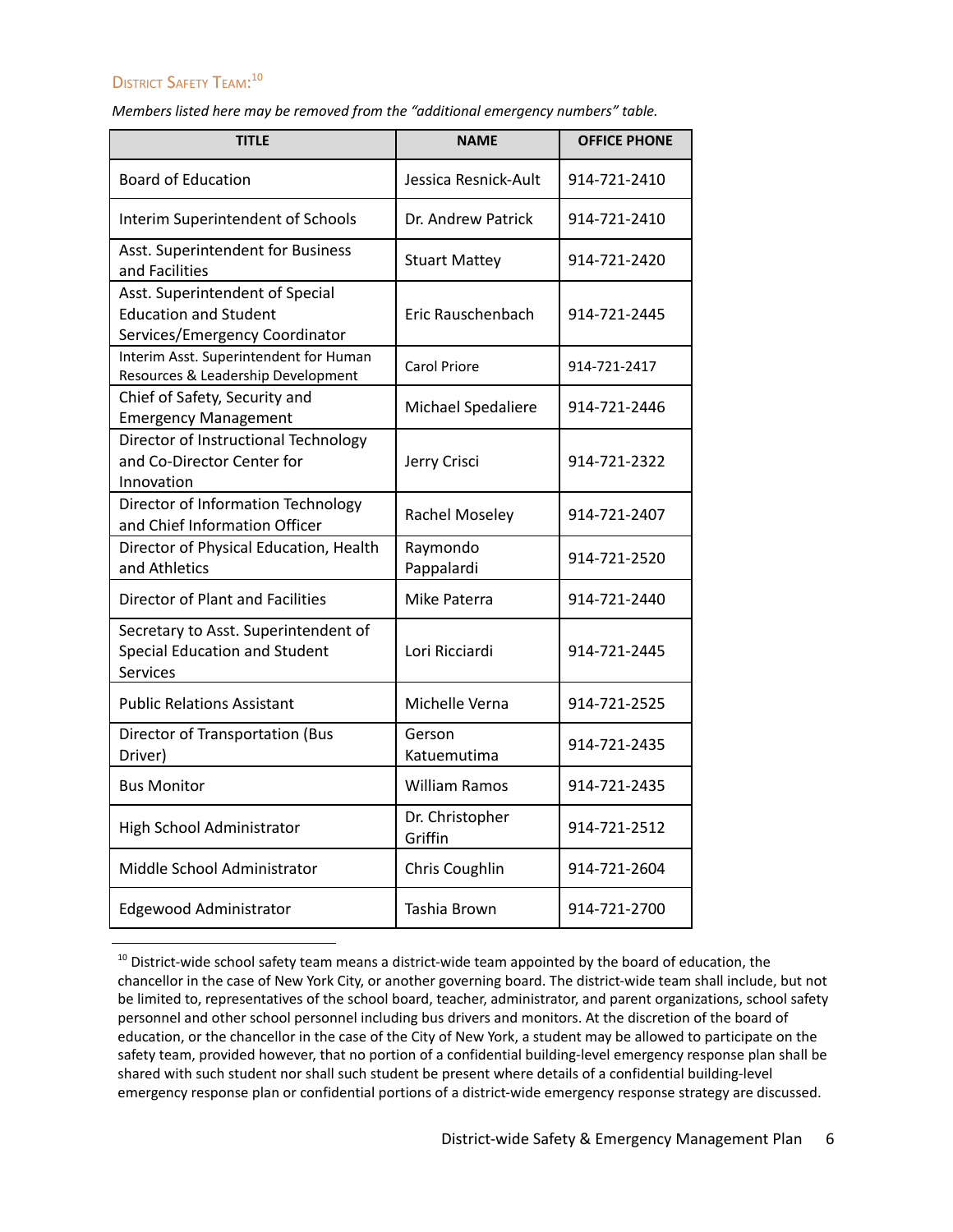| <b>TITLE</b>                                                                                      | <b>NAME</b>          | <b>OFFICE PHONE</b>           |
|---------------------------------------------------------------------------------------------------|----------------------|-------------------------------|
| <b>Board of Education</b>                                                                         | Jessica Resnick-Ault | 914-721-2410                  |
| Interim Superintendent of Schools                                                                 | Dr. Andrew Patrick   | 914-721-2410                  |
| Asst. Superintendent for Business<br>and Facilities                                               | <b>Stuart Mattey</b> | 914-721-2420                  |
| Asst. Superintendent of Special<br><b>Education and Student</b><br>Services/Emergency Coordinator | Eric Rauschenbach    | 914-721-2445                  |
| Interim Asst. Superintendent for Human<br>Resources & Leadership Development                      | <b>Carol Priore</b>  | 914-721-2417                  |
| Chief of Safety, Security and<br><b>Emergency Management</b>                                      | Michael Spedaliere   | 914-721-2446                  |
| Fox Meadow Administrator                                                                          | Melissa Feinberg     | 914-721-2720                  |
| <b>Greenacres Administrator</b>                                                                   | Sharon Hill          | 914-721-2740                  |
| <b>Heathcote Administrator</b>                                                                    | Maria Stile          | 914-271-2760                  |
| Quaker Ridge Administrator                                                                        | Dr. Felix Gil        | 914-721-2780                  |
| <b>President Scarsdale Teachers</b><br>Association                                                | David Wixted         | 914-721-2820                  |
| <b>Edgewood Teacher</b>                                                                           | Janelle Brown        | 914-721-2700                  |
| Fox Meadow Teacher                                                                                | <b>Stacey Wierl</b>  | 914-721-5231                  |
| Greenacres Teacher                                                                                | Caren Reinhart       | 914-721-2740                  |
| <b>Heathcote Teacher</b>                                                                          | <b>Chris Casal</b>   | 914-721-2760                  |
| Quaker Ridge Teacher                                                                              | Robyn Cohn           | 914-721-2780                  |
| Middle School Teacher                                                                             | Jose Toscano         | 914-721-2601                  |
| High School Teacher                                                                               | Kami Wright          | 914-721-2450                  |
| Head Custodian, Middle School                                                                     | Robert Schweit       | 914-721-2618                  |
| <b>SEAS Secretaries Association</b>                                                               | Debbie Vellozi       | 914-721-2720                  |
| <b>PT Council President</b>                                                                       | Meg Simon            |                               |
| <b>PT Council President - Elect</b>                                                               | Lauren Grossberg     | laurengrossber<br>g@gmail.com |
| <b>Edgewood Parent</b>                                                                            | <b>TBD</b>           |                               |
| <b>Fox Meadow Parent</b>                                                                          | <b>TBD</b>           |                               |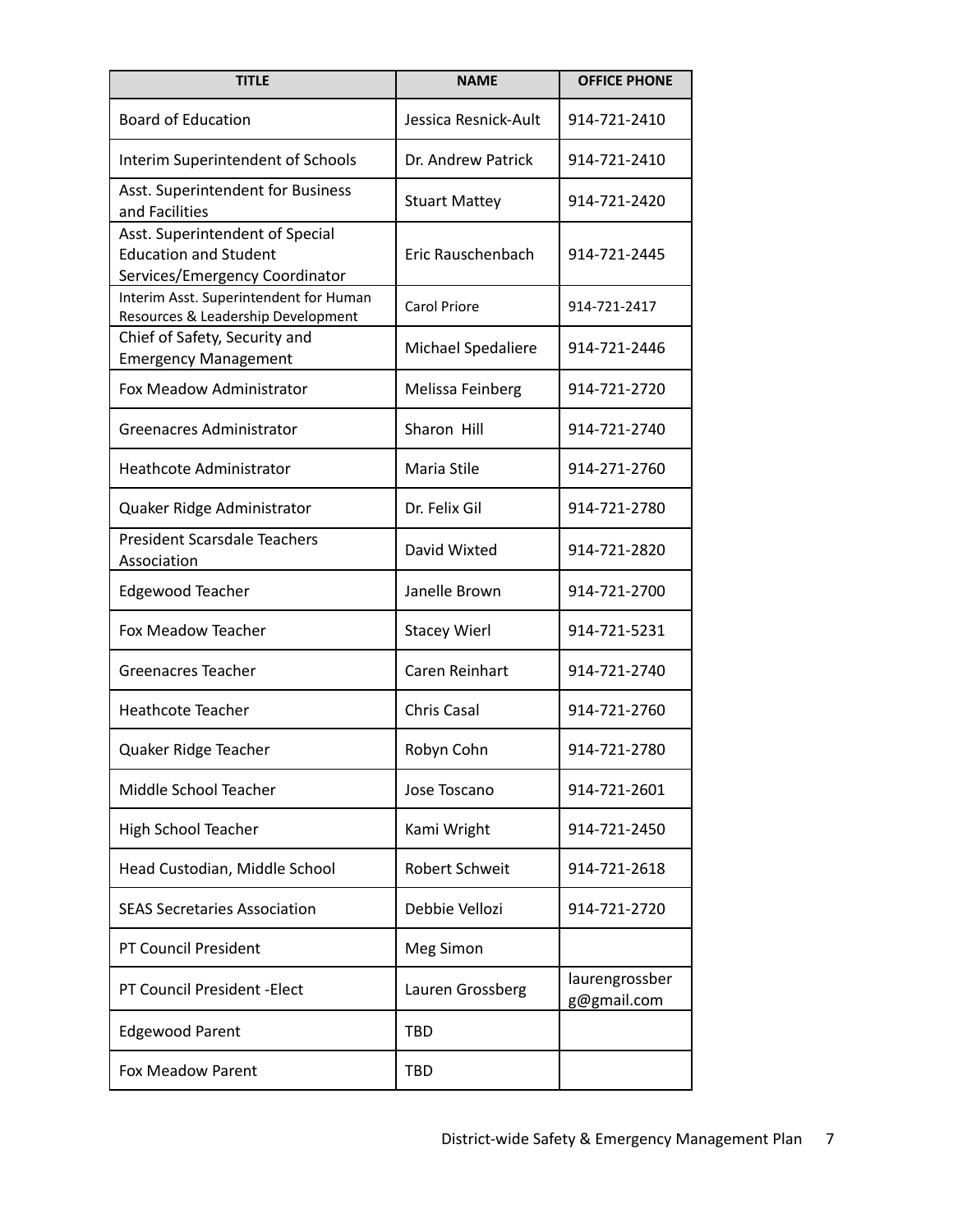| <b>TITLE</b>                                                                                      | <b>NAME</b>          | <b>OFFICE PHONE</b> |
|---------------------------------------------------------------------------------------------------|----------------------|---------------------|
| <b>Board of Education</b>                                                                         | Jessica Resnick-Ault | 914-721-2410        |
| Interim Superintendent of Schools                                                                 | Dr. Andrew Patrick   | 914-721-2410        |
| Asst. Superintendent for Business<br>and Facilities                                               | <b>Stuart Mattey</b> | 914-721-2420        |
| Asst. Superintendent of Special<br><b>Education and Student</b><br>Services/Emergency Coordinator | Eric Rauschenbach    | 914-721-2445        |
| Interim Asst. Superintendent for Human<br>Resources & Leadership Development                      | Carol Priore         | 914-721-2417        |
| Chief of Safety, Security and<br><b>Emergency Management</b>                                      | Michael Spedaliere   | 914-721-2446        |
| <b>Greenacres Parent</b>                                                                          | <b>TBD</b>           |                     |
| <b>Heathcote Parent</b>                                                                           | TBD                  |                     |
| Quaker Ridge Parent                                                                               | <b>TBD</b>           |                     |
| <b>Middle School Parent</b>                                                                       | Tina Lin             |                     |
| <b>High School Parent</b>                                                                         | <b>Beth Cukier</b>   | Beth@cukier.n<br>et |
| <b>Scarsdale Police Department</b>                                                                | Lt. Steven Delbene   | 914-722-1200        |
| Scarsdale Village Trustee<br>Representative                                                       | Jonathan Lewis       |                     |
| Scarsdale High School Student                                                                     | <b>TRD</b>           |                     |

## CONCEPTS OF OPERATION

- 1. The District-wide School Safety and Emergency Management Plan will be directly linked to individual Building-level Emergency Response Plans for each school. Protocols developed in the District-wide School Safety and Emergency Management Plan will guide the development and implementation of Building-level Emergency Response Plans.
- 2. All District building plans have been standardized to the extent possible so that leadership decisions are consistent and leaders may be interchangeable as necessary. The training and expectations set at the District level are applicable to all building team members.
- 3. In the event of an emergency or violent incident, the initial response at an individual school will be by the Building Emergency Response Team.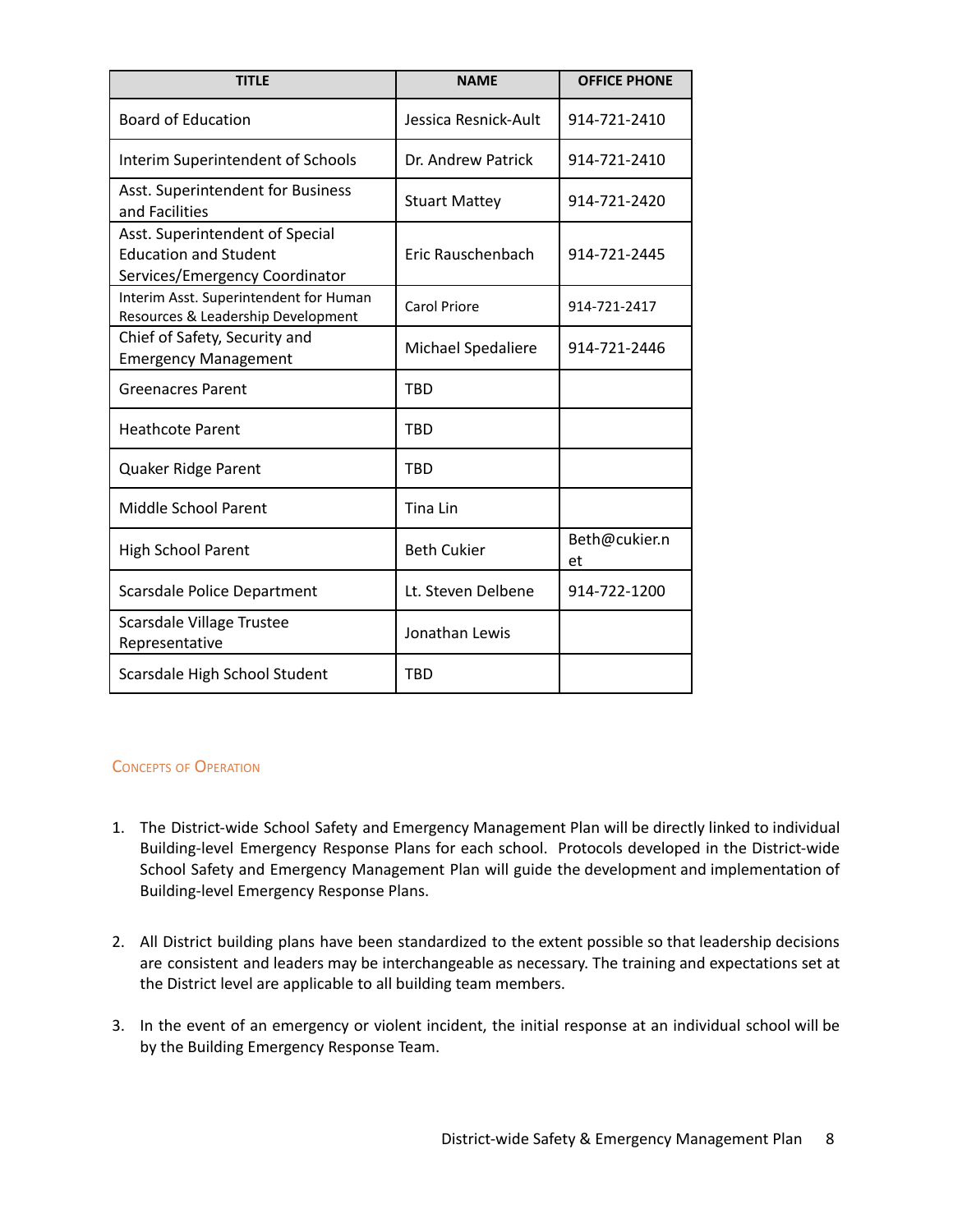4. Once the Superintendent and/or their designee are notified, the District Emergency Response Team may be mobilized to respond, and when appropriate, local emergency officials will be notified. All will follow the emergency management protocols and practices outlined in the National Incident Management System (NIMS) and will practice Incident Command System (ICS) techniques to better manage these events.

## PLAN REVIEW & PUBLIC COMMENT

- 1. The District-wide Safety and Emergency Management Plan shall be monitored and maintained by the District Safety Team and reviewed annually on or before September 1st of each year. A copy of the plan will be available at the District office and on the District website.
- 2. Building-level Emergency Response Plans shall be confidential and not subject to disclosure under Article 6 of the Public Officers Law or any other provision of law in accordance with Education Law Section 2801-a.
- 3. Full copies of the District-wide Safety and Emergency Management Plan and any amendments will be submitted to the New York State Education Department on or before September 1st of each year or within 30 days of adoption.
- 4. The Board of Education must formally adopt the District-wide Plan pursuant to Commissioner's Regulation, Section 155.17(c)(xiii). This plan will be made available for public comment at least 30 days prior to its adoption.
- 5. Building-level Emergency Response Plans will be supplied to the New York State Police, County Police, and all local police departments covering the District, by October 15<sup>th</sup> of each year or within 30 days of adoption.

## SECTION II RISK REDUCTION/PREVENTION AND INTERVENTION

## <span id="page-9-0"></span>PREVENTION AND INTERVENTION STRATEGIES

The District utilizes a variety of intervention strategies to reduce risk and prevent critical incidents.

- 1. Any utilized school safety and security personnel are trained annually with the assistance of one or more of the following collaborative relationships:
	- Emergency Responders
	- Regional BOCES
	- District Consultants
- 2. Training for school staff working in an incident control capacity may include:
	- a. Individual and group de-escalation techniques;
	- b. Non-violent conflict resolution skills; and
	- c. Peer mediation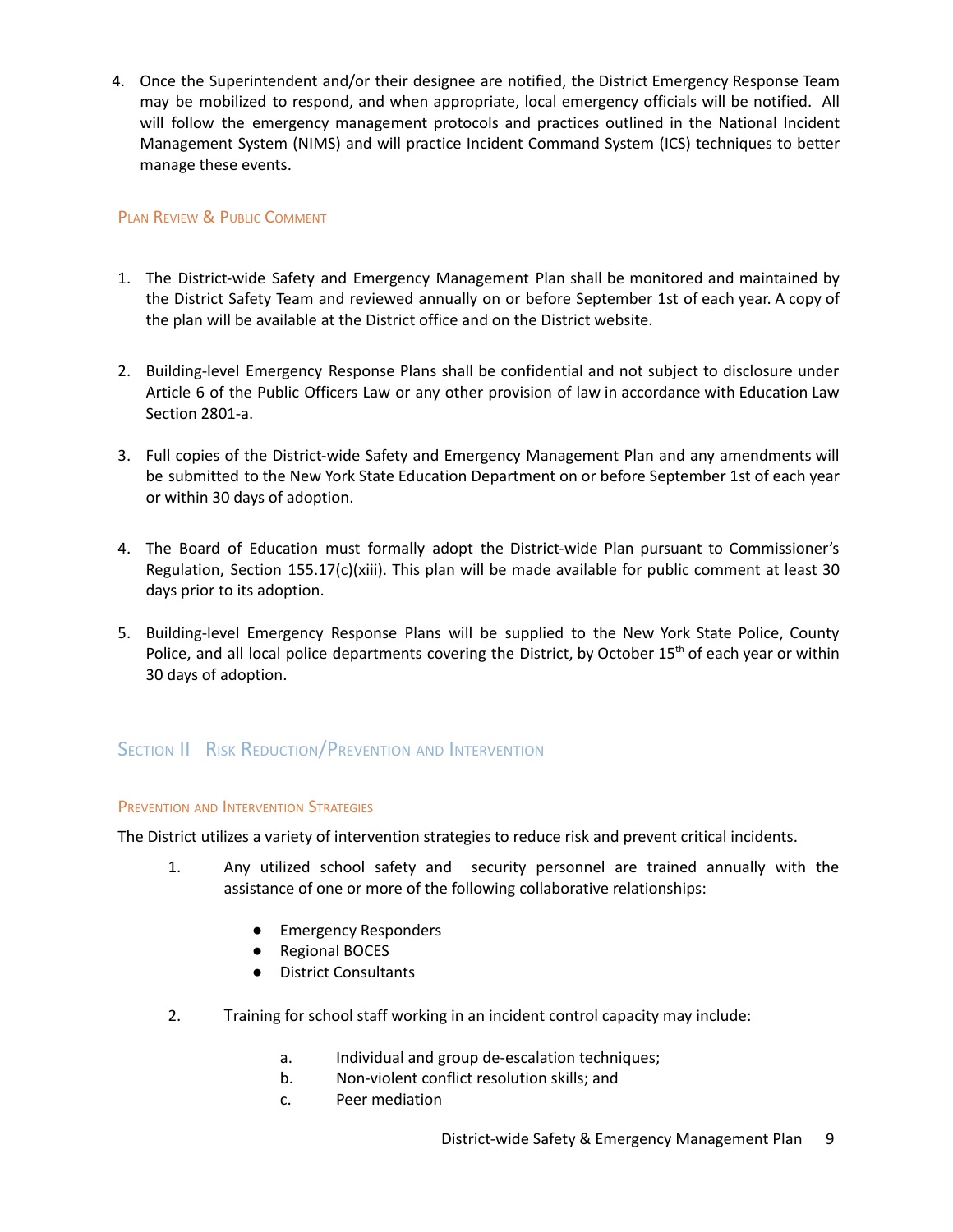- 3. The District may provide de-escalation techniques and nonviolent conflict resolution training to other staff annually. Each building has some staff trained in nonviolent conflict resolution.
- 4. Training may be available during staff development sessions, on conference days, and via on-demand web-based training modules.
- <span id="page-10-0"></span>5. Procedures relating to building security including utilization of staff and security equipment are as follows:<sup>11</sup>
	- 1. All authorized staff members are expected to carry their classroom/office keys/swipe cards at all times.
	- 2. All staff members are expected to wear District-issued photo identification badges.
	- 3. After the designated start time of the school day, each school will be appropriately secured.
	- 4. All visitors must report to each building's (except the High School) designated single point of entry to be approved for entry utilizing the visitor management system before proceeding further into the building. At the High School, all visitors are directed to one of the three points of entry to be approved for entry utilizing the visitor management system before proceeding further into the building. If authorized, an identification badge will be issued, which must be visible at all times while the visitor is on school property.
	- 5. All contractors assigned to work in any building must first be authorized for entry utilizing the visitor management system. If authorized, an identification badge will be issued which must be visible at all times while the workers are on school property. All deliverables and delivery personnel must first be authorized for entry utilizing the visitor management system. If authorized, an identification badge will be issued which must be visible at all times while the delivery personnel are on school property.

The District continually investigates other security measures and conducts staff development training to ensure schools are as safe as possible. Security measures include:

- a. Security personnel
- b. Surveillance cameras
- c. Door-lock (buzzer) entry systems
- d. Portable Radios
- e. Alarm Systems
- f. Keypad or swipe entry systems
- g. Single or limited points of entry
- h. Visitor Management System

 $11$  155.17(b)(1)(xi) policies and procedures relating to school building security, including, where appropriate, the use of school safety officers and/or security devices or procedures;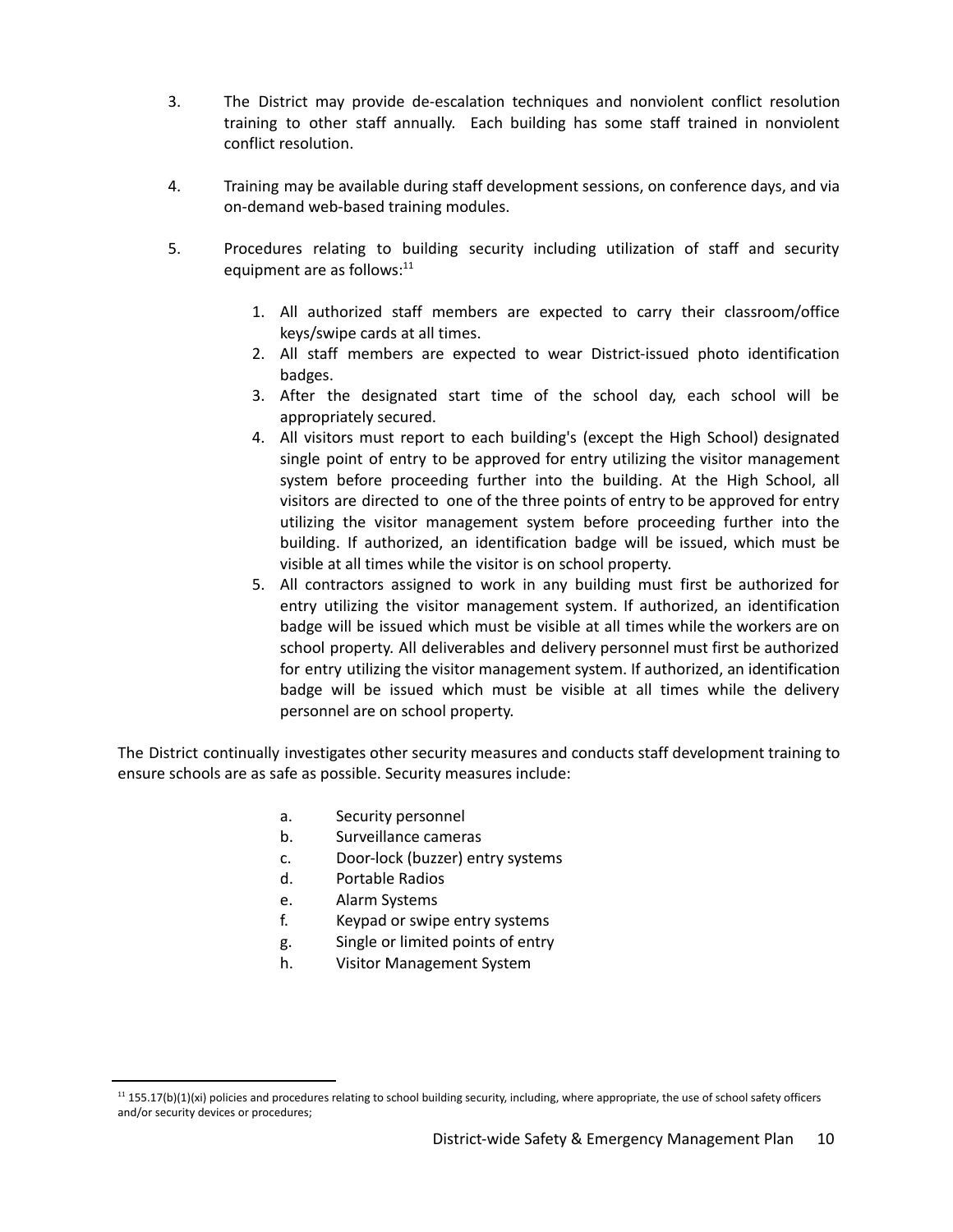#### IMPROVING COMMUNICATION WITH STUDENTS

Each of the schools within the District provides a wealth of school safety-related initiatives. Building programs include peer mediation, bullying prevention, conflict resolution, social skills development, managing emotions, and components of character education. Students are involved in a wide variety of safety activities through their classes as well as through work with school counselors, social workers, and school psychologists.

Each building has established a mechanism for the reporting of school violence and harassment and has communicated that to students and parents.

The District's Code of Conduct is accessible to parents and students and reviewed with all students at the beginning of the school year. During the review with students, bullying, discrimination, harassment and violations of the Code of Conduct, along with consequences are discussed.

All staff members are trained in recognizing and effectively dealing with these behaviors, as outlined in the Code of Conduct.

In addition, each school has a wide range of programs and supports that impact school safety. These include offering a variety of clubs, classroom lessons, small group lessons and/or individual counseling sessions, school-wide meetings, morning meetings in classrooms, assemblies, mindfulness rooms, yoga and movement breaks, and a variety of wellness opportunities.

## REPORTING THREATS OR ACTS OF VIOLENCE

Students, staff, parents and others are informed annually about the importance of reporting threats or acts of violence and the procedures of reporting.

The District has developed a system for reporting threats and actual acts of violence. The procedure for reporting is as follows:

- Students are instructed to report threats and acts of violence to staff members.
- Each school has designated a reporting process, which can be done via the District website.
- Staff members are required to report all student referrals to the administration for investigation.
- Staff training programs meet S.A.V.E. requirements. Instructions on issues of school safety are provided to all employees each year.

TRAINING, DRILLS AND EXERCISES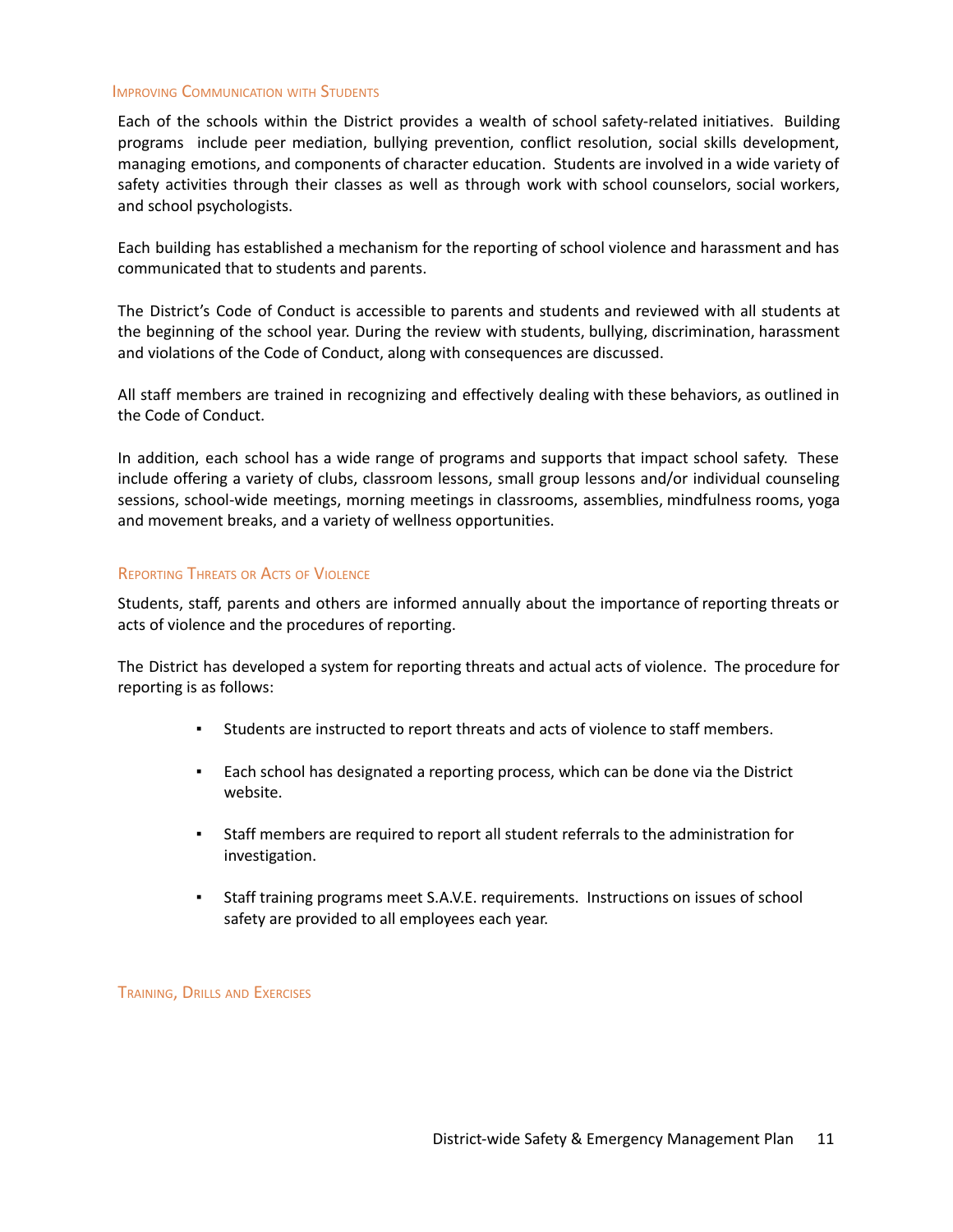## <span id="page-12-1"></span>DRILLS AND EXERCISES:<sup>12</sup>

The District will conduct emergency management drills and exercises annually including, but not limited to:

**EVACUATION AND LOCKDOWN DRILLS:** Evacuation and lockdown drills will be conducted during school days in each school within the District with staff and students twelve (12) times annually (September – June). Eight of all such drills shall be evacuation drills. Four of all such required drills shall be lockdown drills. The first eight (8) drills shall be conducted prior to December 31st of each school year. The Scarsdale Fire Department may, upon mutual agreement with the District, participate in some or all of the drills and offer feedback regarding effective building evacuation in the event of a fire. The Scarsdale Police Department may, upon mutual agreement with the District, participate in some or all of the drills and offer feedback regarding the effectiveness of these drills. Drills shall be conducted at different times of the school day with at least one of the eight required evacuation drills occurring during a mass gathering event such as lunch or assemblies.

<span id="page-12-2"></span>EARLY DISMISSAL DRILL<sup>13</sup>: The District will conduct an Early Dismissal drill annually wherein students are dismissed early from each school. Parents will be notified of these drills well in advance. Transportation Officials and District staff may also take place in conducting and evaluation of this drill.

**SHELTER-IN-PLACE DRILLS:** Each school in the District will conduct at least one (1) Shelter-in-Place Drill annually utilizing Shelter-in-Place protocols. The Scarsdale Police and or Fire Departments may, upon mutual agreement with the District, participate in some or all of the drills and offer feedback regarding the effectiveness of these drills.

Each Building-Level Emergency Response Team shall conduct post-drill debriefings and will complete a drill evaluation form that will be submitted to the District-wide safety team for periodic review.

Each Building-level Emergency Response Team and representatives of the District administration engage in tabletop exercises facilitated by the District's emergency management consultant. Emergency response agencies are encouraged to participate in these exercises. The District may opt to conduct functional exercises with emergency response agencies to involve staff, students and parents in realistic drills.

## <span id="page-12-0"></span>**STAFF DEVELOPMENT TRAINING:**

All general staff will receive training on District-wide procedures as well as specific procedures contained within their respective building-level emergency response plan. This training shall occur prior to

 $12$  155.17(c)(1)(xiv) procedures for review and the conduct of drills and other exercises to test components of the emergency response plan, including the use of tabletop exercises, in coordination with local and county emergency responders and preparedness officials;

<sup>&</sup>lt;sup>13</sup> 155.17(c)(2)(h) Fire and emergency drills. Each school district and board of cooperative educational services shall, at least once every school year, and where possible in cooperation with local county emergency preparedness plan officials, conduct one test of its emergency response procedures under each of its building-level emergency response plans, including sheltering, lock-down, or early dismissal, at a time not to occur more than 15 minutes earlier than the normal dismissal time.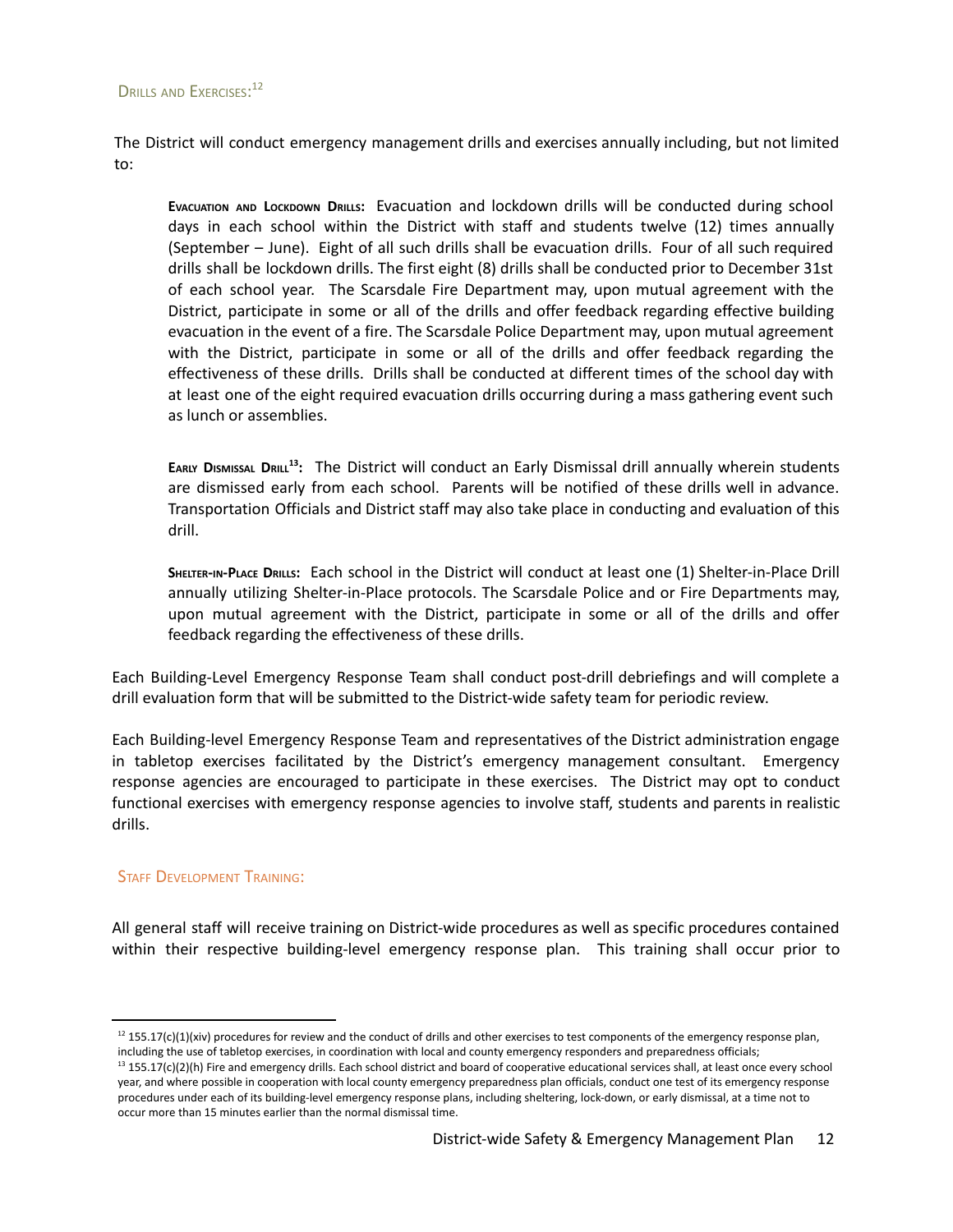September 15<sup>th</sup> of each school year or within 30 days of joining the District. This training will be conducted at a staff development day in August, online or a combination of both. 14

The District will provide advanced training for each Building-Level Emergency Response Team (BERT) and District-Wide Safety Team annually. The training will include practices and procedures to educate, evaluate, update and review all Emergency management protocols and procedures the teams perform including, but not limited to Lockdown, Lockout, Evacuation, Shelter-In-Place, Hold-in-Place and Early Dismissal. The District may invite local emergency responders to participate in this training.

Additional staff training may include but is not limited to:

- De-escalation training
- Warning signals for violence and mental health concerns
- Non-violent conflict resolution

## PROACTIVE BUILDING SECURITY MEASURES

- 1. The District buildings use limited points of entry. All doors are locked. Signs are in place directing visitors to sign-in at the reception desk at each school. Main doors at all schools with the exception of the High School are controlled by remote "buzzer" entry during normal school hours.
- 2. All schools have Safety Monitors just inside the entrance to each school in the District. These individuals ensure that visitor management procedures are followed and help supervise building traffic flow. The building principals are responsible for supervision of the Safety Monitors.
- 3. Staff members are required to wear visible identification badges.
- 4. Visitors are required to sign in through the visitor management system and wear a visitor identification badge.
- 5. Visitor access is limited to specific areas of the school building.

## <span id="page-13-0"></span>Vital Educational Information<sup>15</sup>

Information on each building's students and staff, transportation needs, and the telephone numbers of key officials are outlined in each Building-level Emergency Response Plan. The purpose of including such information in the Building-level Plan is to ensure coordination or coverage in the event of a serious incident.

<sup>&</sup>lt;sup>14</sup> 155.17(c)(1)(xiii) policies and procedures for annual multi-hazard school safety training for staff and students, provided that the district must certify to the commissioner that all staff have undergone annual training by September 15, 2016 and each subsequent September 15th thereafter on the building-level emergency response plan which must include components on violence prevention and mental health, provided further that new employees hired after the start of the school year shall receive such training within 30 days of hire or as part of the district's existing new hire training program, whichever is sooner;

 $15$  155.17(c)(2)(h)(3)(i)Except in a school district in a city having a population of more than one million inhabitants, the chief executive officer of each educational agency located within a public school district shall provide to the superintendent of schools information about school population, number of staff, transportation needs and the business and home telephone numbers of key officials of such educational agencies.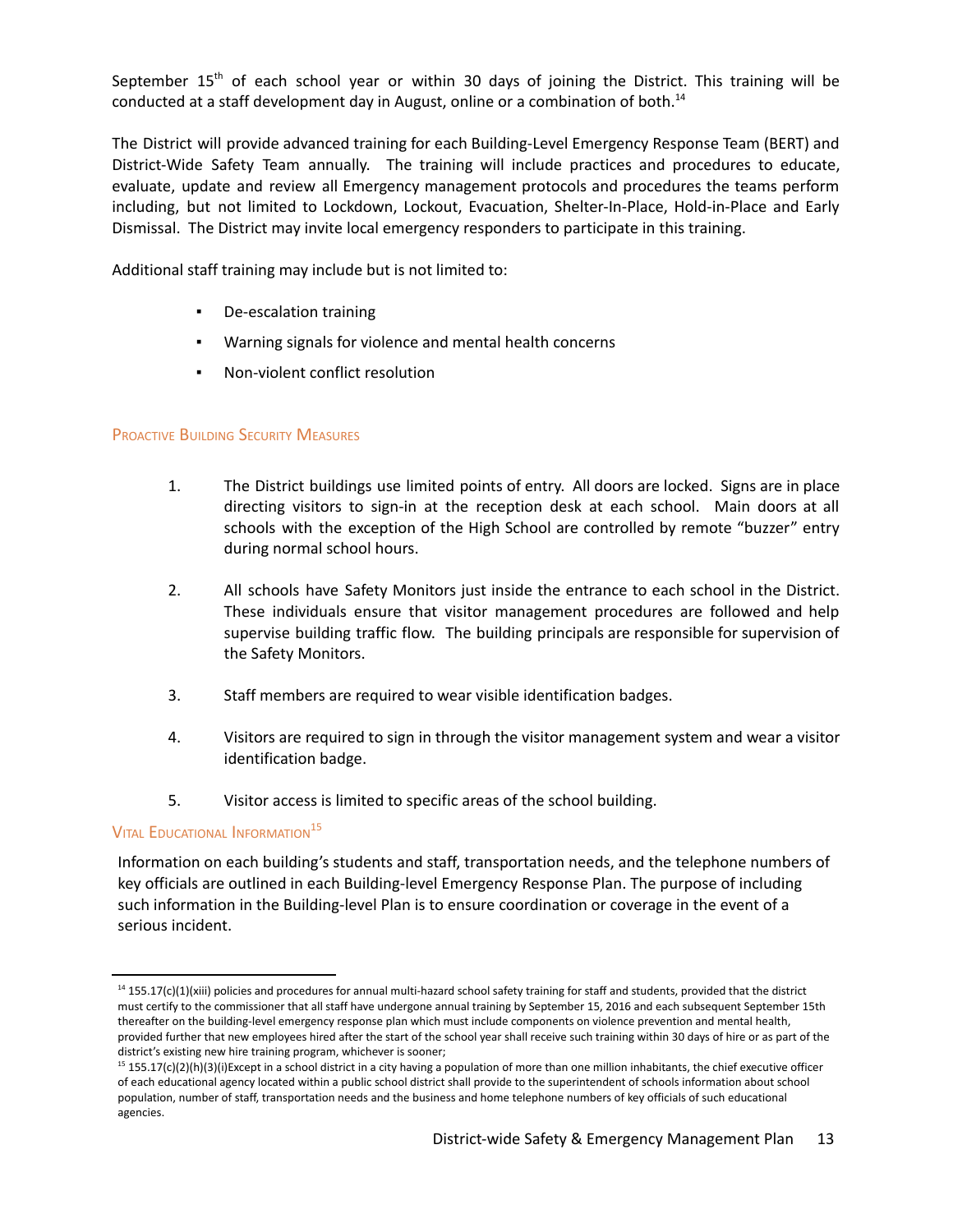## <span id="page-14-0"></span>EARLY DETECTION OF POTENTIALLY DANGEROUS BEHAVIOR<sup>16</sup>

This section contains the District policy and procedure for disseminating information regarding early detection of potentially dangerous behavior.

- 1. A "plain language" summary of the District's Code of Conduct is provided to all students in the District at the start of every school year to ensure that all students understand acceptable behavior in the school setting. The Code of Conduct delineates, among other behavior, lack of tolerance for harassment, discrimination, bullying and violence.
- 2. A "plain language" summary of the District's Code of Conduct is posted on the District website at the start of each school year, and is disseminated at the time of registration thereafter.
- 3. All new employees will be provided with a copy of the Code of Conduct at the time of hire. All teachers and other staff members will be provided with a copy of the Code of Conduct annually.
- 4. Efforts are made on the building level in each of the District's schools to identify, prevent, and resolve potentially dangerous behavior at the earliest possible stage. Teams meet regularly in each building in order to work with classroom staff in identifying and preventing potentially dangerous behavior. School counselors, school psychologists, school social workers, nurses, outside agencies (when appropriate), administrators, teachers, parents/guardians, and students may be involved in this process.
- 5. District students at all grade levels participate in instruction guided by evidence-based violence prevention/intervention programs*.* Elements of these programs support students in identifying potentially violent or problematic situations with peers and in developing strategies to address these such as reporting to an adult.
- 6. Secondary health curricula incorporate information regarding emotional health, the impact of drugs and alcohol on an individual's behavior, and on responsible decision-making.
- 7. Each of the District's school psychologists/social workers may facilitate counseling groups for identified students around issues related to poor social skills development, managing emotions, and good decision-making.
- 8. Certified and non-certified staff members working with students who have been identified by the Committee on Special Education as being at-risk for engaging in violent behaviors receive annual training in crisis prevention and intervention.

 $16$  155.17(c)(1)(xii) policies and procedures for the dissemination of informative materials regarding the early detection of potentially violent behaviors, including but not limited to the identification of family, community and environmental factors to teachers, administrators, parents and other persons in parental relation to students of the school district or board, students and other persons deemed appropriate to receive such information;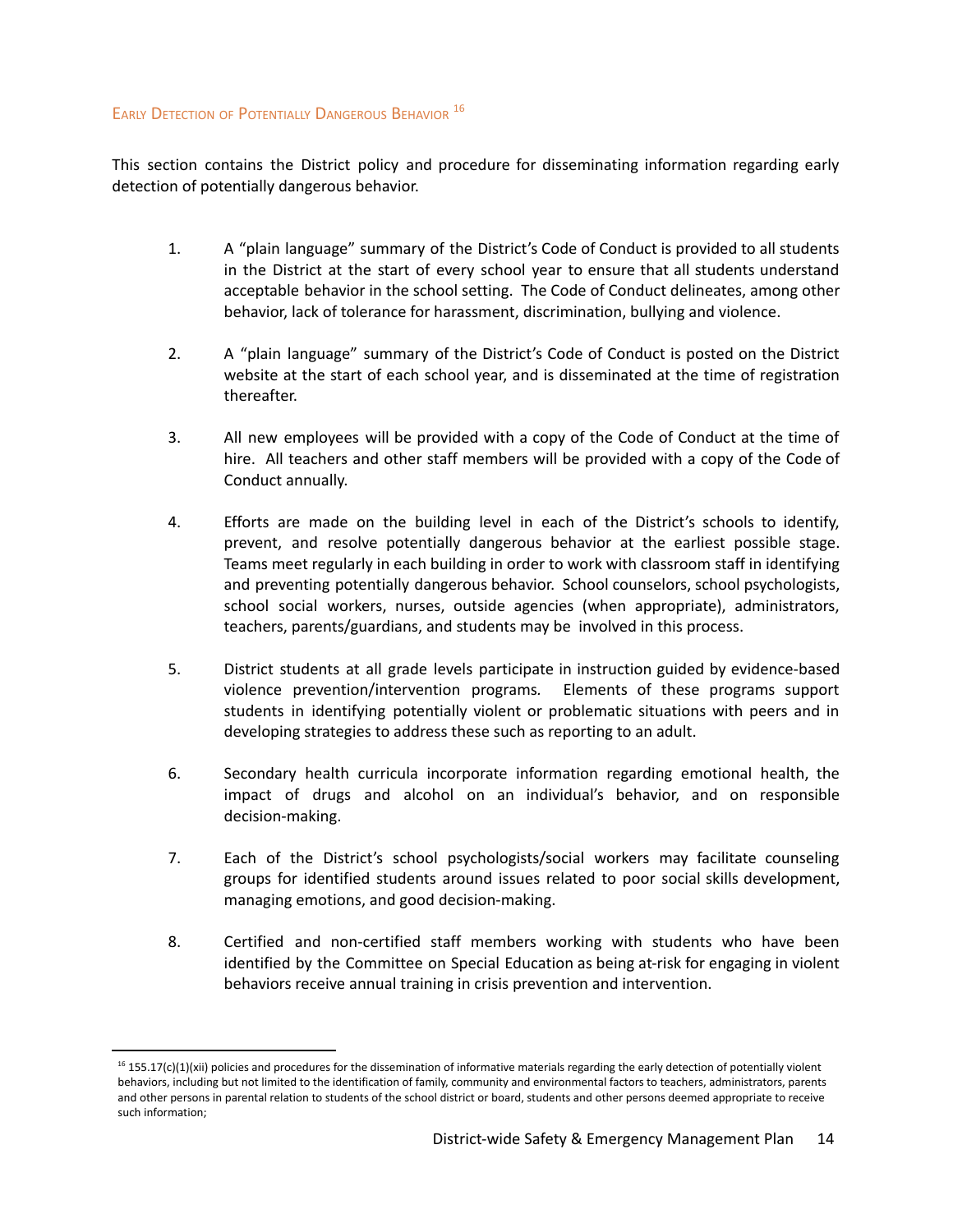9. The District may work in collaboration with building-level PTAs and the District-wide PTC to offer parents/guardians information regarding early-warning signs of potentially dangerous and/or violent behavior, as well as a forum to discuss specific parental concerns.

#### **POLICE AGENCIES**

The District buildings fall within the jurisdiction of the following police departments:

| Agency                              | <b>Phone Number</b> |
|-------------------------------------|---------------------|
| Scarsdale Village Police Department | 914-722-1200        |
| Westchester County Police           | 914-864-7700        |
| New York State Police               | 914-769-2600        |

HAZARD IDENTIFICATION

**IDENTIFICATION OF POTENTIALLY DANGEROUS OR HAZARDOUS SITES:** 

Each school will identify and locate areas of potential emergencies in and around its building. The Director of Facilities and building custodians will locate these sites.

1. These sites shall include electrical, gas, heating, ventilation, water supply, and sewage systems locations and shut-off valves. Local fire department personnel have and will continue to participate in these efforts.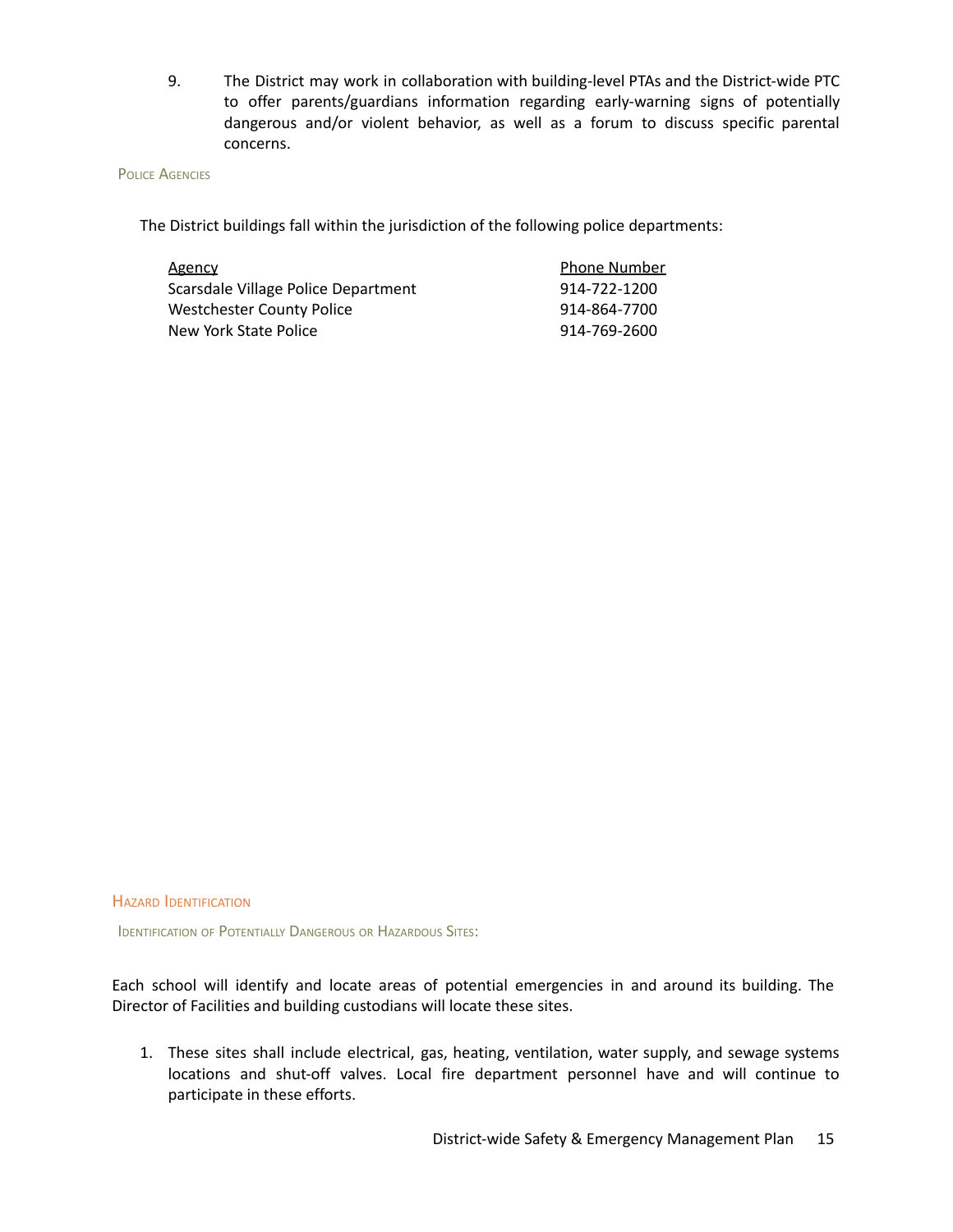- 2. These sites of potential emergencies will be listed in each Building-level Emergency Response Plan supplied to police, fire, emergency management services, and District personnel.
- 3. Potentially dangerous sites indicated below that are contained within school property and under the jurisdiction of the District, will be checked regularly and inspected by building safety personnel on a regular schedule, at least annually. They include but are not limited to:
	- Electrical panels/shut-offs
	- Gas lines/shut-off
	- Gas appliances
	- Heating plant
	- Sewage system
	- Structural failure
	- HVAC
	- Water supply/shut-off
	- Chemical storage and cleaning supplies
	- Paper supply storage
	- Industrial arts room
	- Science rooms and labs
	- Isolated areas near the school
	- Nearby aqueduct, streams, ponds, rivers (flooding)
	- Steep areas near school
	- Unprotected exterior gas/electric, air conditioning supplies or equipment
	- Playground equipment

## School Safety Personnel Allocations, Hiring, Duties, and Training<sup>17</sup>

## PRIVATE SECURITY AND SCHOOL RESOURCE OFFICERS

This plan includes contracts or memoranda of understanding that define the relationship between the district, personnel, students, visitors, law enforcement, and public or private security personnel. These contracts or memoranda are consistent with the Code of Conduct, and define the roles, responsibilities, and involvement in the schools of law enforcement or security personnel. The role of school discipline is delegated to school administration.

District Memorandum(s) of Understanding related to this section are maintained in the District office.

 $17$  155.17(c)(1)(xvii) a description of the duties of hall monitors and any other school safety personnel, the training required of all personnel acting in a school security capacity, and the hiring and screening process for all personnel acting in a school security capacity;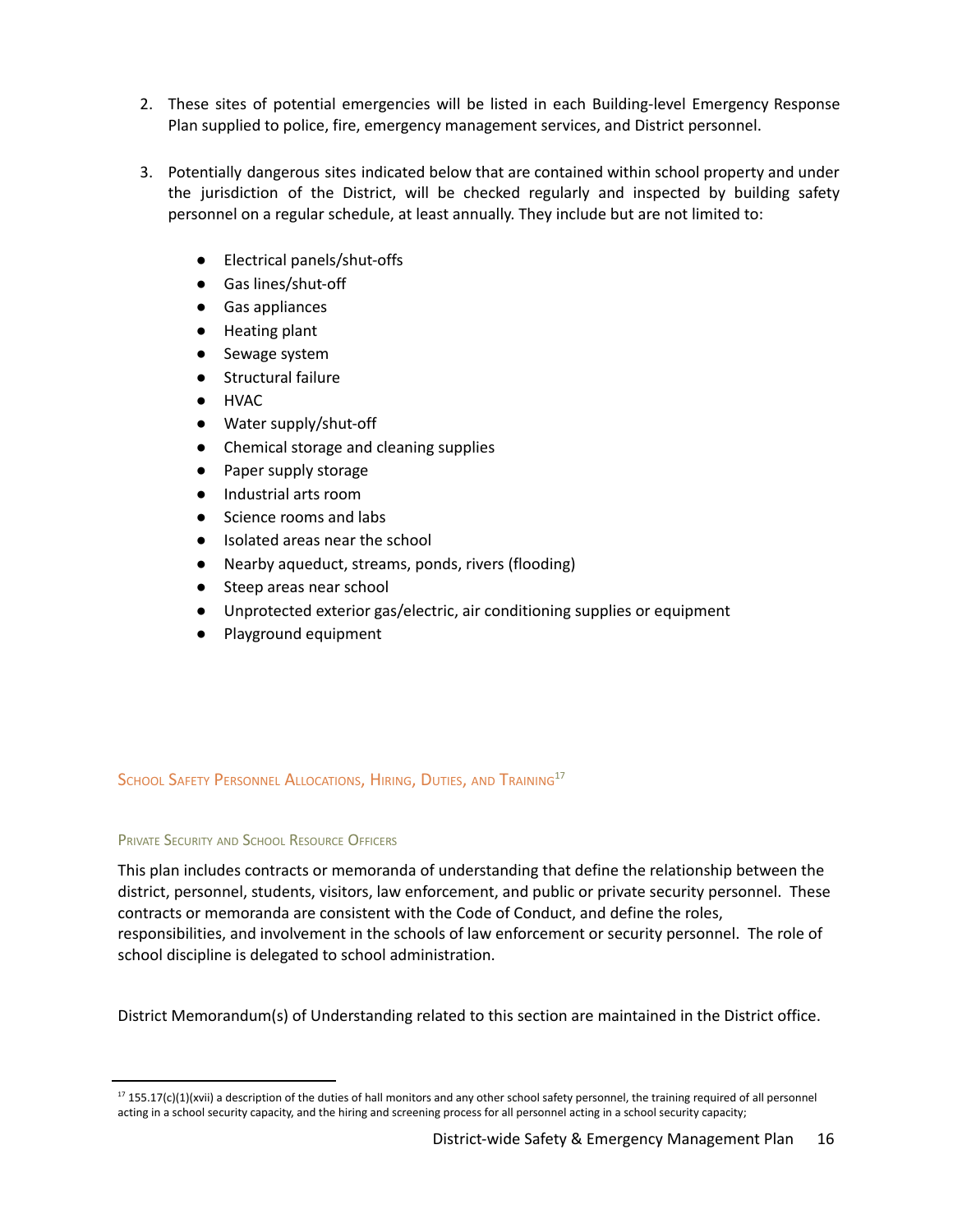#### **ALLOCATIONS**

- A. At the elementary and middle school level, there is a single point of entry for visitors at each building and visitors to the school must be buzzed into the building, present a valid government issued identification, be processed through the visitor management system and receive a visitor identification badge issued by the Safety Monitor or office staff. Staff in the building all wear District-produced identification badges which must be worn at all times. Staff are trained to report to the main office any person they observe who is not wearing a badge.
- B. At the high school level, there are three points of entry for visitors, which are staffed during normal school hours by contracted Safety Monitors. Visitors to the school must present a valid government issued identification, be processed through the visitor management system and receive a visitor identification badge issued by the safety monitor. Staff in the building all wear District-produced identification badges, which must be worn at all times. In addition, two Safety Monitors are assigned to patrol areas throughout the building.

#### **HIRING**

The interviewing and hiring of safety monitors follows the District's practices for the hiring of new staff. All new staff employed by the District must be fingerprinted in order to be employed.

#### **DUTIES AND TRAINING**

#### **Safety Monitors**

- contracted personnel at all elementary schools, Middle School and High School
- primarily responsible for enforcement of the visitor protocols
- perform perimeter patrols
- detection of hazards
- deter and report unlawful activity
- provide escorts for parents and students when needed
- actively monitor the building and support the staff with student safety and traffic

## **Required training includes:**

- School violence prevention and intervention training
- Site-specific training including review of all manuals (e.g., school district policies, Code of Conduct, District-wide School Safety Plan, School Handbook, etc).
- Right-to-know training
- Blood borne pathogen training
- New York State Security Guard License (Safety Monitors)

## SECTION III RESPONSE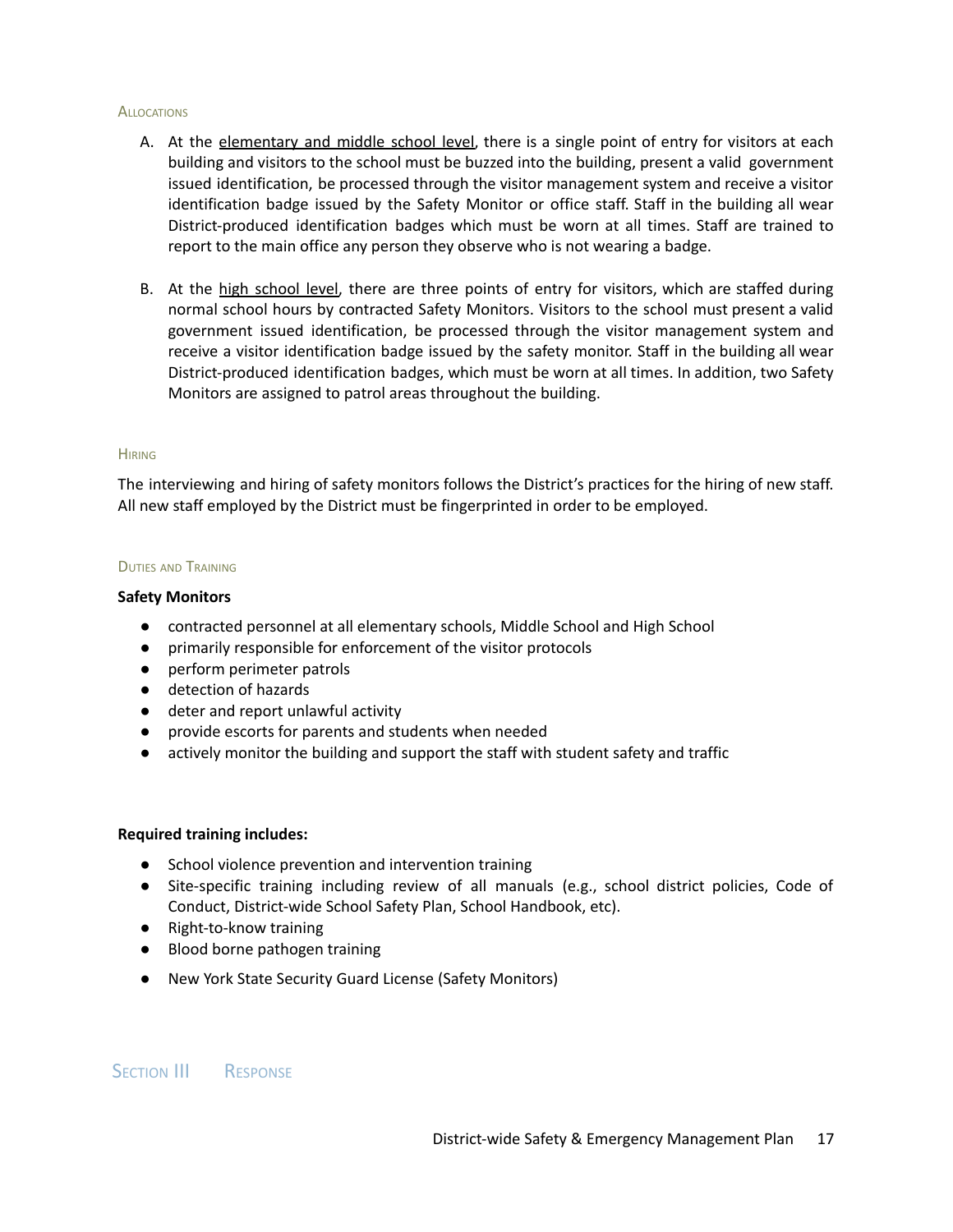#### INTERNAL

After receiving the information from the Incident Commander at the scene, an email will be sent from the Superintendent's office to all administrators and administrative offices alerting them to the nature and status of any incident in the District. The mass communication system may be used to provide information as deemed appropriate by the Incident Commander. Portable radios will also be used when possible.

#### **EXTERNAL**

Anyone with knowledge of an emergency event is encouraged to immediately call 911.

The District's mass communication system will be used to provide information to parents/guardians and emergency contacts. The District website may also be used to provide updated information throughout an incident as deemed appropriate by the Incident Commander. Schools may also use their websites, groups, and hotlines for announcements or updates as directed by the Incident Commander.

When an emergency requires notification to parents and students, the Superintendent or his designee will provide updated information to parents and students through the emergency notification system. Additional information may also be found on the District's website: <https://www.scarsdaleschools.k12.ny.us/>

During an emergency, all contact with the media will be handled either by the Superintendent or their designee. The media and public will be informed and updated as soon as practicable on all developments in statements released by the Superintendent or their designee. Students, staff and parents should refer all questions and requests for information to the Superintendent in order to assure the release of factual and current information. The Superintendent may refer such requests to the Public Information Officer for response.

By definition, emergency events are unforeseen and unpredictable. The safety of students and staff is the primary focus of all activities surrounding an emergency event. Every effort will be made to contact parents and the general public once the situation has stabilized.

#### SITUATIONAL RESPONSES

#### MULTI-HAZARD RESPONSE

In the event of an emergency, a Command Center will be set up at a safe location in collaboration with emergency responders. Each building has specific plans for dealing with a wide range of hazards. Specific response procedures are sensitive in nature and therefore are contained within each confidential building-level emergency response plan.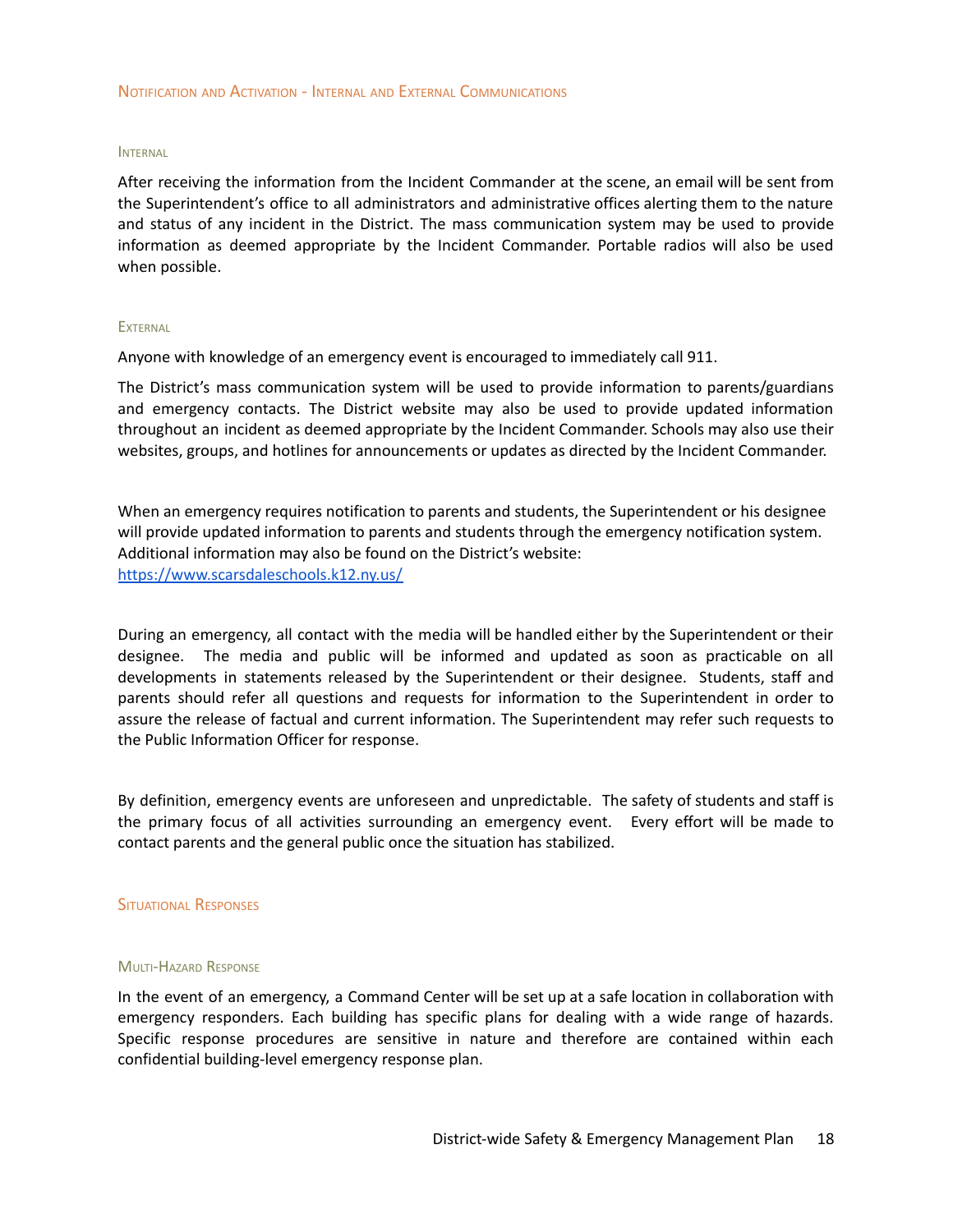In each emergency, the building's administrator will contact the District office for assistance. The District office will provide support as appropriate and deemed necessary by the Incident Commander on the scene (i.e. sending additional mental health resources). The Superintendent or their designee will be the sole contact person for releasing information to the media and for communicating the status of the emergency with other District schools, out-of-district schools, private schools, and outside agencies.

## RESPONSE PROTOCOLS

## SCHOOL CANCELLATION

- The Superintendent or their designee will monitor any situation that may warrant a school cancellation and will make the determination to do so.
- The Public Information Officer will activate use of the District's mass communication system.
- The Public Information Officer will contact local media, post the information on the website and social media sites utilized by the District.

## EARLY DISMISSAL

- The Superintendent or their designee will monitor any situation that may warrant an early dismissal and will make the determination to do so.
- The Operations Leader will designate people to arrange transportation for students.
- The Public Information Officer will activate use of the District's mass communication system.
- The Public Information Officer will contact local media, post the information on the website and social media sites utilized by the District.
- The Liaison Officer will notify each of the building principals.

## **EVACUATION**

- The Superintendent or their designee will determine the level of the threat.
- The Operations Leader will contact the transportation supervisor to arrange transportation. They will also arrange for student-parent reunification.
- The Safety Officer will clear all evacuation routes and sites prior to evacuation.
- Principal(s) will evacuate all staff and students to prearranged evacuation sites as outlined in building plans. They will report to the Superintendent or their designee any missing staff or students.

## SHELTERING SITES (INTERNAL AND EXTERNAL)

- The Superintendent or their designee will determine the level of the threat and communicate with building principal(s) who are affected by the emergency.
- Principal(s) will move all staff and students to pre-arranged sheltering sites as outlined in building plans. They will report to the Superintendent any missing staff or students.
- The Logistics Leader will make appropriate arrangements for human needs in the event of a long-term situation.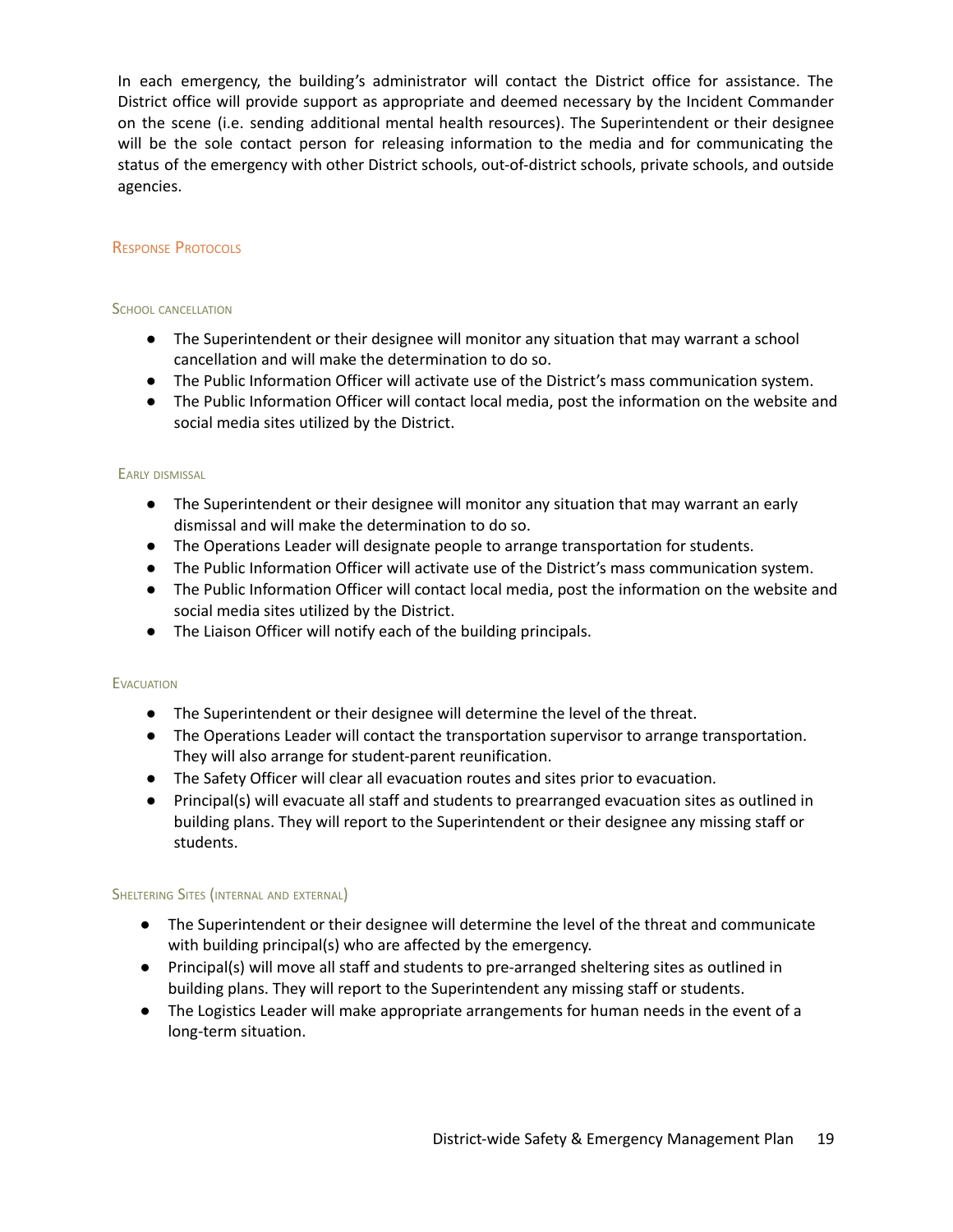<span id="page-20-1"></span>The District has procedures and provides training for emergencies. Specific response steps are confidential and contained within each Building-level Emergency Response Plan. Emergencies include but are not limited to the following situations.

- Abduction
- Armed Intruders / Active Shooters
- **Bomb Threats**
- **Bus Accidents**
- Cyber Security
- Early or Alternate Emergency Dismissal
- **Explosions**
- **Fires**
- **Hazardous Material Incident**
- Homeland Security Threats
- **Hostage Situations**
- **Infectious Diseases**
- **Severe Weather**
- **Student-Made Threats**
- **Suicidal Students**
- Suspicious Package Protocol
- Suspicious Persons

<span id="page-20-0"></span>RESPONSES TO IMPLIED OR DIRECT THREATS OF VIOLENCE<sup>19</sup>

- 1. Students are required to inform school staff about any direct or indirect threat of violence or actual act of violence to themselves, others or school property.
- 2. Staff members are required to immediately inform the Principal or their designee of any direct or implied threat of violence or actual act of violence by students, teachers, other school personnel includingbus drivers and monitorsas well as visitors to the school, including threats by students against themselves, which shall include suicide. The Principal or their designee decides whether to utilize the building's trained clinician(s) in an effort to de-escalate or defuse the situation.

 $18$  155.17(c)(1)(xv) the identification of appropriate responses to emergencies, including protocols for responding to bomb threats, hostage-takings, intrusions and kidnappings;

 $19$  155.17(c)(1)(i)policies and procedures for responding to implied or direct threats of violence by students, teachers, other school personnel, including bus drivers and monitors as well as visitors to the school, including threats by students against themselves, which for the purposes of this subdivision shall include suicide;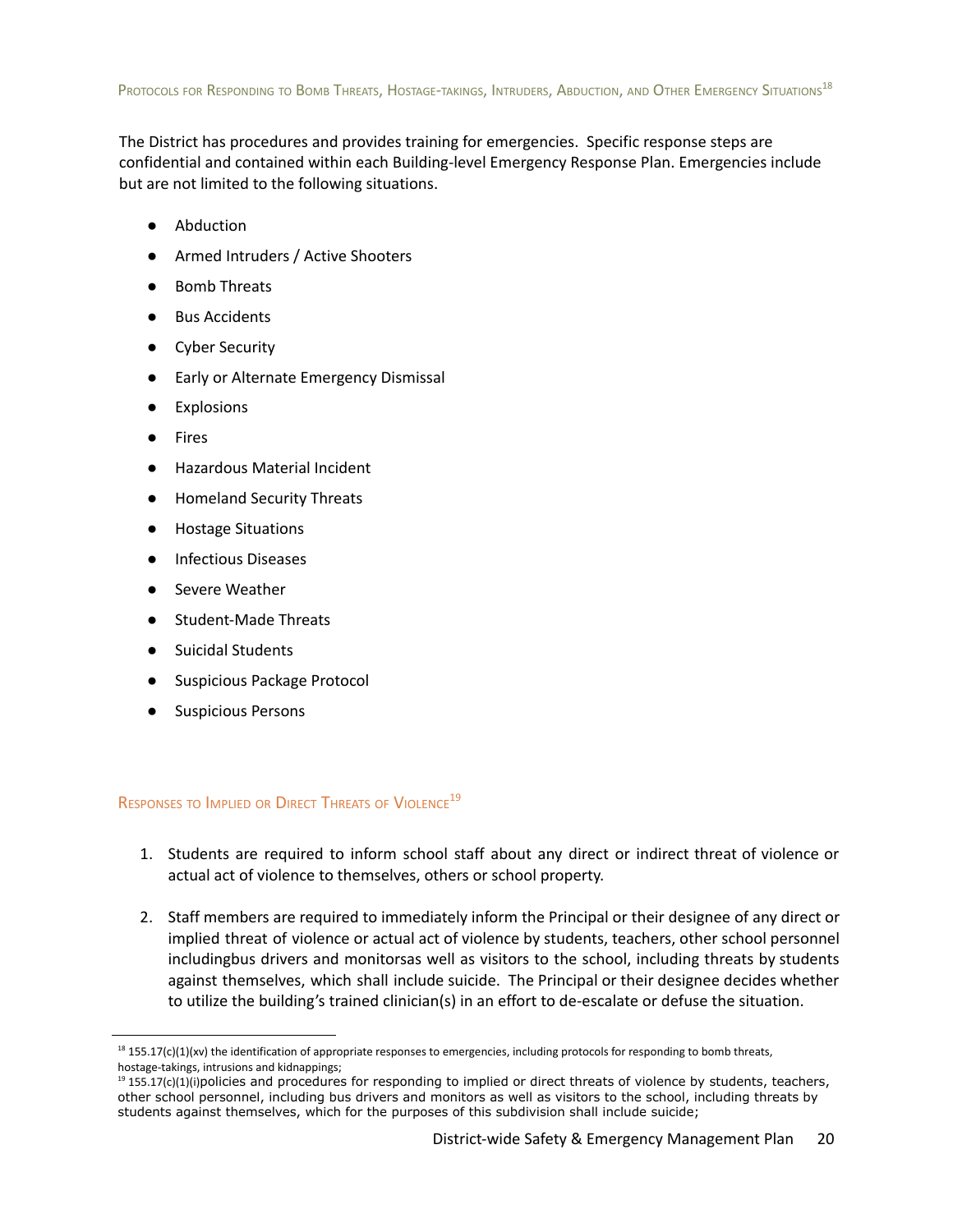- 3. The District disseminates informational materials via the website and emails, encouraging parents and visitors to tell school staff about any direct or implied threat of violence or actual acts of violence by students, teachers, other school personnel and visitors to the school, including threats by students against themselves.
- 4. After considering the specificity/generality of the threat or severity of the violent act, the Principal or their designee will determine whether to immediately contact the Superintendent of Schools or the Assistant Superintendent to advise them of the threat, obtain assistance to determine the severity of the threat or report the violent act. The Principal will have the discretion to report minor incidents to the Superintendent verbally and/or in memorandum form after the situation has been resolved.
- 5. All Schools have a Threat Assessment Team. This is a multi-disciplinary team that uses a nationally recognized evidence-based model to evaluate threats and implement the necessary mitigation steps to help prevent a threat from escalation to an act of violence.
- 6. Building administrator(s) will investigate reported threats of violence and will make the determination of disciplinary measures consistent with the District's Code of Conduct. Chronic offenders may require a behavior plan or contract, close monitoring, and/or police involvement.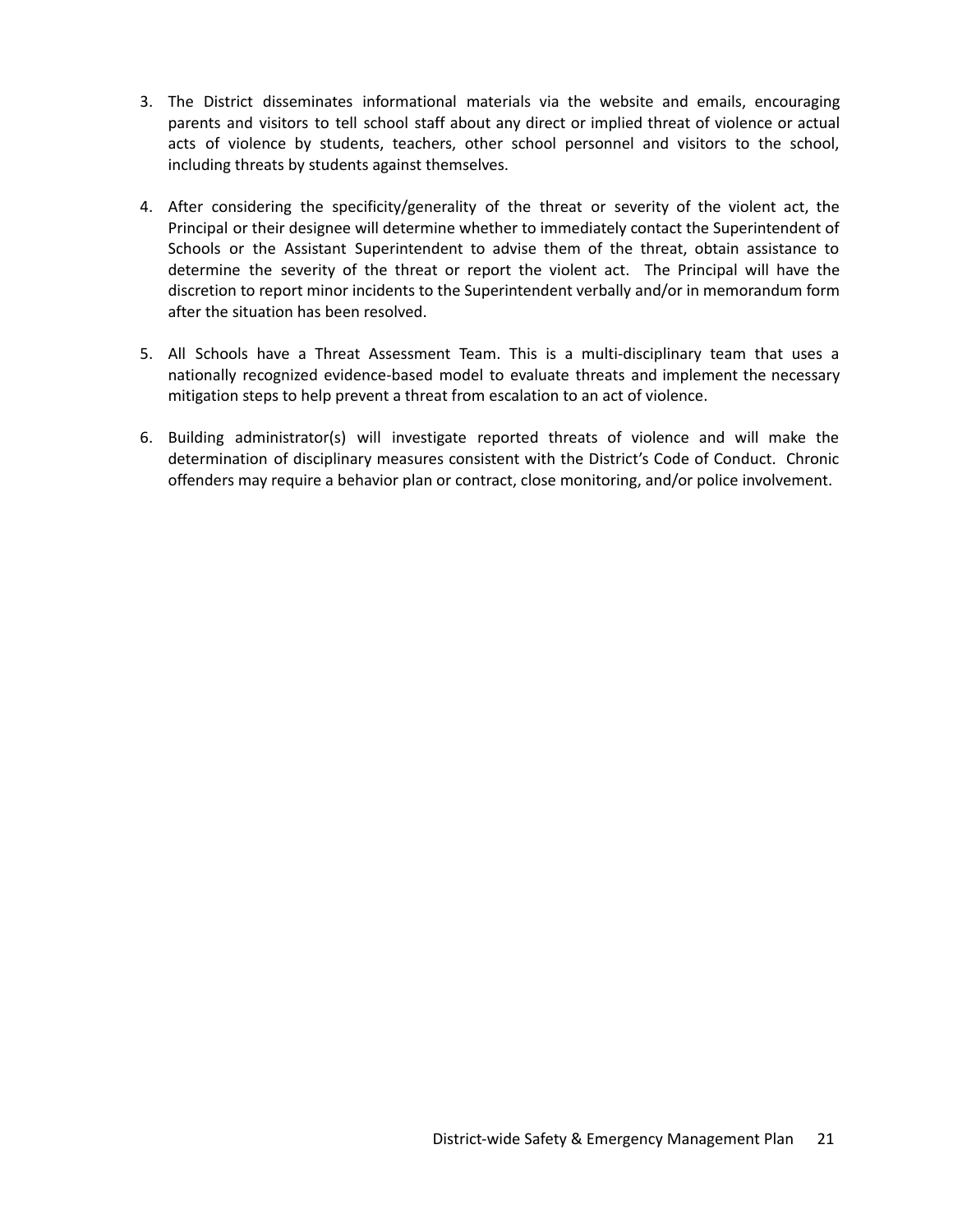## RESPONSES TO ACTS OF VIOLENCE<sup>20</sup>

- 1. The Principal or their designee will determine whether to contact law enforcement personnel. **Threats or actions placing students, staff and others in imminent danger require an immediate LOCKDOWN protocol followed by a call to the police and the District Superintendent (if safe to do so)**. Violent offenses defined in the S.A.V.E. regulations will also require the involvement of the police.
- 2. The Principal, and/or their designee, then determines the appropriateness of directing the Building-level Emergency Response Team to be activated.
- 3. The Building-level Emergency Response Team (BERT) consisting of trained staff and school personnel may assist with an Evacuation, Lockout, Shelter-in-Place, Hold-in-Place, or Early Dismissal and will follow the appropriate protocol (see appendices for further information). The Incident Command System (ICS) under the National Incident Management System (NIMS) should be followed as closely as possible to ensure good coordination between the building-level teams, District leadership, and responding agencies.
- 4. If the threat of violence or danger is imminent, a Lockdown may be utilized. A Lockdown is time sensitive and therefore may be requested by any school staff member based on the incident and timely need for the Lockdown. During the Lockdown, all school staff, students, and visitors (including all BERT members) are required to Lockdown in the nearest lockable space and await further instruction, or in some situations, evacuate the campus.
- 5. Procedures for contacting parents, guardians and persons in parental relation to students in the event of a violent incident or early dismissal are detailed in each building-level emergency plan. The District's mass communication system is typically utilized.
- 6. Aggressively dangerous and violent students, staff, or visitors shall be managed as outlined by the procedures detailed in the District's Code of Conduct.
- 7. Building administrator(s) will investigate reported threats of violence and will make the determination of disciplinary measures consistent with the District's Code of Conduct.
- 8. School administrators must keep records of serious threats and acts of violence and report them annually to the state.
- <span id="page-22-0"></span>9. Prompt contact with appropriate law enforcement officials is essential in the event of a violent incident. These relationships have been established by participation of local response officials on Building-Level Emergency Response Teams. These individuals and appropriate means of contact are documented in each Building-Level Emergency Response Plan.<sup>21</sup>
- 10. The District has a zero-tolerance policy for acts of school violence.

 $^{20}$  155.17(c)(1)(ii) policies and procedures for responding to acts of violence by students, teachers, other school personnel including bus drivers and monitors as well as visitors to the school, including consideration of zero-tolerance policies for school violence;

 $^{21}$  155.17(c)(1)(iv) policies and procedures for contacting the appropriate law enforcement officials in the event of a violent incident;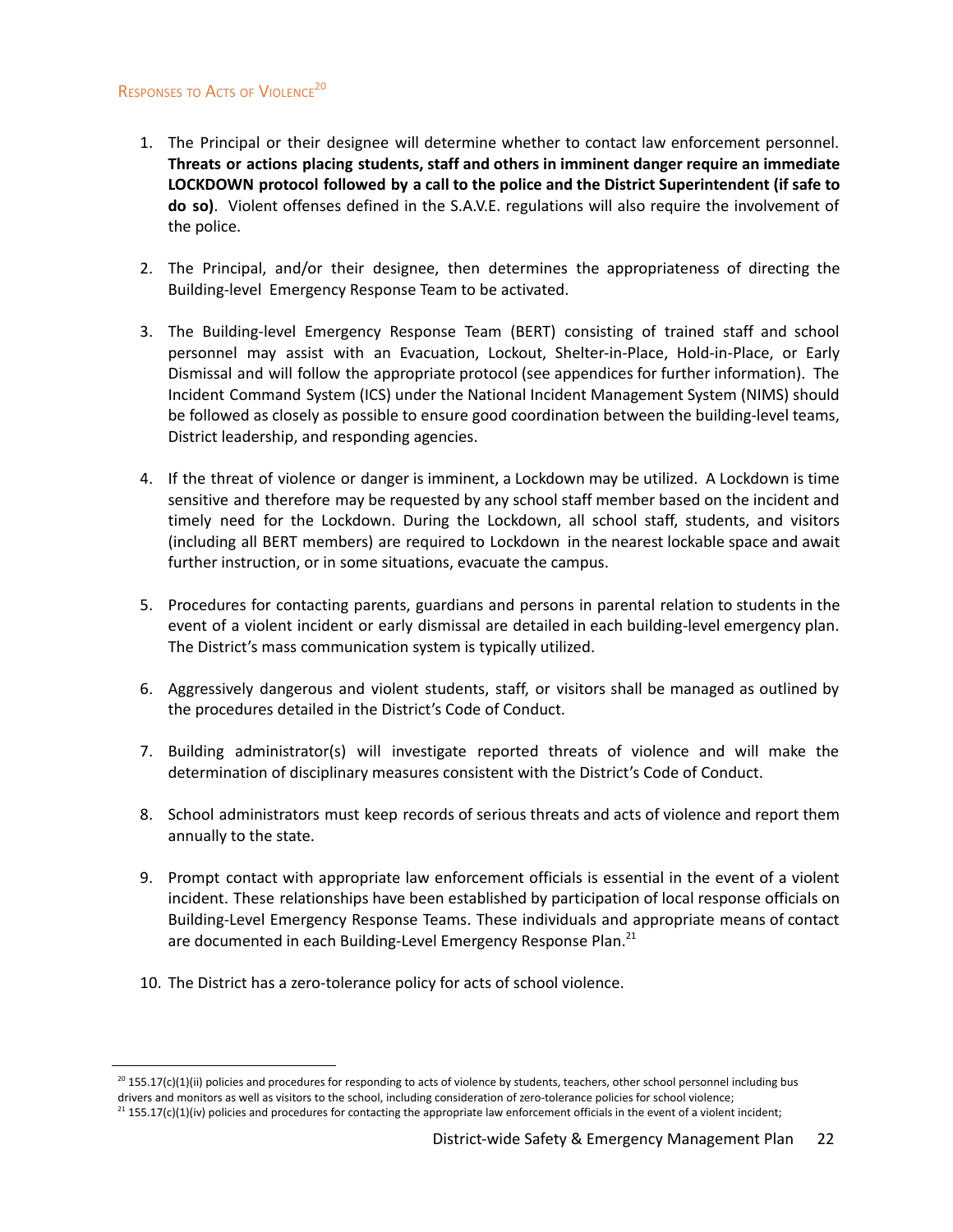*Comment: The District has a zero-tolerance policy for weapons, in accordance with Federal and state law and the District Code of Conduct and utilizes our Restorative Practices model and philosophy to respond to other acts of school violence.*

## PROTOCOLS FOR <sup>A</sup> STATE DISASTER INVOLVING <sup>A</sup> COMMUNICABLE DISEASE

*The following procedures provide a general overview of the District's response to a State Disaster Emergency and may require modification during an actual event based on a number of factors. The District will follow current guidance from the County Department of Health, State Department of Health and the State Education Department related to masking, distancing, quarantines, and other health-related requirements.*

## **BACKGROUND**

In September 2020, Governor Cuomo signed legislation that requires all New York State public employers to adopt a plan for operations in the event of a declared state disaster emergency involving a communicable disease. The new legislation will constitute New York State Labor Law [Section](https://altarisgroup.lt.acemlna.com/Prod/link-tracker?notrack=1¬rack=1&redirectUrl=aHR0cHMlM0ElMkYlMkZ3d3cubnlzZW5hdGUuZ292JTJGbGVnaXNsYXRpb24lMkZsYXdzJTJGTEFCJTJGMjctQw==&a=475248217&account=altarisgroup%2Eactivehosted%2Ecom&email=LRRV6glqIfcVPcYsJBrMHi%2FZD%2BmsUFpJrc5fHf6IoVE%3D&s=bad97c655476f96a390a72c05a742011&i=313A10521A21A1268) 27-c, and serve as a response to the effects of the sudden onset of the COVID-19 pandemic in the Spring of 2020. In addition to 27-C, the following section was added to 2801-a of the [Education](https://altarisgroup.lt.acemlna.com/Prod/link-tracker?notrack=1¬rack=1&redirectUrl=aHR0cHMlM0ElMkYlMkZ3d3cubnlzZW5hdGUuZ292JTJGbGVnaXNsYXRpb24lMkZsYXdzJTJGRUROJTJGMjgwMS1B&a=475248217&account=altarisgroup%2Eactivehosted%2Ecom&email=LRRV6glqIfcVPcYsJBrMHi%2FZD%2BmsUFpJrc5fHf6IoVE%3D&s=bad97c655476f96a390a72c05a742011&i=313A10521A21A1269) Law that required additions to the District Plan.

*Education Law - 2801-a (m) - protocols for responding to a declared state disaster emergency involving a communicable disease involving a communicable disease that are substantially consistent with the provisions of section twenty-seven-c of the labor law.*

## **PROTOCOLS**

1. In the event of a state-ordered reduction of the District's in-person workforce, the following is a list of **essential** employees.

| <b>Essential Position</b>                                                                | Description                                                                                                                                                                                                                                                                        |
|------------------------------------------------------------------------------------------|------------------------------------------------------------------------------------------------------------------------------------------------------------------------------------------------------------------------------------------------------------------------------------|
| Superintendent of Schools,                                                               | The Superintendent of Schools is the Board of Education's executive                                                                                                                                                                                                                |
| and Personal Assistant                                                                   | officer and District's educational leader.                                                                                                                                                                                                                                         |
| Assistant Superintendent of<br>Human Resources; Personnel<br>Clerk; Personnel Assistant. | The Office of Human Resources provides a vast range of human<br>resources services to the over 800 employees of the Scarsdale Public<br>Schools. Access to records and information on site is necessary to<br>conduct the necessary responsibilities for continuity of operations. |
| Assistant Superintendent of                                                              | The Business Office is responsible for all financial management,                                                                                                                                                                                                                   |
| Business & Facilities, and                                                               | maintenance of liability insurance, compliance with State reporting                                                                                                                                                                                                                |
| Personal Assistant                                                                       | requirements, payroll, accounting tasks, and purchasing                                                                                                                                                                                                                            |
| Assistant Superintendent of                                                              | Scarsdale's Student Services Department is responsible for the School                                                                                                                                                                                                              |
| Special Education and Pupil                                                              | Physician, School Nursing, Guidance, School Psychologists, student                                                                                                                                                                                                                 |
| Services, and Personal                                                                   | equity and DASA (Dignity for all Students Act) coordination across the                                                                                                                                                                                                             |
| Assistant                                                                                | District.                                                                                                                                                                                                                                                                          |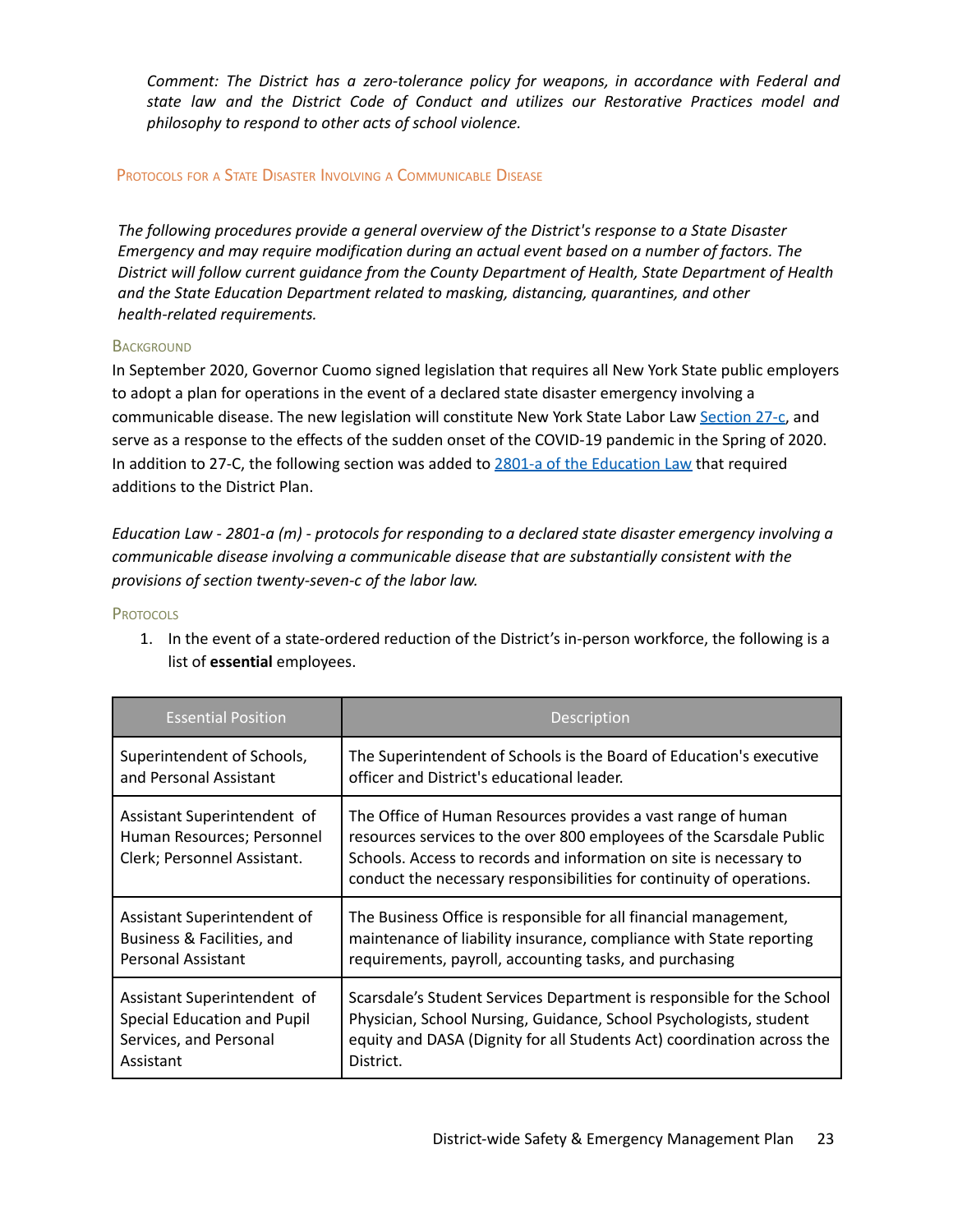| Assistant Superintendent of<br>Curriculum, Assessment &<br>Instruction, and Personal<br>Assistant                          | The Curriculum Center is responsible for the K-12 instructional<br>program of the Scarsdale Public Schools. Additionally, the<br>Department coordinates the staff development program that<br>provides continuous education and instructional support to the<br>District's professional staff.                                                 |
|----------------------------------------------------------------------------------------------------------------------------|------------------------------------------------------------------------------------------------------------------------------------------------------------------------------------------------------------------------------------------------------------------------------------------------------------------------------------------------|
| Director of Instructional<br>Technology                                                                                    | Responsible for Instructional technology, remote instruction or<br>streaming of classes, network security, hardware procurement and<br>distribution.                                                                                                                                                                                           |
| Director of Information<br>Technology & Chief<br>Information Officer, Technical<br>and Data Service Team<br><b>Members</b> | The Information Technology Department is responsible for<br>administering network and data security, including directory, group<br>policy, firewalls, virus protection and email security. Maintain all<br>District software programs. Install and maintain proper hardware and<br>software to keep the District network functioning properly. |
| Director, Assistant Directors of<br>Plant and Facilities, Custodial,<br><b>Buildings and Grounds Staff.</b>                | The Facilities Department is responsible for maintenance of essential<br>systems and functions and cleaning of the District's seven school<br>buildings and their surrounding grounds and fields.                                                                                                                                              |
| <b>District Clerk</b>                                                                                                      | Record the proceedings of all meetings of the District. Receive, keep<br>and preserve any and all records, books and papers of the District.<br>Give notice to any District meetings. Act as secretary to the Board of<br>Education.                                                                                                           |
| <b>Financial Officer</b>                                                                                                   | Responsible for financial management of the District budget.                                                                                                                                                                                                                                                                                   |
| <b>Business Manager</b>                                                                                                    | Responsible for procurement management.                                                                                                                                                                                                                                                                                                        |
| Chief of Safety Security &<br><b>Emergency Management</b>                                                                  | Responsible for building security and District Emergency<br>Management. Liaison to Police and Fire Departments.                                                                                                                                                                                                                                |
| <b>Public Information Officer</b>                                                                                          | The Public Information Office acts as liaison between the District and<br>the news media, providing in-depth and breaking news about the<br>Scarsdale Schools.                                                                                                                                                                                 |
| <b>Food Service Director</b>                                                                                               | Manages District's food service program that would provide meals to<br>students that are eligible to receive free or reduced lunch.                                                                                                                                                                                                            |
| <b>Safety Monitors</b>                                                                                                     | Responsible for building security.                                                                                                                                                                                                                                                                                                             |

2. In the event of a state ordered reduction of the District's in-person workforce the District will provide the opportunity for all **non-essential** employees and contractors the capability to telecommute including, but not limited to, facilitating or requesting the procurement, distribution, downloading and installation of any needed devices or technology, including software, data, office laptops or phones, and the transferring of office phone lines to work or personal cell phones as practicable or applicable to the workplace. The District uses predominantly cloud-based technology allowing employees to use home computers if they wish. Employees who have been authorized or who have been asked to telecommute and who have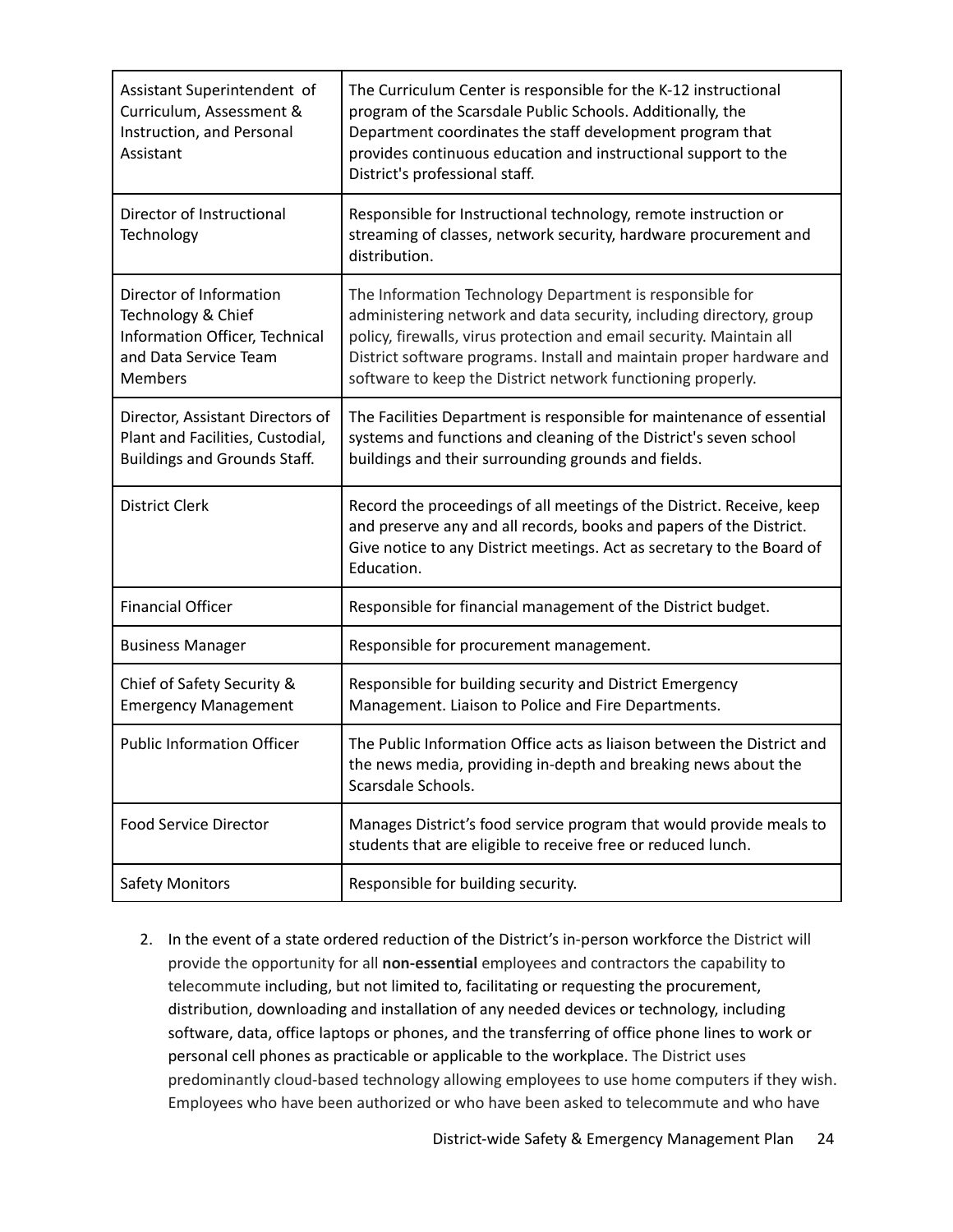not been issued a District laptop or Chromebook, may request a loaner device. The District uses Mitel Mobility to enable employees to make calls from their cell phones using their District phone number.

- 3. To the extent possible the District will stagger work shifts of essential employees and contractors in order to reduce overcrowding on public transportation systems and at worksites.
	- a. The District will be in a "work from home" mode. The District will **continue to allow office access** for essential tasks and responsibilities.
	- b. In order to plan and maintain the safest environment possible, employees will be required to sign up in advance using the Work Rotation Building Access Google Sheet indicating the location and hours working in the building.
	- c. All entrances will be locked and will be monitored by Safety Monitors. All employees will utilize their access cards for entrance which documents their arrival on premises.
	- d. All employees must complete the daily health assessment prior to coming to work.
	- e. Visitors will not be allowed into District buildings
- 4. A quantity of personal protective equipment (PPE), sufficient to provide to all essential employees, will be procured, stored and managed as follows:":
	- a. The Assistant Director of Facilities is responsible for maintaining an inventory of PPE in accordance with NYS Education Department guidelines and continually restocks to maintain a six month supply. The District maintains multiple vendors PPE to ensure a steady path of supplies.
	- b. The District maintains two PPE bulk storage locations. The Facilities Department rotates stock and complies with the manufacturer's storage recommendations for each item. In addition each school building has a one month supply of PPE for staff in stock.
	- c. Building Administrators order replacement supplies through the District Office and the PPE are delivered from District Inventory by the Grounds Department.
	- d. The Director of Facilities, Assistant Director of Facilities and other designated personnel have access to the bulk storage locations
- 5. The Scarsdale School District is committed to creating a learning environment that protects student and staff health, safety and privacy. Our district will operate under a standard procedure for addressing situations in the event an employee, student is exposed to a known case of a communicable disease that is subject to a state disaster emergency involving a communicable disease, exhibits symptoms of such disease, or tests positive for such disease. The District has a set protocol to be followed for the exposure as well as the disinfecting of the affected work area(s). The District's **Building Level Emergency Plan** contains an **Infectious Disease Annex, Section 14 and the Scarsdale Public Schools Restart Plan Protocols** which details:
	- a. The disinfecting of any area known or suspected to be infected with the communicable disease as well as any common area surface and shared equipment such employee may have touched
	- b. Available leave options, for the affected employee(s), in the event of an employee's need to receive testing, treatment, isolation, or quarantine.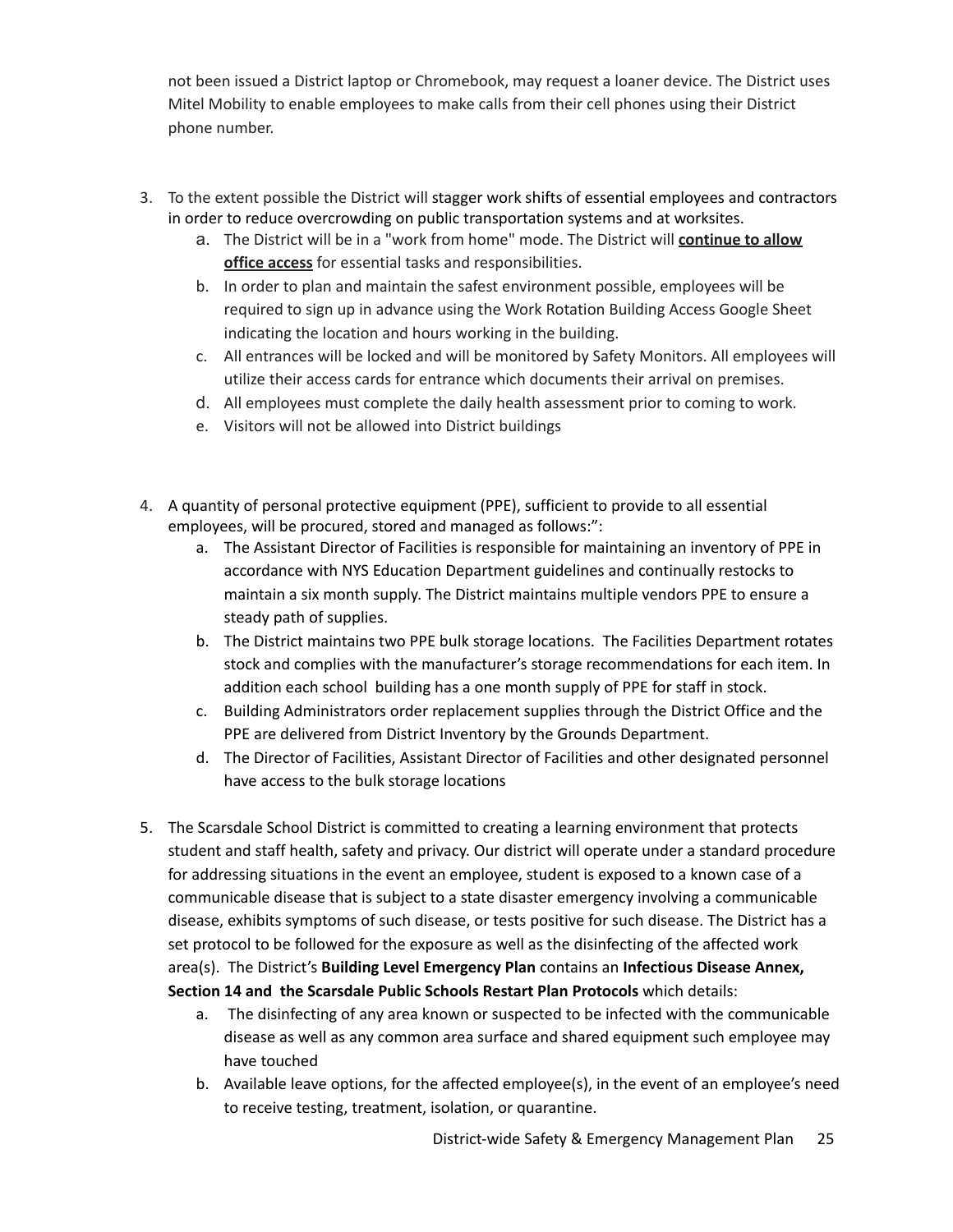Note: Such protocol does not involve any action that would violate any existing federal, state, or local law, including sick leave or health information privacy.

- 6. All essential employees will have their hours and work locations documented, including off-site visits, by:
	- a. The District will **continue to allow building access** for essential tasks and responsibilities.
	- b. In order to plan and maintain the safest environment possible, employees are required to sign up in advance using the Work Building Access Google Sheet, indicating your location and hours working in the building.
	- c. All entrances will be locked and will be monitored by Safety Monitors. All employees will utilize their access cards for entrance which documents their arrival on premises.
	- d. All employees must complete the daily health assessment prior to coming to work.
	- e. Visitors will not be allowed into District buildings
- 7. In the event that the need arises for the District to provide emergency housing for essential employees in order to further contain the spread of a communicable disease that is the subject of a declared emergency the District will lodge essential employees on a district property or at a local hotel.
- 8. If there is a declared state disaster emergency involving a communicable disease, the Scarsdale School District, all staff, essential and non-essential, will be contacted, and they will be guided by any requirements determined by the Department of Health such as contact tracing, physical distancing, hygiene and disinfecting and mask wearing.

## <span id="page-26-0"></span>IDENTIFICATION OF DISTRICT RESOURCES WHICH MAY BE AVAILABLE FOR USE DURING AN EMERGENCY<sup>22</sup>

District resources are available in each building and stored in a central location. Each building will designate a Command Post. These resources , which are not meant to be inclusive, require the following items:

- Copy of District-Wide School Safety Plan
- Building-level Emergency Plan
- Quick reference Emergency Management Procedures
- List of emergency telephone numbers
- Building floor plans
- Telephones
- Radio communications
- Flashlights
- Photocopier
- Computer

 $^{22}$  155.17(c)(1)(vii) except in a school district in a city having a population of more than one million inhabitants, the identification of district resources which may be available for use during an emergency;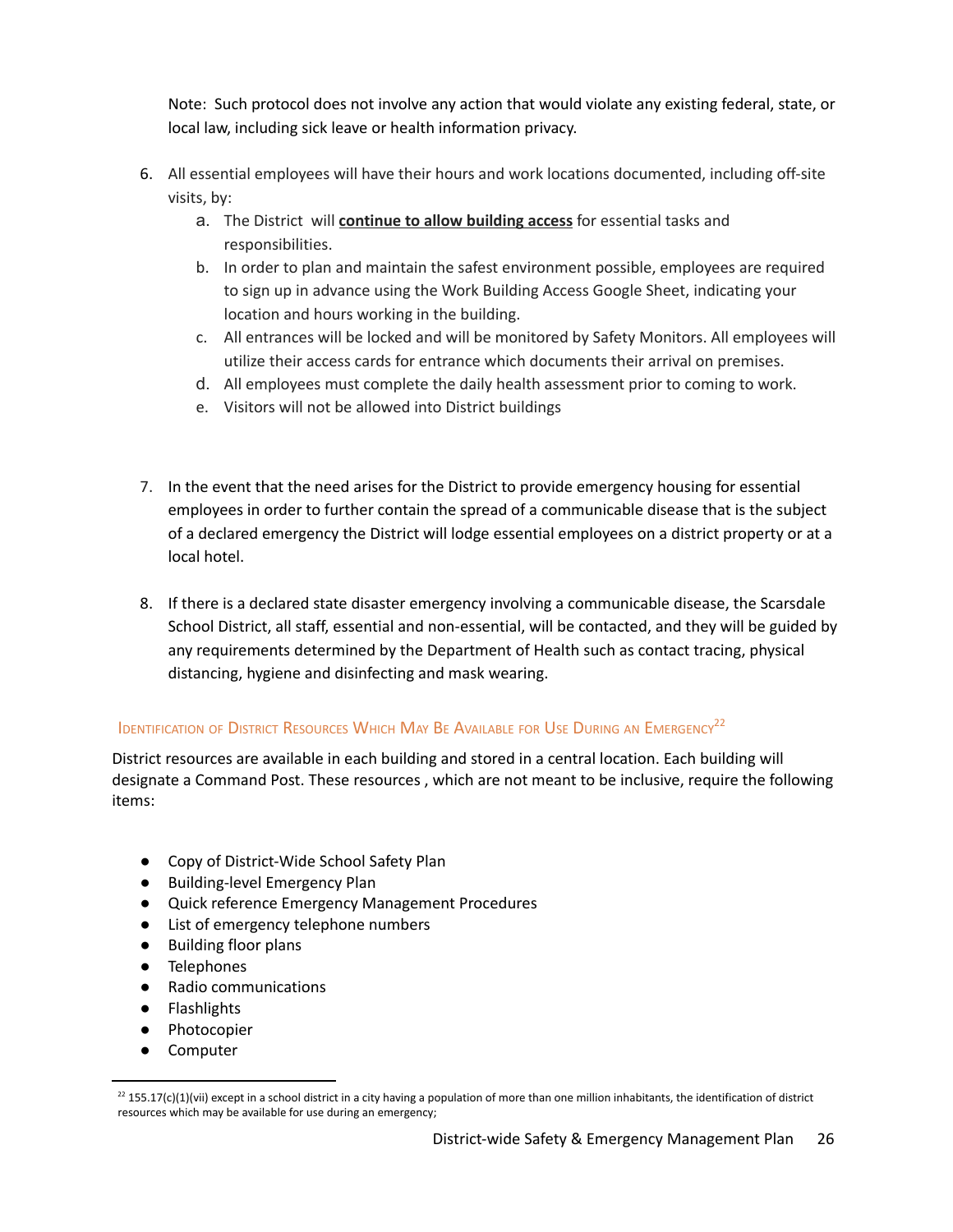- Student rosters
- List of individuals with special needs and specific evacuation plans
- Telephone numbers for parents/guardians Information about emergency needs (e.g. students/staff that require medications, vehicular transportation issues, etc.)
- School and staff census information

<span id="page-27-0"></span>COORDINATION AND SCHOOL DISTRICT RESOURCES AND MANPOWER DURING EMERGENCIES<sup>23</sup>

The District will, as appropriate, utilize all available manpower during an emergency. Within each building, schools may use the Staff All Call response protocol, which quickly summons all available staff members to a staging area for assignments. Coordination of available employees is typically performed by the Principal or their designee. Specific job duties in line with the Incident Command System will be assigned based on the type of emergency and in compliance with the appropriate District and building emergency response procedure. Additional District resources may be requested by any building administrator or designee as needed. The Superintendent or their designee will call in all available maintenance and custodial staff to provide support during an emergency as needed. Assistance from outside government agencies may also be requested. A specific list of available resources may be found in Appendix 4 of this plan.

## PARTICIPATING IN UNIFIED COMMAND UNDER ICS PRINCIPLES

#### ASSIGNMENT OF RESPONSIBILITIES

A chain of command consistent with the National Interagency Incident Management System (NIMS)/Incident Command System (ICS) will be used in response to an emergency. Members of the Building Emergency Response Team will be part of this system. In the event of an emergency, the response team will adopt NIMS/ICS principles based on the size, scope, and character of the emergency.

- 1. All administrators and Building-level Emergency Response Team members shall complete the incident command training level one.
- 2. All District Emergency Response Team members shall complete incident command training level one and level two.

## **ICS POSITIONS**

The number of ICS positions filled will be dependent upon the scope of the incident.

- **Incident Commander** Responsible for the direction of the building response in a building-level emergency (Building Administrator/designee).
- **Public Information Officer** Compiles and releases information to the news media.

 $^{23}$  155.17(c)(1)(viii) except in a school district in a city having a population of more than one million inhabitants, a description of procedures to coordinate the use of school district resources and manpower during emergencies, including identification of the officials authorized to make decisions and of the staff members assigned to provide assistance during emergencies;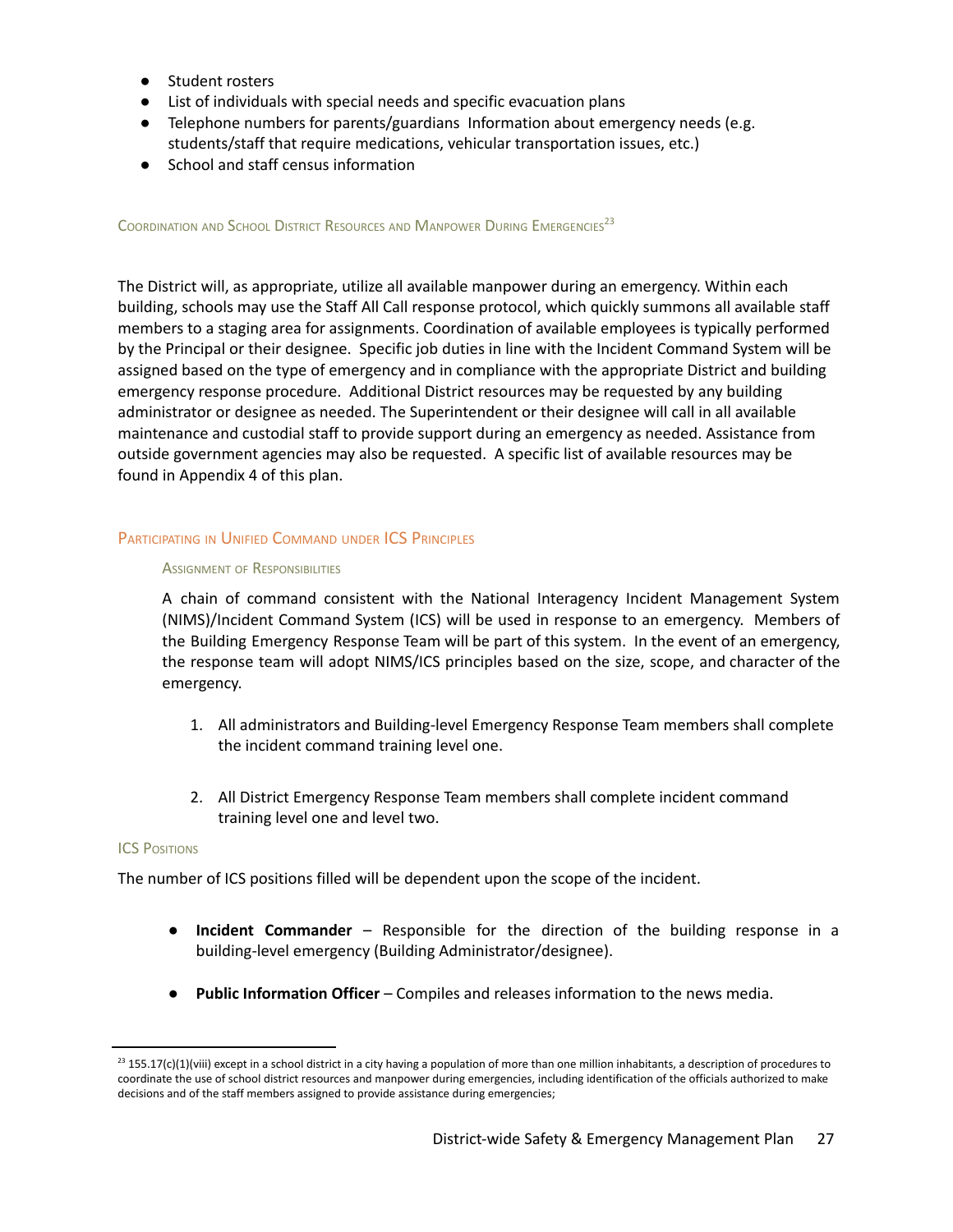- **Safety Officer** Monitors the response to prevent injuries from occurring to both those involved in the incident and those trying to resolve it.
- **Liaison Officer** Represents the District by working with responding agencies (law enforcement, fire department, EMS, utilities, etc.) and other school districts that may be involved in the incident.
- **Incident Log** Keeps a written log of all incident events and updates appropriate command post personnel on significant developments.
- **Operations Leader** Responsible for directing the implementation of action plans and strategies for incident resolution.
- **Logistics Leader** Responsible for providing all resources (personnel, equipment, facilities and services) required for incident resolution.
- **Planning/Intelligence** Responsible for collecting, evaluating, and disseminating the information needed to measure the size, scope, and seriousness of an incident and to plan a response.
- **Administration/Finance** Responsible for all cost and financial matters related to the incident.

## DISTRICT COMMAND POST (DCP):

Unless otherwise specified, the DCP will be located in the Central Administrative Offices. If necessary, the command post may be moved to an alternate site including the transportation facility and even non-District-owned buildings.

#### POTENTIAL ICS EMERGENCY SITES:

| <b>BUILDING:</b>                             | USES:                                                                                                  |
|----------------------------------------------|--------------------------------------------------------------------------------------------------------|
| Scarsdale Public Schools<br>District Offices | <b>Command Center</b><br><b>Public Information Center</b><br><b>Communications Center</b>              |
| Scarsdale High School                        | Shelter-in-Place<br>Staging Area(s)                                                                    |
| Scarsdale Middle School                      | Shelter-in-Place<br>Staging Area(s)<br>Alternate Command Center<br>Alternate Public Information Center |
| <b>Edgewood Elementary School</b>            | Shelter-in-Place<br>Staging Area(s)                                                                    |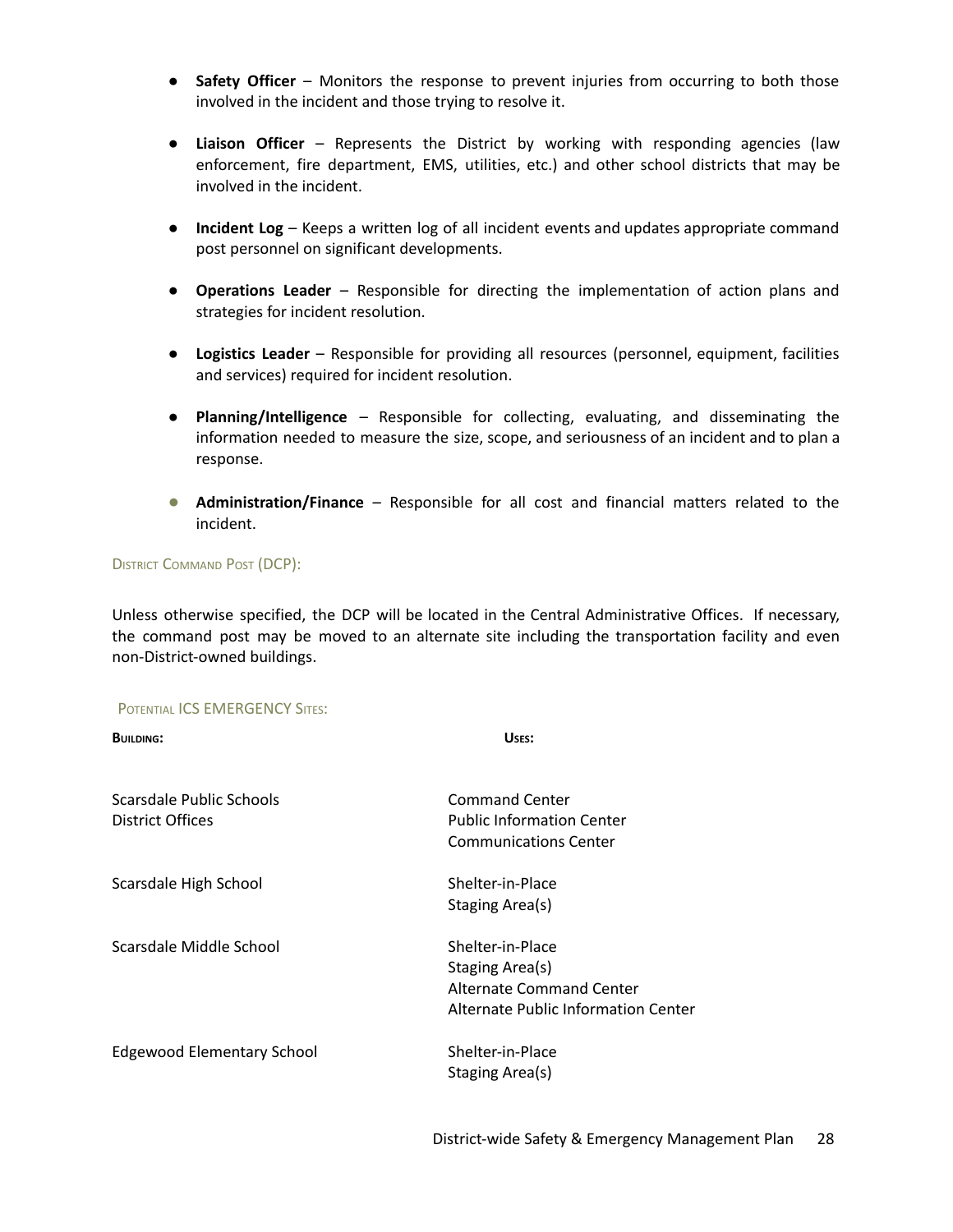| Fox Meadow Elementary School   | Shelter-in-Place<br>Staging Area(s) |
|--------------------------------|-------------------------------------|
| Greenacres Elementary School   | Shelter-in-Place<br>Staging Area(s) |
| Heathcote Elementary School    | Shelter-in-Place<br>Staging Area(s) |
| Quaker Ridge Elementary School | Shelter-in-Place<br>Staging Area(s) |

**SECTION IV COMMUNICATION WITH OTHERS** 

<span id="page-29-0"></span>OBTAINING ASSISTANCE DURING EMERGENCIES FROM EMERGENCY SERVICE ORGANIZATIONS AND LOCAL GOVERNMENT AGENCIES  $24$ 

- 1. The District continues to work closely with local police, fire, EMS, and governmental agencies to obtain assistance during emergencies. Representatives helped in the development of this plan, have assisted in emergency drills, and provided technical assistance. Providers have given approval to the District to rely on local personnel, resources, and facilities in emergency situations.
- 2. The District maintains an updated list of local, county, and state agencies and personnel to contact to obtain assistance. The Superintendent or their designee will initiate the contact when needed.

<span id="page-29-1"></span>OBTAINING ADVICE AND ASSISTANCE FROM LOCAL GOVERNMENT OFFICIALS, INCLUDING THE COUNTY OR CITY OFFICIALS responsible for implementation of article 2-B of the Executive  $\mathsf{Law}^{25}$ 

- 1. The District maintains an updated list of local and county emergency organizations, agencies, and government officials responsible for implementation of Article 2-B of the Executive Law. The Superintendent and their designee will initiate the contact when needed.
- 2. The key officials in local government that can help to develop plans and assist in emergency situations are listed in Appendix 4. Key government agencies are listed below:

 $24$  155.17(c)(1)(v) except in a school district in a city having a population of more than one million inhabitants, a description of the arrangements for obtaining assistance during emergencies from emergency services organizations and local governmental agencies;

 $25$  155.17(c)(1)(vi) except in a school district in a city having a population of more than one million inhabitants, a description of the arrangements for obtaining assistance during emergencies from emergency services organizations and local governmental agencies;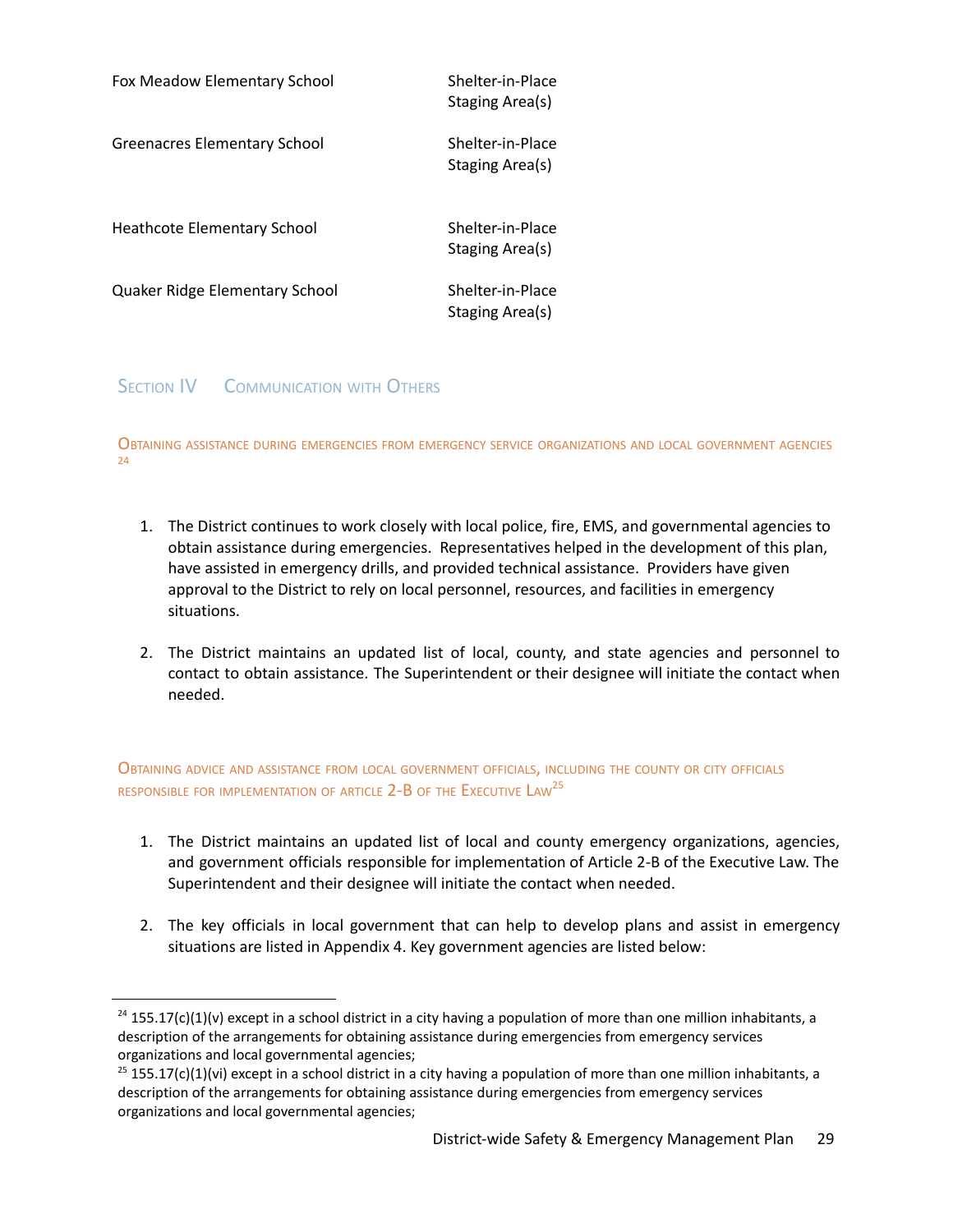- 1. Scarsdale Village Police Department
- 2. Scarsdale Fire Department
- 3. Westchester County Department of Public Safety Services
- 4. New York State Police
- 5. Westchester County OEM
- 6. Red Cross
- 7. Scarsdale Volunteer Ambulance Corps

<span id="page-30-0"></span>CONTACTING PARENTS, GUARDIANS, OR PERSONS IN PARENTAL RELATION TO THE STUDENTS OF THE DISTRICT IN THE EVENT of a Violent Incident or an Early Dismissal $^{26}$ 

In the event of violent incidents or crises, or an early dismissal of students, every effort will be made to notify parents. As soon as practical, the Superintendent or their designee shall activate the emergency notification system that will provide relevant information. Parental notification procedures for a student involved in disciplinary situations shall be consistent with the District's Code of Conduct and New York State law, and shall be presented clearly and concisely to staff and students each year.

When a student is involved in any violent situation, or an implied or direct threat of violence by such student against themselves, including suicide, a parent or guardian shall be contacted as soon as practicable.<sup>27</sup> Administration shall utilize school mental health resources when necessary.

It is the responsibility of all parents and guardians to ensure that emergency contact information for students is always up-to-date and complete.

 $^{26}$  155.17(c)(1)(ix) policies and procedures for contacting parents, guardians or persons in parental relation to the students of the district in the event of a violent incident or an early dismissal;

 $27$  155.17(c)(1)(x) policies and procedures for contacting parents, guardians or persons in parental relation to an individual student of the district in the event of an implied or direct threat of violence by such student against themselves, which for the purposes of this subdivision shall include suicide;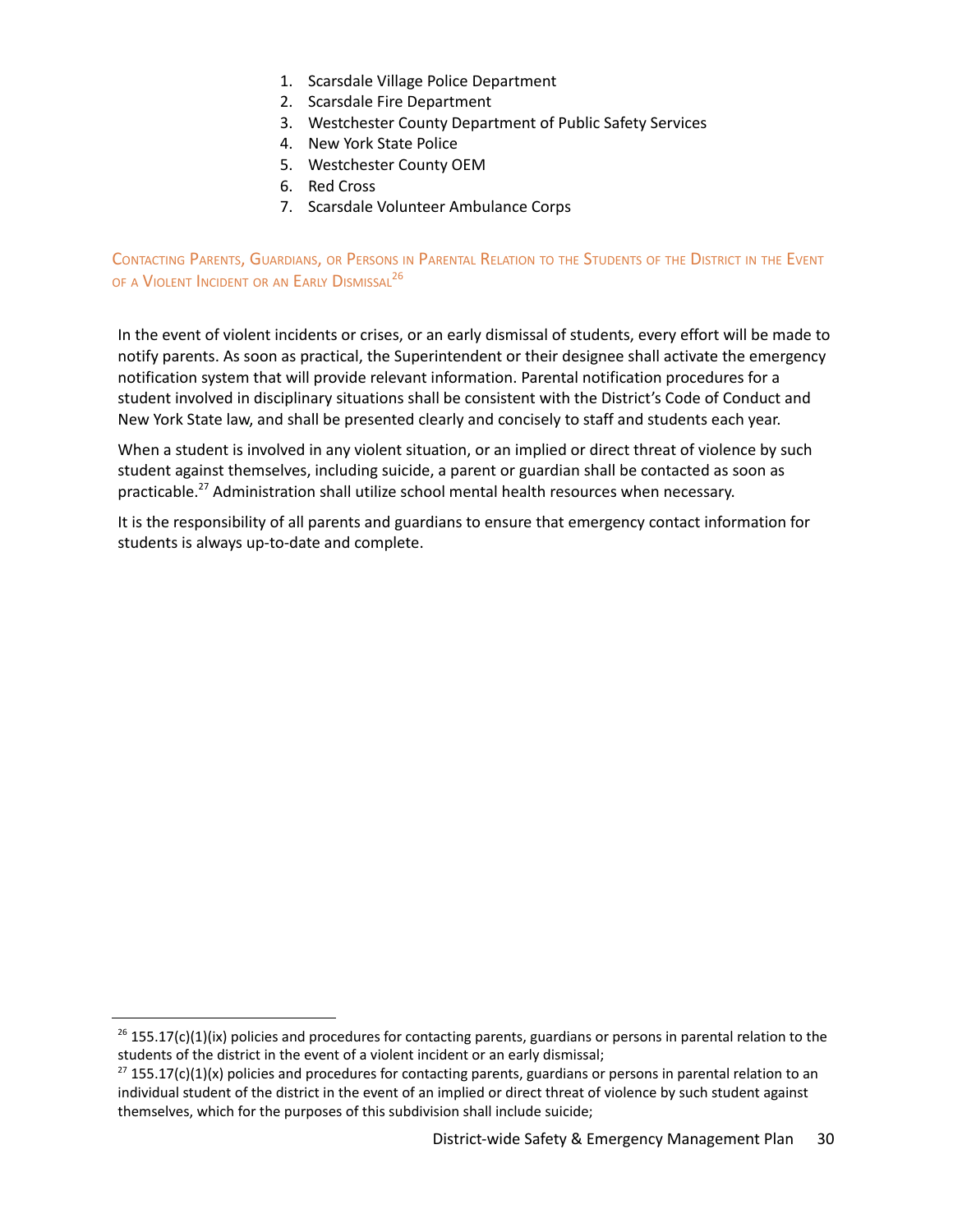## **SECTION V RECOVERY**

## Continuity of Operations

This district maintains continuity of operations at both the district and building-level to ensure that essential functions continue during an emergency and its immediate aftermath. Essential functions include business services (payroll and purchasing), communication (internal and external), computer and systems support, facilities maintenance, safety and security, and continuity of instruction. Specific continuity plans are contained within each Building-level Emergency Response Plan.

## Continuity of Instruction

The District offers a suite of online instructional tools that can be used to support remote instruction and communication. General instructional tools for communicating with students include online services including:

- Google Drive with shared folders
- GSuite (Docs, Sheets, Slides, Forms, Classroom, Sites)
- Gmail
- Schoolwires
- Seesaw
- Schoology

Detailed grade-specific remote instructional procedures are contained within each building-level emergency plan.

## **DISTRICT SUPPORT FOR BUILDINGS**

When the Chief Emergency Officer is notified that an emergency exists, he/she will respond accordingly.

Members of the District Emergency Response Team will assist as needed either at their respective Building Command Posts or by responding where directed by the Incident Commander(s). The District Emergency Response Team will assign such other personnel as deemed necessary to meet the needs of the situation.

The District Emergency Response Team members will remain at their assigned posts until the Incident Commander(s) has determined that the emergency is over, or it is unsafe, or no longer necessary to remain, or need to relocate.

Should the incident involve a single building, at the discretion of the District Emergency Response Team Team leader in consultation with that building's administrators and Building Emergency Response Team (BERT), other school buildings may be called to support the Building Emergency Response Team in that building.

Should the incident involve multiple buildings, at the discretion of the District Emergency Response Team leader, in consultation with building administrators, additional mental health support from the County Crisis Team and local area hospitals may be solicited to support the Emergency Response Teams in the affected building(s).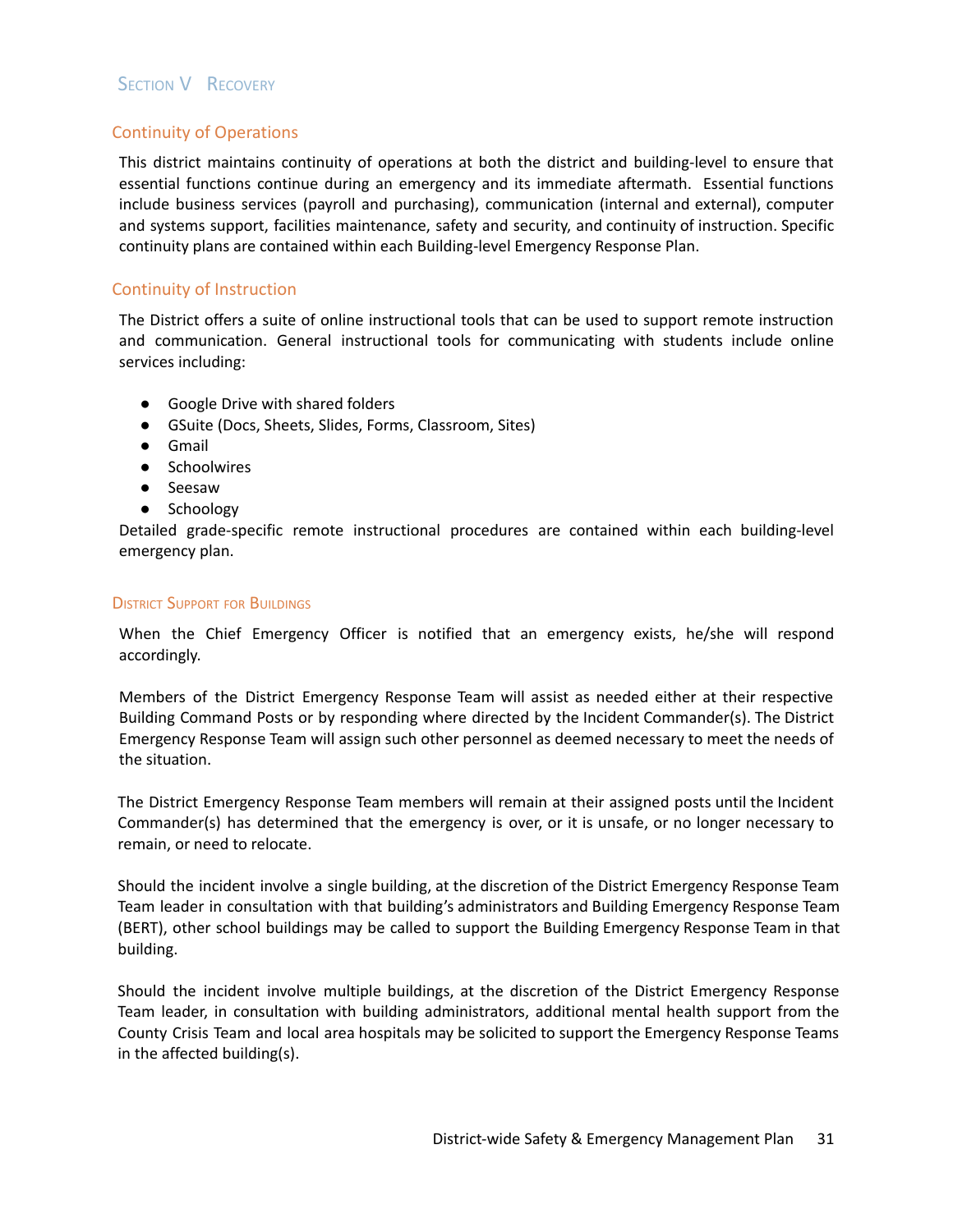In any case, a "debriefing", or post-incident analysis, will be facilitated by the District Emergency Response Team. This process will include a review of the actual incident, the Team's response to the incident, and post-traumatic incident debriefing.

District clinicians (or mental health professionals from outside agencies if they have been involved) will provide ongoing as-needed support to the Team members, and will monitor post-traumatic stress symptoms in Team members. As appropriate, Team members may be provided with a referral to EAP and/or with information regarding private mental health providers in the area.

Principal(s) are expected to consult with the District's Public Information Officer in composing letters to parents following any emergency. The District's Public Information Officer will assist in sending mass communication messages to affected groups. The District's Liaison Officer will communicate with outside agencies, such as the County Health Department, to provide necessary services following any emergency.

## DISASTER MENTAL HEALTH SERVICES

The District's Liaison Officer will communicate with outside agencies, such as the County Health Department, to provide necessary mental health services following any emergency. District mental health providers may be temporarily reassigned to assist in the recovery process.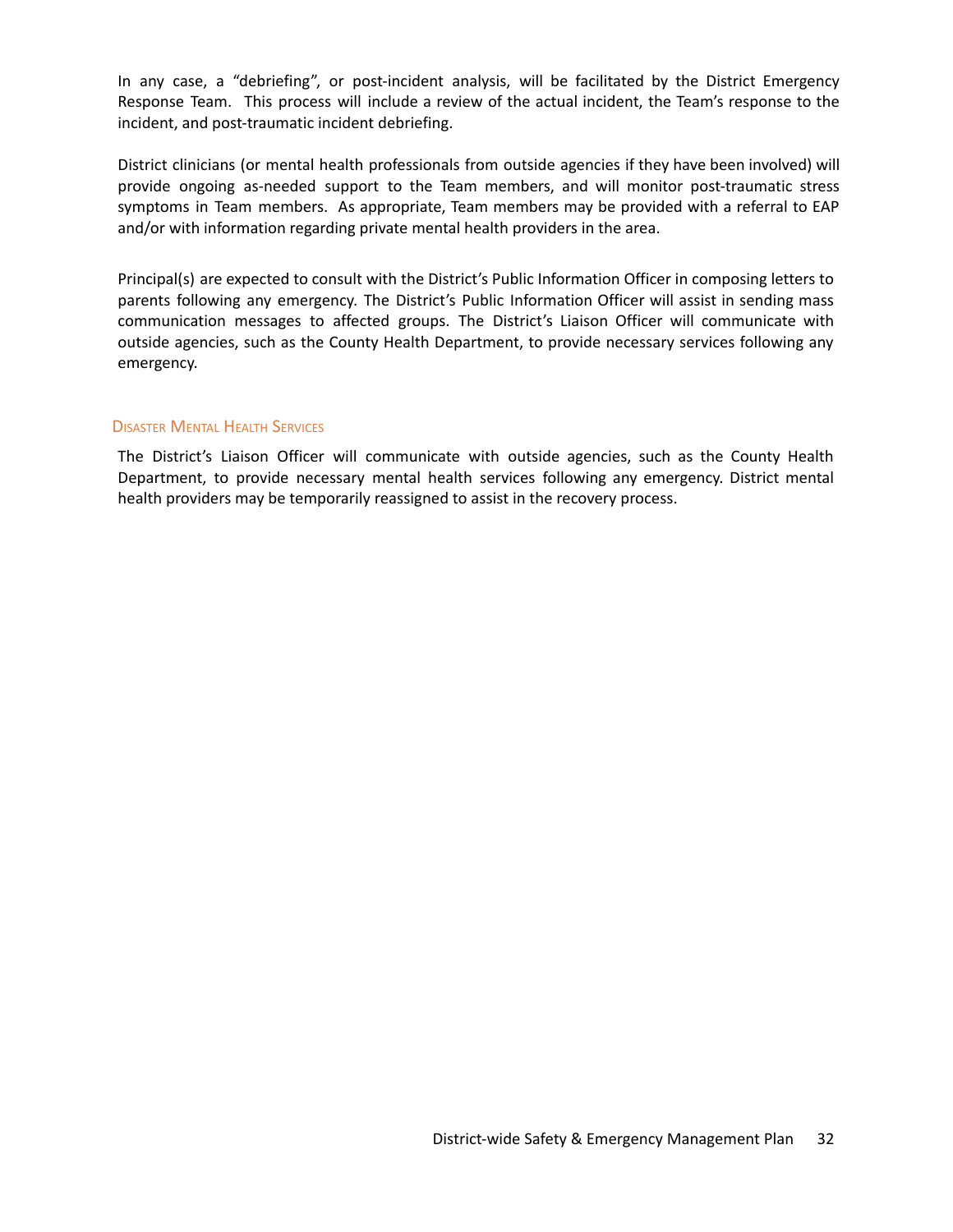## APPENDIX 1 - LISTING OF SCHOOL BUILDINGS

**DISTRICT OFFICE** 

2 Brewster Road Scarsdale, NY 11963 914-721-2400

SCARSDALE HIGH SCHOOL

1057 Post Road Scarsdale, NY 10583 914-721-2450

SCARSDALE MIDDLE SCHOOL

134 Mamaroneck Road Scarsdale, NY 10583 914-721-2601

EDGEWOOD ELEMENTARY SCHOOL

One Roosevelt Place Scarsdale, NY 10583 914-721-2700

FOX MEADOW ELEMENTARY SCHOOL

59 Brewster Road Scarsdale, NY 10583 914-721-2720

GREENACRES ELEMENTARY SCHOOL

41 Huntington Avenue Scarsdale, NY 10583 914-721-2750

HEATHCOTE ELEMENTARY SCHOOL

26 Palmer Avenue Scarsdale, NY 10583 914-721-2760

QUAKER RIDGE ELEMENTARY SCHOOL

125 Weaver Street Scarsdale, NY 10583 914-721-2780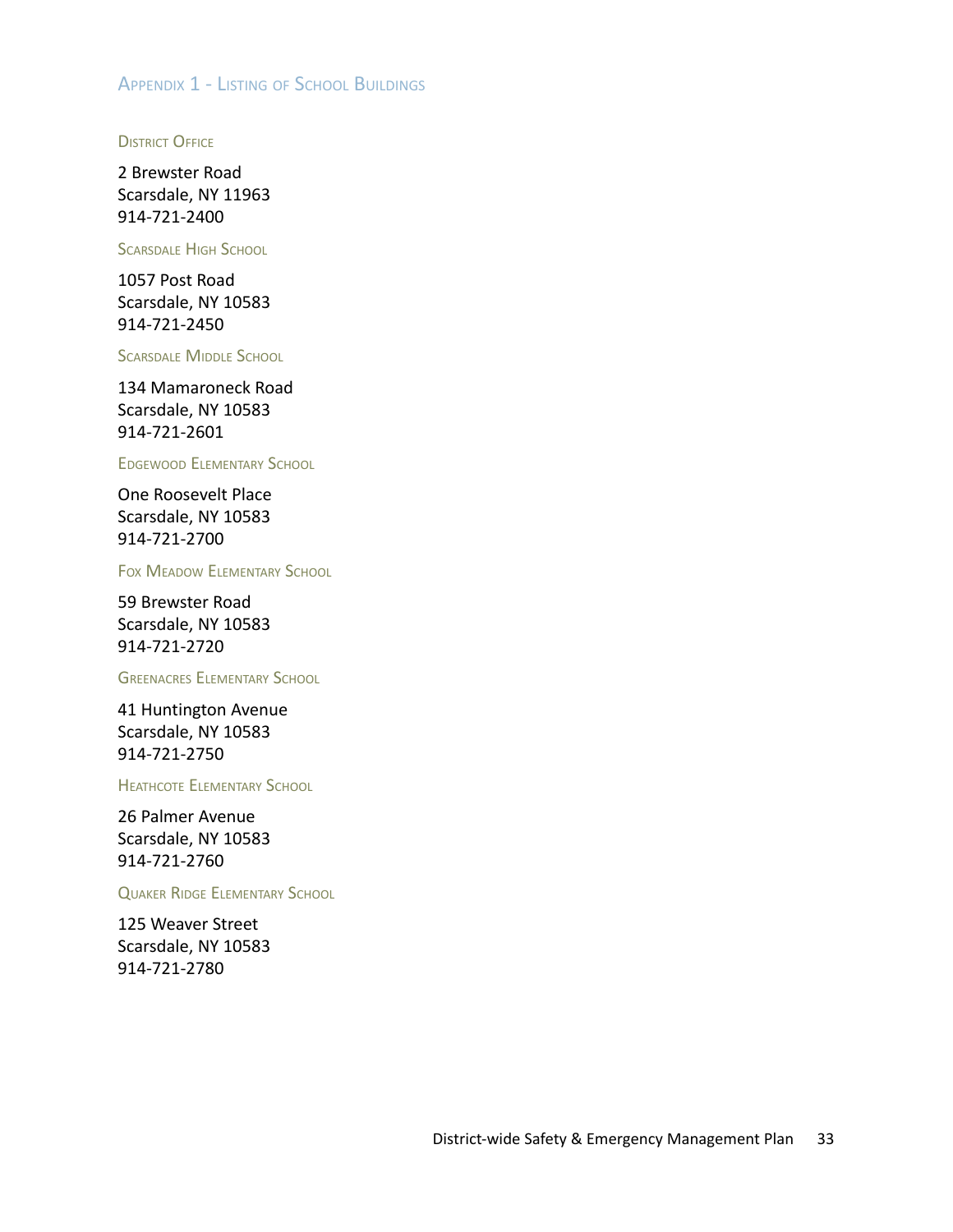## APPENDIX 2 – BUILDING-LEVEL EMERGENCY RESPONSE PLANS

Due to the sensitive safety and security information contained in each Building-level Emergency Response Plan, these plans are confidential and not available for public dissemination. Copies of plans are maintained at each school building and the District office.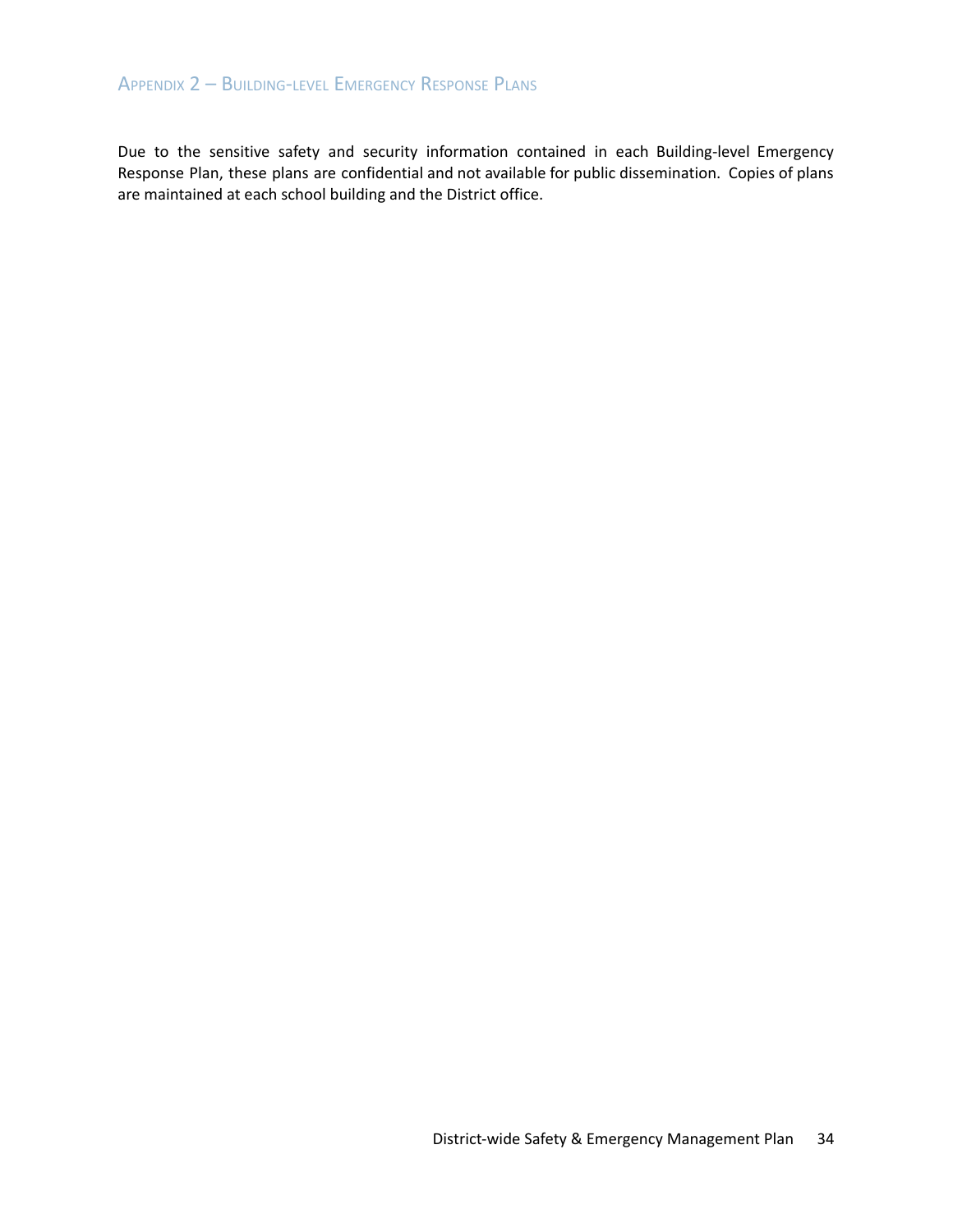Any applicable Memoranda of Understanding relevant to implementation of the District-wide and Building-level Emergency Response Plans are on file in the District office.

## **CONTRACT ADDENDUM**

The Scarsdale Union Free School District ("District") and Allied Universal hereby agree that the services being provided to the District by Allied Universal in accordance with OGS Contract #PS68270, as of October 16, 2020, is hereby amended to add the following new section:

"Allied Universal shall have no responsibilities with regard to student disciplinary matters. Student discipline shall remain within the sole discretion of District Administrators.

This Contract Addendum is subject to the approval of the Board of Education of the Scarsdale Union Free School District.

Dated: April 13 2021

SCARSDALE UNION FREE SCHOOL DISTRICT

By:  $\_$ 

**ALLIED UNIVERSAL** 

By: Klung fall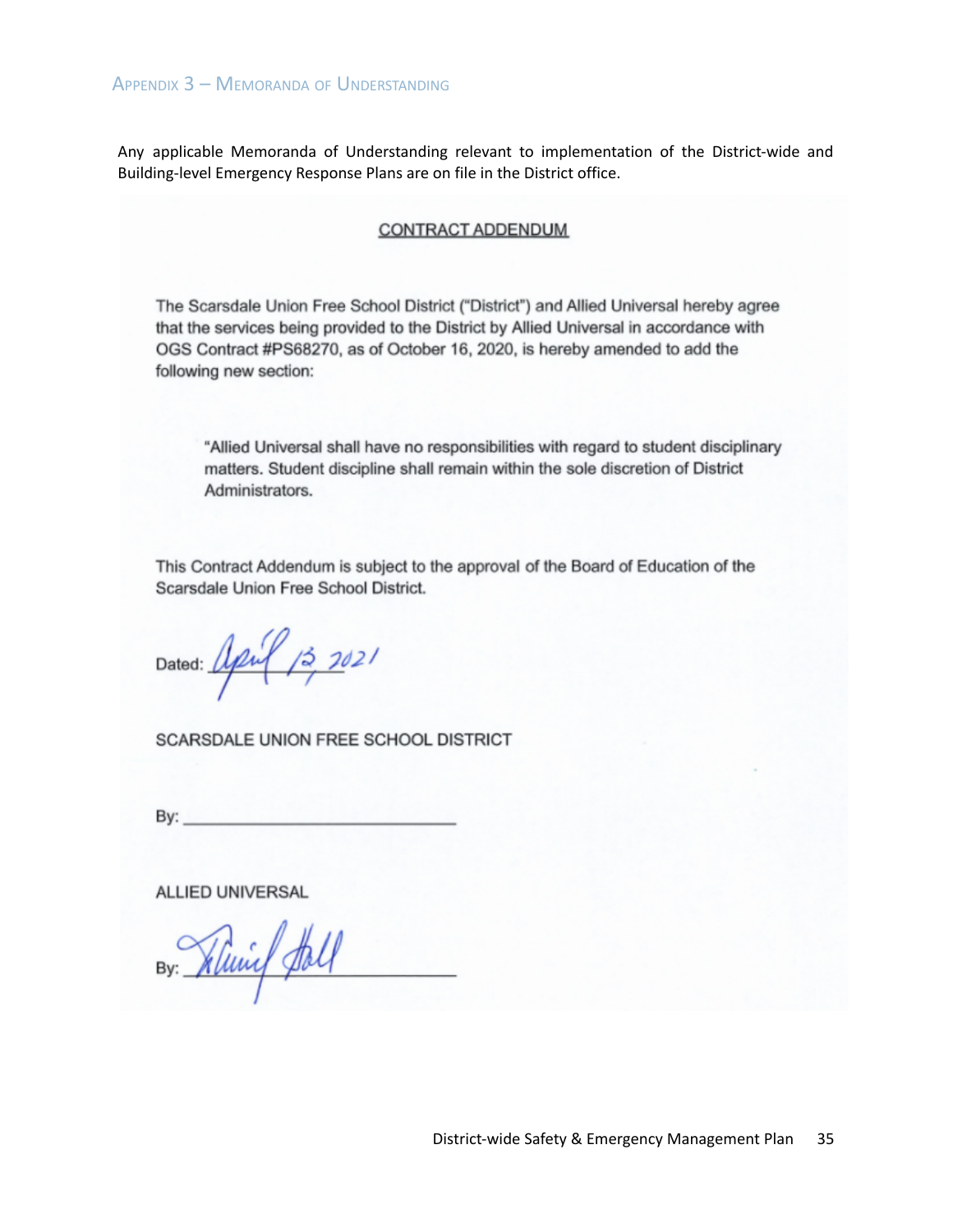#### **CONTRACT ADDENDUM**

The Scarsdale Public Schools ("District") and Altaris Consulting Group, LLC ("Altaris") hereby agree that the Scope of Work Agreement, dated as of July 1, 2019, is hereby amended to add the following new section:

"Altaris shall have no responsibilities with regard to student disciplinary matters. Student discipline shall remain within the sole discretion of District administrators."

This Contract Addendum is subject to the approval of the Board of Education of the Scarsdale Union Free School District.

Dated:

SCARSDALE UNION FREE SCHOOL DISTRICT

By:

ALTARIS CONSULTING GROUP, LLC

By: John LAPIANA<br>C20<br>9/12/19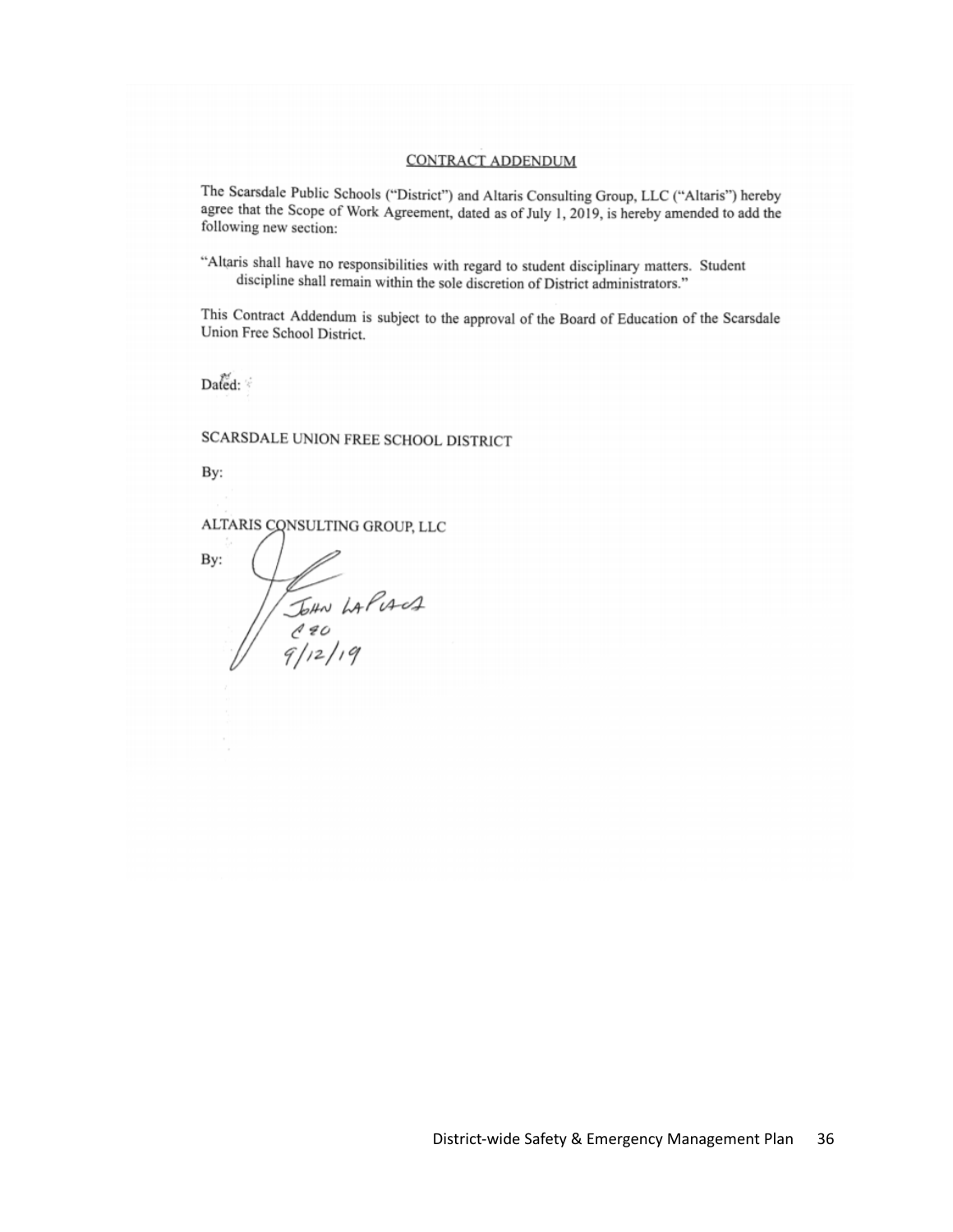## APPENDIX 4 – DISTRICT RESOURCES – CONTACT INFORMATION

| <b>TITLE</b>                                                                                    | <b>NAME</b>              | <b>OFFICE PHONE</b> |
|-------------------------------------------------------------------------------------------------|--------------------------|---------------------|
| Interim Superintendent of Schools                                                               | Dr. Andrew Patrick       | 914-721-2410        |
| Assistant Superintendent for Business and<br><b>Facilities</b>                                  | <b>Stuart Mattey</b>     | 914-721-2420        |
| Interim Asst. Superintendent for Human<br>Resources & Leadership Development                    | <b>Carol Priore</b>      | 914-721-2417        |
| Asst. Superintendent for Special Education and<br><b>Student Services/Emergency Coordinator</b> | Eric Rauschenbach        | 914-721-2445        |
| Asst. Superintendent for Curriculum,<br>Assessment and Instruction                              | Dr. Edgar McIntosh       | 914-721-2432        |
| Chief of Safety, Security and Emergency<br>Management                                           | Michael Spedaliere       | 914-721-2446        |
| Director of Instructional Technology and<br>Innovation                                          | Jerry Crisci             | 914-721-2322        |
| Director of Information Technology<br>and Chief Information Officer                             | Rachel Moseley           | 914-721-2407        |
| Supervisor of Transportation                                                                    | Gerson Katuemutima       | 914-721-2435        |
| Bus Dispatch Office - Head Bus Driver                                                           | <b>William Ramos</b>     | 914-721-2434        |
| Secretary to the Superintendent<br>and Board/District Clerk                                     | Honore Adams             | 914-721-2410        |
| Director of Public Information                                                                  | Michelle Verna           | 914-721-2525        |
| Director of Plant and Facilities                                                                | Mike Paterra             | 914-721-2489        |
| Assistant Director of Plant and Facilities                                                      | Nick Ferraro             | 914-721-2440        |
| <b>Head of Maintenance</b>                                                                      | Chris Giannios           | 914-721-2440        |
| Director of Physical Education, Health and<br>Athletics                                         | Ray Pappalardi           | 914-721-2517        |
| Manager of Educational Technology                                                               | Michael Basso            | 914-721-2428        |
| Kid's B.A.S.E.                                                                                  | Janice Barnes            | 914-472-5409        |
| Cafeteria Services                                                                              | Tara Cook                | 914-721-2585        |
| <b>Adult Education</b>                                                                          | Joan Bowen, Director     | 914-723-2325        |
| Immaculate Heart of Mary School                                                                 | Principal Tracy Keelin   | 914-723-5608        |
| Saint Pius X School                                                                             | Rev. Sebastian Bacatan   | 914-725-2755        |
| Scarsdale Village Manager                                                                       | Robert Cole              | 914-722-1110        |
| Scarsdale Police Department                                                                     | Chief Andrew Matturro    | 914-722-1200        |
| Scarsdale Fire Department                                                                       | Chief Christopher Mytych | 914-722-1215        |
| Scarsdale Ambulance                                                                             | David Raizen             | 914-722-1215        |
| <b>Recreation Superintendent</b>                                                                | <b>Brian Gray</b>        | 914-722-1160        |
| Village Engineer                                                                                | David Goessl             | 914-722-1140        |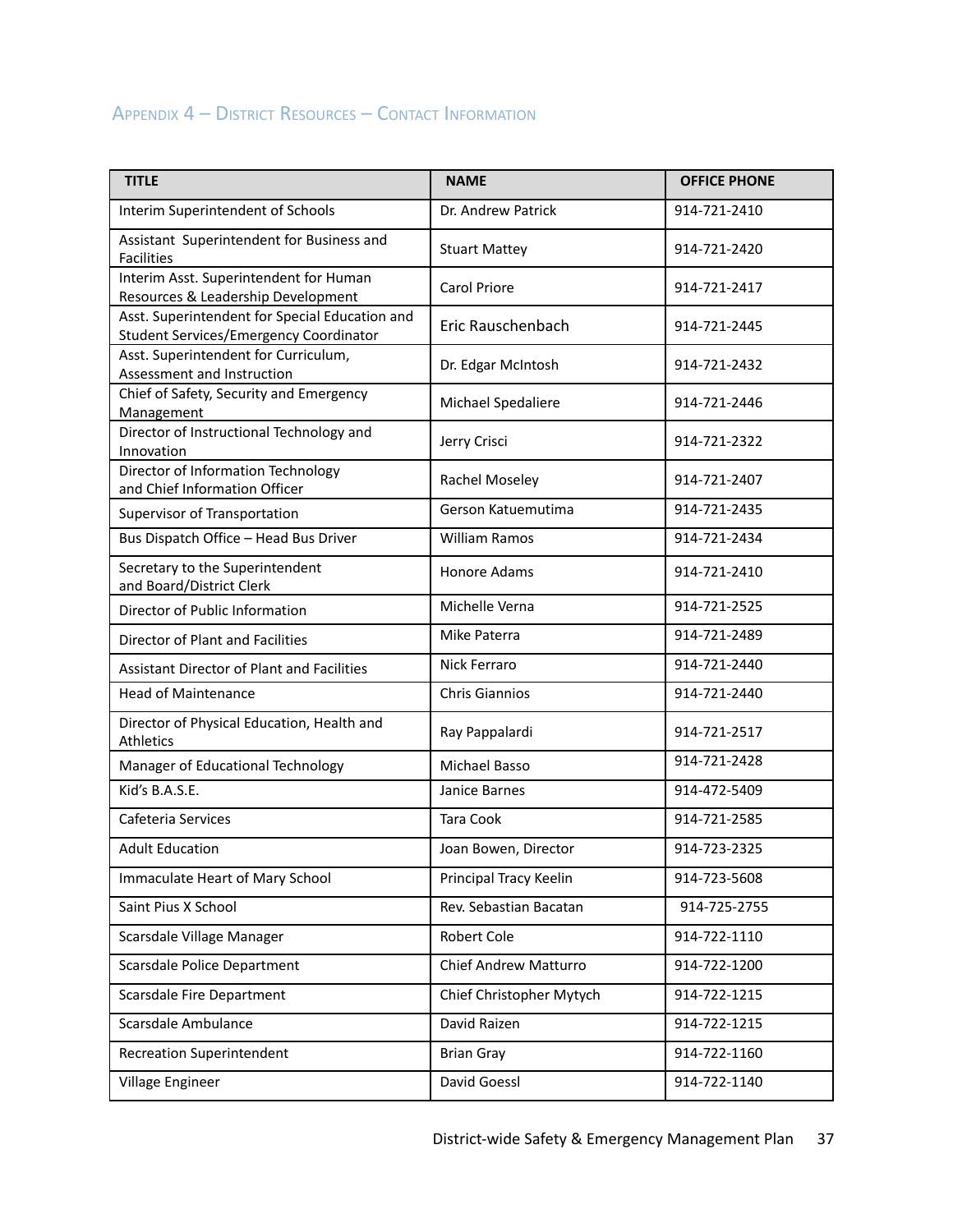| Superintendent of Public Works           | Jeff Coleman              | 914-722-1150  |
|------------------------------------------|---------------------------|---------------|
| <b>Westchester County</b>                |                           |               |
| <b>County Executive</b>                  | George Latimer            | 914-995-2900. |
| <b>Emergency Management</b>              | <b>Richard Wishne</b>     | 914-231-1851  |
| <b>Public Safety Commissioner</b>        | <b>Thomas Gleason</b>     | 914-995-2000  |
| County Health Dept.                      | Dr. Sherlita Amler        | 914-864-7292  |
| <b>Red Cross Emergency Services</b>      | 914-946-6500              |               |
| <b>New York State</b>                    |                           |               |
| New York State Police                    | Dispatcher                | 914-769-2600  |
| <b>Office of Emergency Management</b>    | <b>Operations Section</b> | 518-292-2200  |
| Department of Environmental Conservation | 24 Hour Hotline           | 800-457-7362  |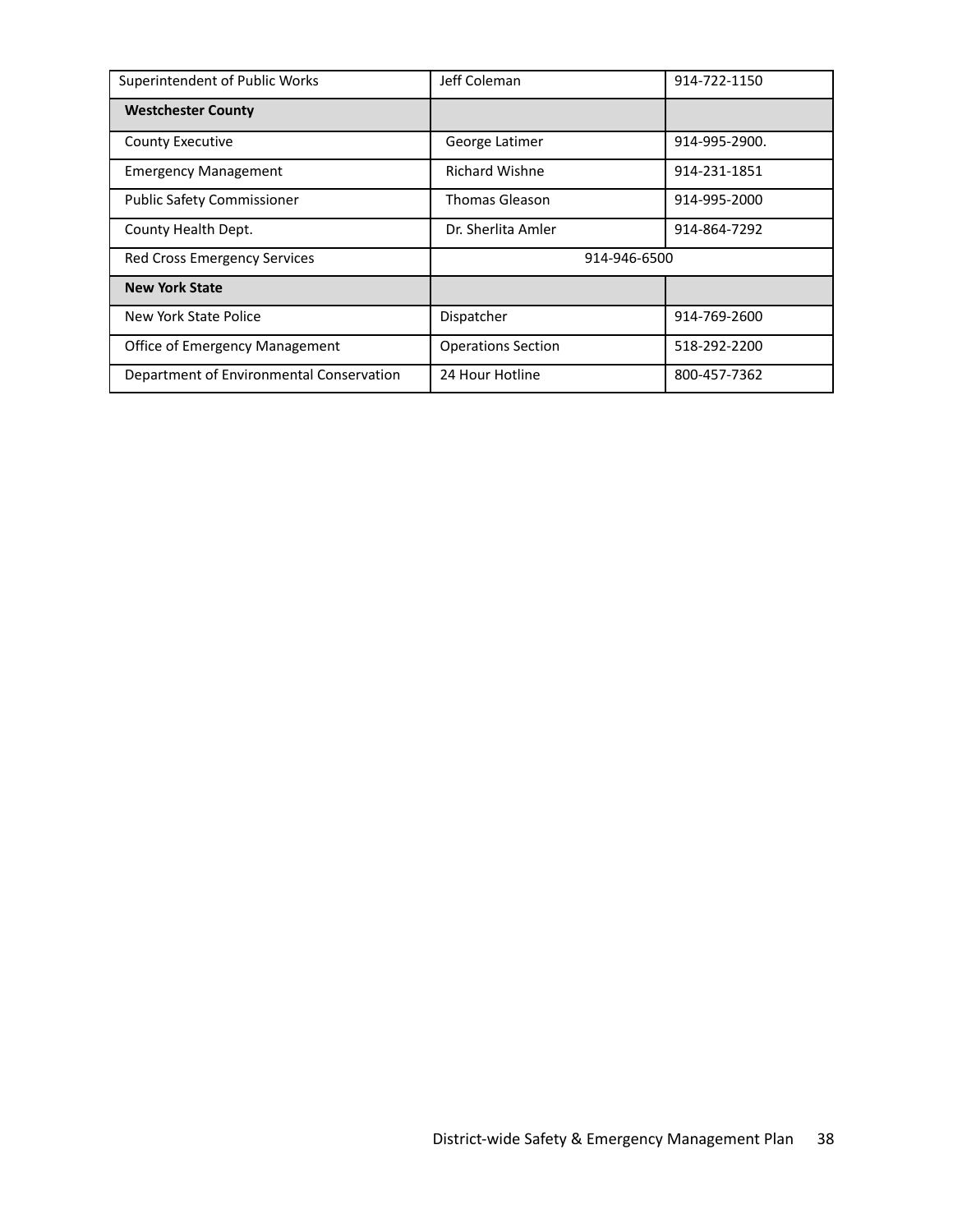- **[155.17\(b\)\(14\)](#page-4-0)** District-wide school safety team means a district-wide team appointed by the board of education. The district-wide team shall include, but not be limited to, [representatives](#page-4-0) of the school board, teacher, [administrator,](#page-4-0) and parent organizations, school safety personnel and other school [personnel.](#page-4-0) At the discretion of the board of education, or the chancellor in the case of the City of New York, a student may be allowed to [participate](#page-4-0) on the safety team, provided however, that no portion of a confidential [building-level](#page-4-0) emergency response plan shall be shared with such [student](#page-4-0) nor shall such student be present where details of a confidential [building-level](#page-4-0) emergency response plan or confidential portions of a district-wide [emergency](#page-4-0) response strategy are discussed.
- **[155.17\(c\)\(1\)\(i\)](#page-20-0)** policies and procedures for responding to implied or direct threats of violence by students, teachers, other school [personnel,](#page-20-0) including bus drivers and monitors as well as visitors to the school, including threats by students against [themselves,](#page-20-0) which for the purposes of this [subdivision](#page-20-0) shall include suicide;
- **[155.17\(c\)\(1\)\(iii\)](#page-9-0)** appropriate prevention and intervention strategies, such as: (a) collaborative [arrangements](#page-9-0) with State and local law enforcement officials, designed to ensure that school safety officers and other security personnel are [adequately](#page-9-0) trained, including being trained to [de-escalate](#page-9-0) potentially violent situations, and are effectively and fairly recruited; (b) nonviolent conflict resolution training programs; (c) peer [mediation](#page-9-0) programs and youth courts; and (d) extended day and other school safety [programs;](#page-9-0)
- **[155.17\(c\)\(1\)\(iv\)](#page-22-0)** policies and procedures for contacting the appropriate law enforcement officials in the event of a violent [incident;](#page-22-0)
- **[155.17\(c\)\(1\)\(v\)](#page-29-0)** except in a school district in a city having a population of more than one million inhabitants, a description of the [arrangements](#page-29-0) for obtaining assistance during emergencies from emergency services organizations and local [governmental](#page-29-0) agencies;
- **[155.17\(c\)\(1\)\(vi\)](#page-29-1)** except in a school district in a city having a population of more than one million inhabitants, the procedures for obtaining advice and assistance from local [government](#page-29-1) officials, including the county or city officials responsible for [implementation](#page-29-1) of article 2-B of the [Executive](#page-29-1) Law;
- **[155.17\(c\)\(1\)\(vii\)](#page-26-0)** except in a school district in a city having a population of more than one million inhabitants, the [identification](#page-26-0) of district resources which may be available for use during an [emergency;](#page-26-0)
- **[155.17\(c\)\(1\)\(viii\)](#page-27-0)** except in a school district in a city having a population of more than one million [inhabitants,](#page-27-0) a description of procedures to coordinate the use of school district resources and manpower during [emergencies,](#page-27-0) including identification of the officials authorized to make decisions and of the staff members assigned to provide assistance during [emergencies;](#page-27-0)
- **[155.17\(c\)\(1\)\(ix\)](#page-30-0)** policies and procedures for contacting parents, guardians or persons in parental relation to the students of the district in the event of a violent incident or an early [dismissal;](#page-30-0)
- **[155.17\(c\)\(1\)\(x\)](#page-30-0)** policies and procedures for contacting parents, guardians or persons in parental relation to an [individual](#page-30-0) student of the district in the event of an implied or direct threat of violence by such student against [themselves,](#page-30-0) which for the purposes of this subdivision shall include [suicide;](#page-30-0)
- **[155.17\(c\)\(1\)\(xi\)](#page-10-0)** policies and procedures relating to school building security, including, where [appropriate,](#page-10-0) the use of school safety officers and/or security devices or procedures;
- **[155.17\(c\)\(1\)\(xii\)](#page-14-0)** policies and procedures for the dissemination of informative materials regarding the early detection of potentially violent behaviors, including but not limited to the identification of family, community and environmental factors to teachers, administrators, school personnel including bus drivers and monitors, persons in parental relations to students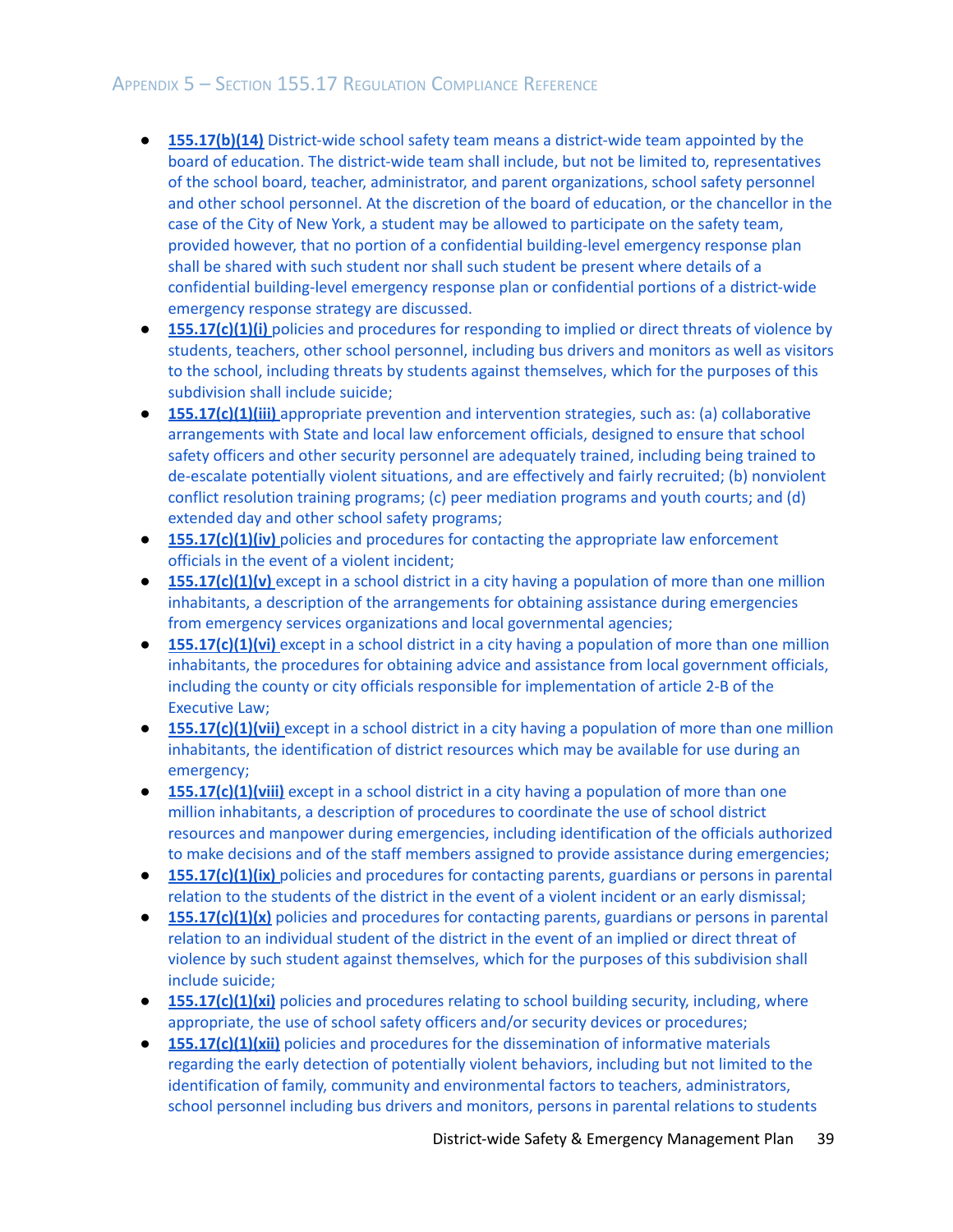of the school district or board, students and other persons deemed appropriate to receive such information;

- **[155.17\(c\)\(1\)\(xiii\)](#page-12-0)** policies and procedures for annual multi-hazard school safety training for staff and students, provided that the district must certify to the [commissioner](#page-12-0) that all staff have undergone annual training by September 15, 2016 and each [subsequent](#page-12-0) September 15th thereafter on the [building-level](#page-12-0) emergency response plan which must include components on violence [prevention](#page-12-0) and mental health, provided further that new employees hired after the start of the school year shall receive such [training](#page-12-0) within 30 days of hire or as part of the district's existing new hire training program, [whichever](#page-12-0) is sooner;
- **[155.17\(c\)\(1\)\(xiv\)](#page-12-1)** procedures for review and the conduct of drills and other exercises to test [components](#page-12-1) of the emergency response plan, including the use of tabletop exercises, in coordination with local and county emergency responders and [preparedness](#page-12-1) officials;
- **[155.17\(c\)\(1\)\(xv\)](#page-20-1)** the identification of appropriate responses to emergencies, including protocols for responding to bomb threats, [hostage-takings,](#page-20-1) intrusions and kidnappings;
- **155.17(c)(1)(xvi)** strategies for improving communication among students and between students and staff and reporting of potentially violent incidents, such as the establishment of youth- run programs, peer mediation, conflict resolution, creating a forum or designating a mentor for students concerned with bullying or violence and establishing anonymous reporting mechanisms for school violence;
- **155.17(c)(1)(xvii)** a description of the duties of hall monitors and any other school safety personnel, the training required of all personnel acting in a school security capacity, and the hiring and screening process for all personnel acting in a school security capacity;
- **155.17(1)(c)(xix)** the designation of the superintendent, or [superintendent's](#page-3-0) designee, as the district chief [emergency](#page-3-0) officer whose duties shall include, but not be limited to:
- **[155.17\(c\)\(2\)\(h\)](#page-12-2)** Fire and emergency drills. Each school district and board of cooperative educational services shall, at least once every school year, and where possible in [cooperation](#page-12-2) with local county emergency [preparedness](#page-12-2) plan officials, conduct one test of its emergency response procedures under each of its [building-level](#page-12-2) emergency response plans, including sheltering, [lock-down,](#page-12-2) or early dismissal, at a time not to occur more than 15 minutes earlier than the normal [dismissal](#page-12-2) time.
- **155.17(i)**Except in a school district in a city having a [population](#page-13-0) of more than one million [inhabitants,](#page-13-0) the chief executive officer of each educational agency located within a public school district shall provide to the [superintendent](#page-13-0) of schools information about school population, number of staff, [transportation](#page-13-0) needs and the business and home telephone numbers of key officials of such [educational](#page-13-0) agencies.